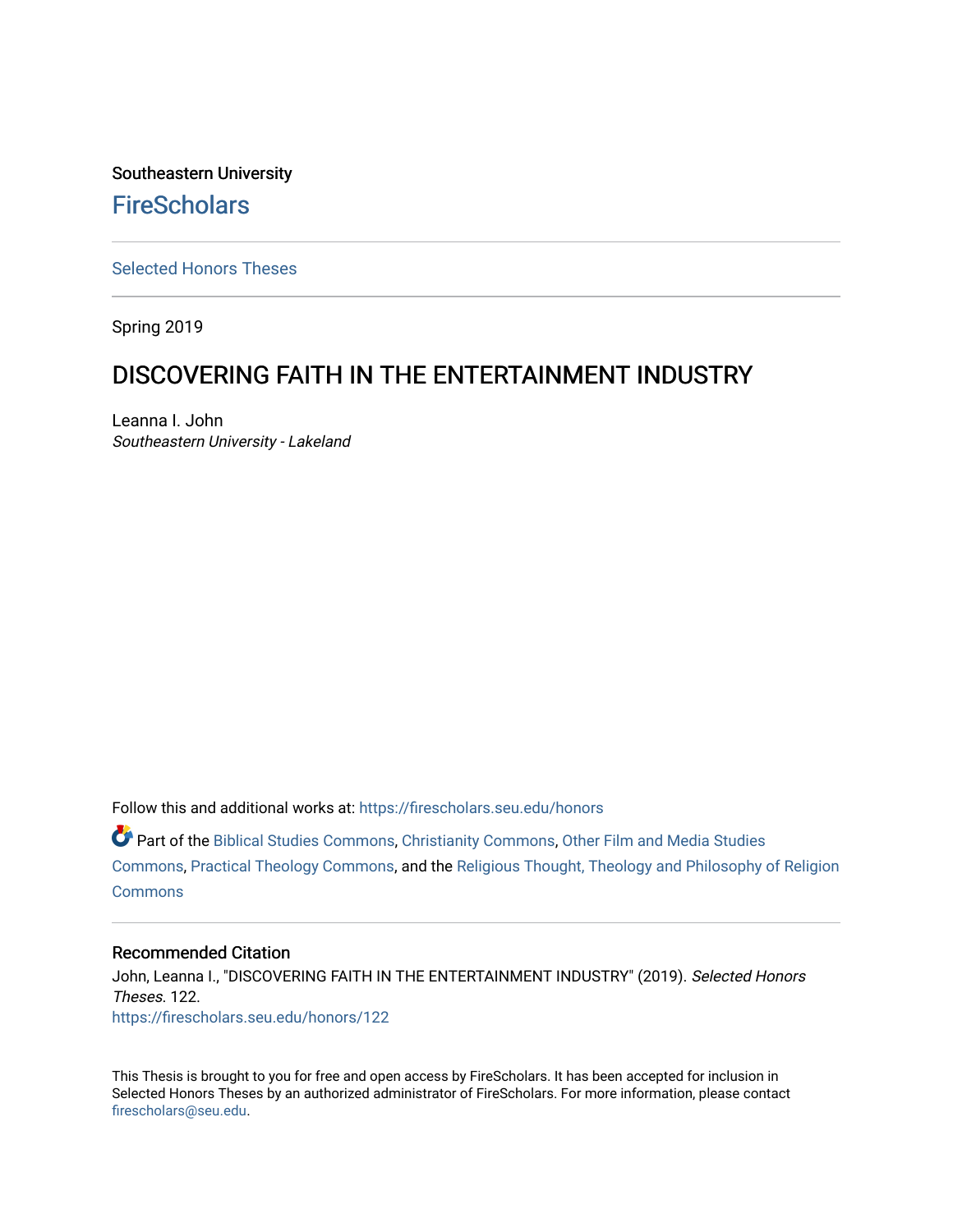### DISCOVERING FAITH IN THE ENTERTAINMENT INDUSTRY

by

Leanna John

Submitted to the School of Honors Committee

in partial fulfillment

of the requirements for University Honors Scholars

Southeastern University

2019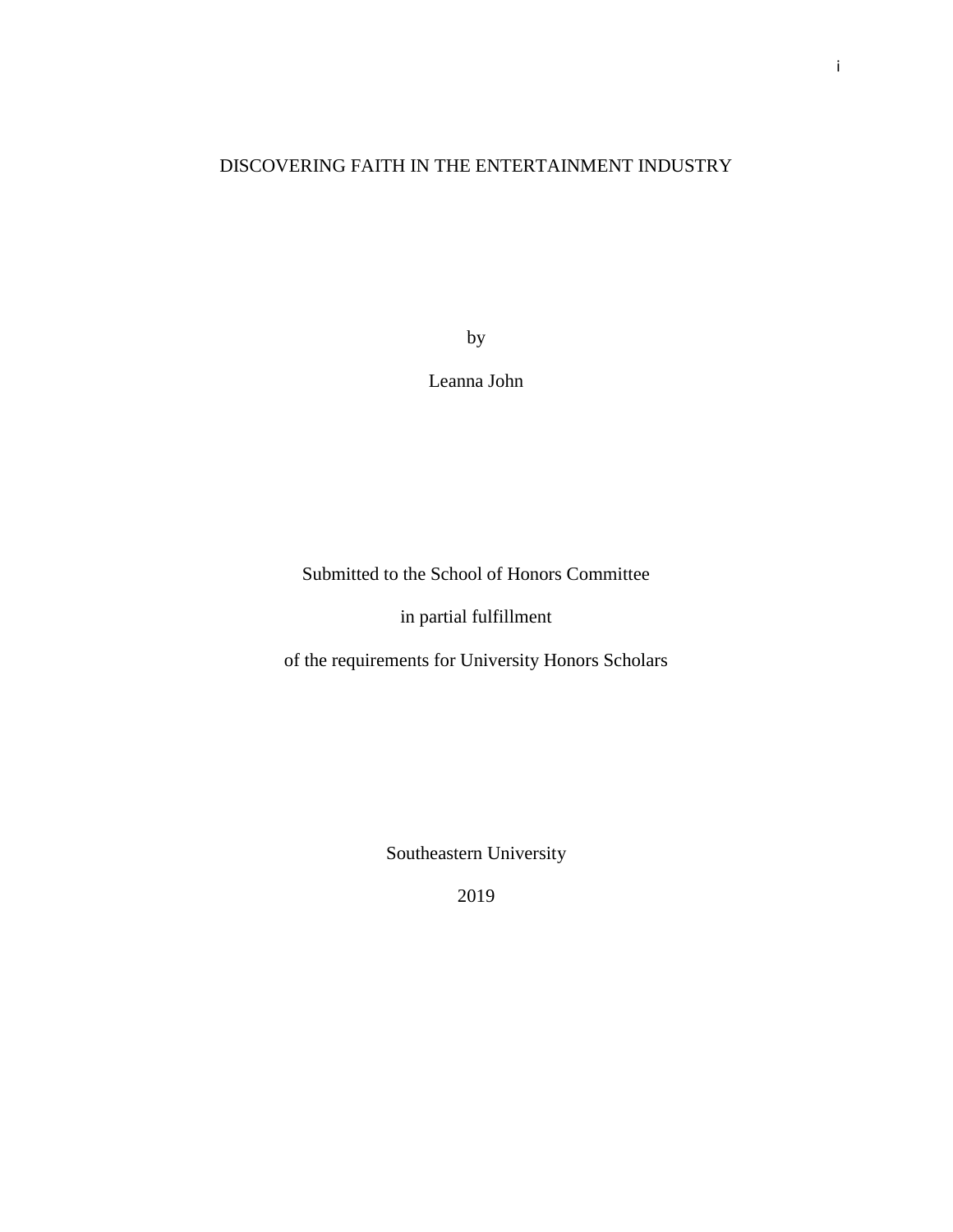# Copyright by Leanna John

2019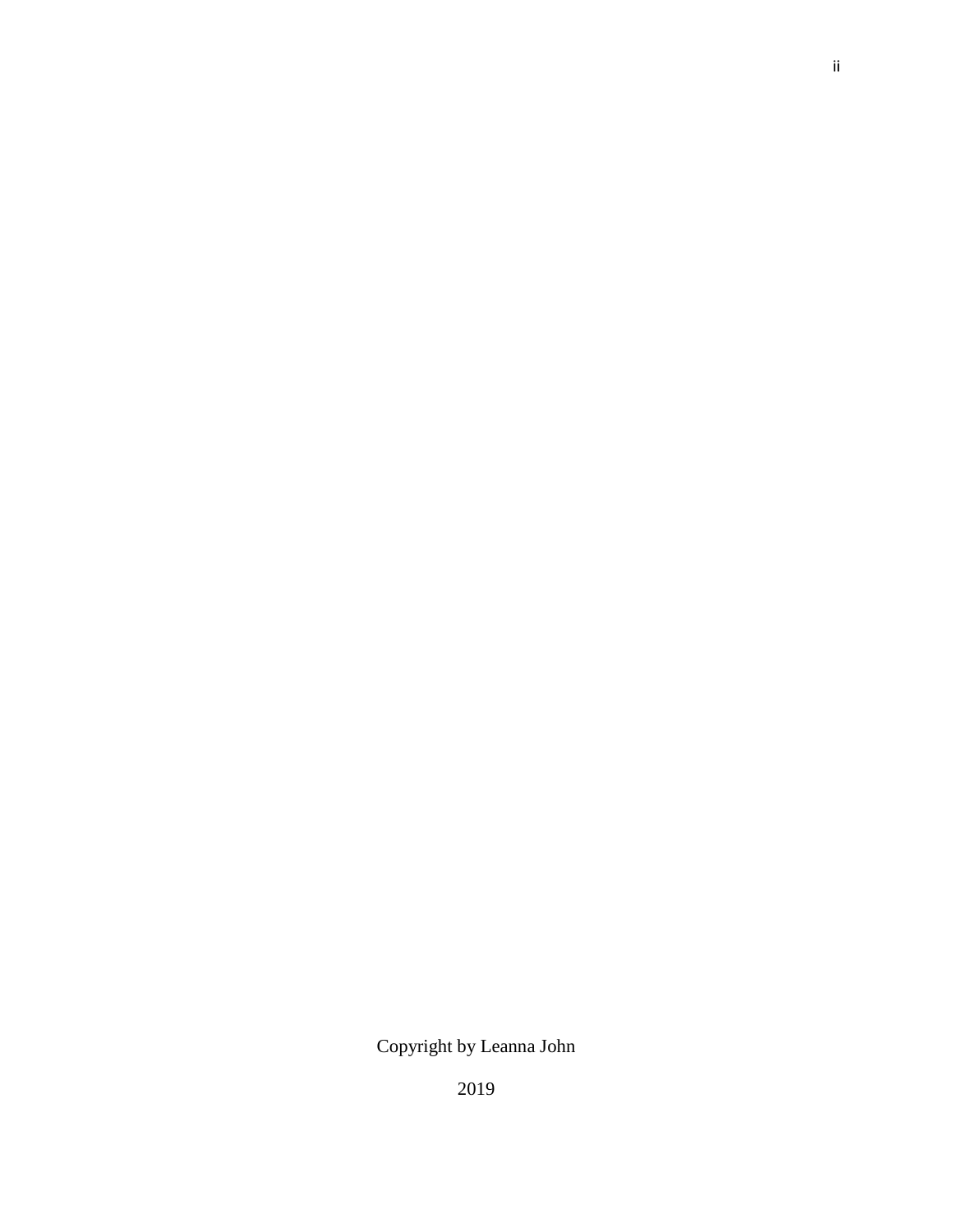### Dedication

This thesis is dedicated to Jesus Christ and my family and friends.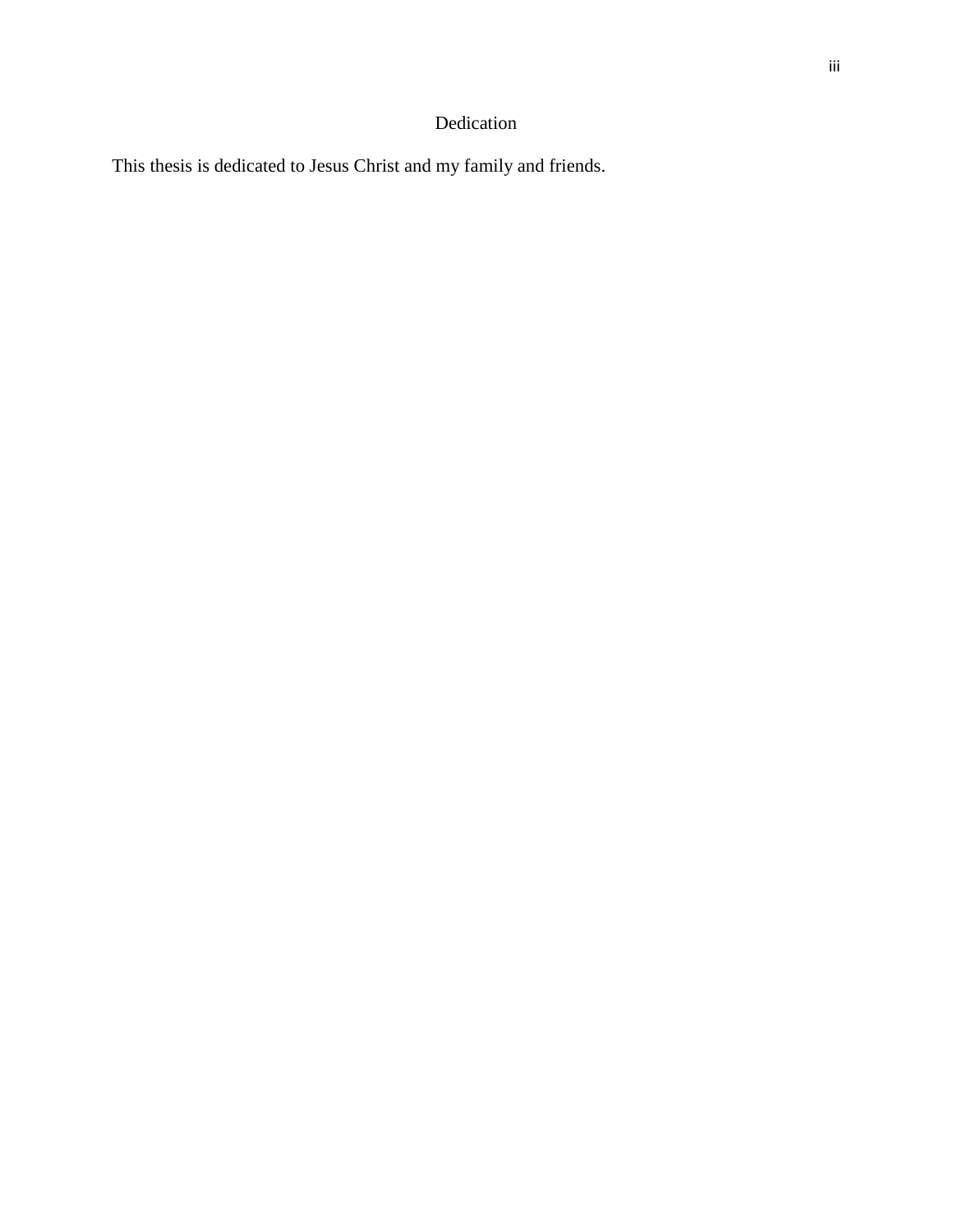### Acknowledgements

I would like to thank Dr. Joseph Davis and Dr. Gordon Miller for helping me complete my thesis and encouraging me throughout the whole process. I would also like to thank my friends and family for their encouragement.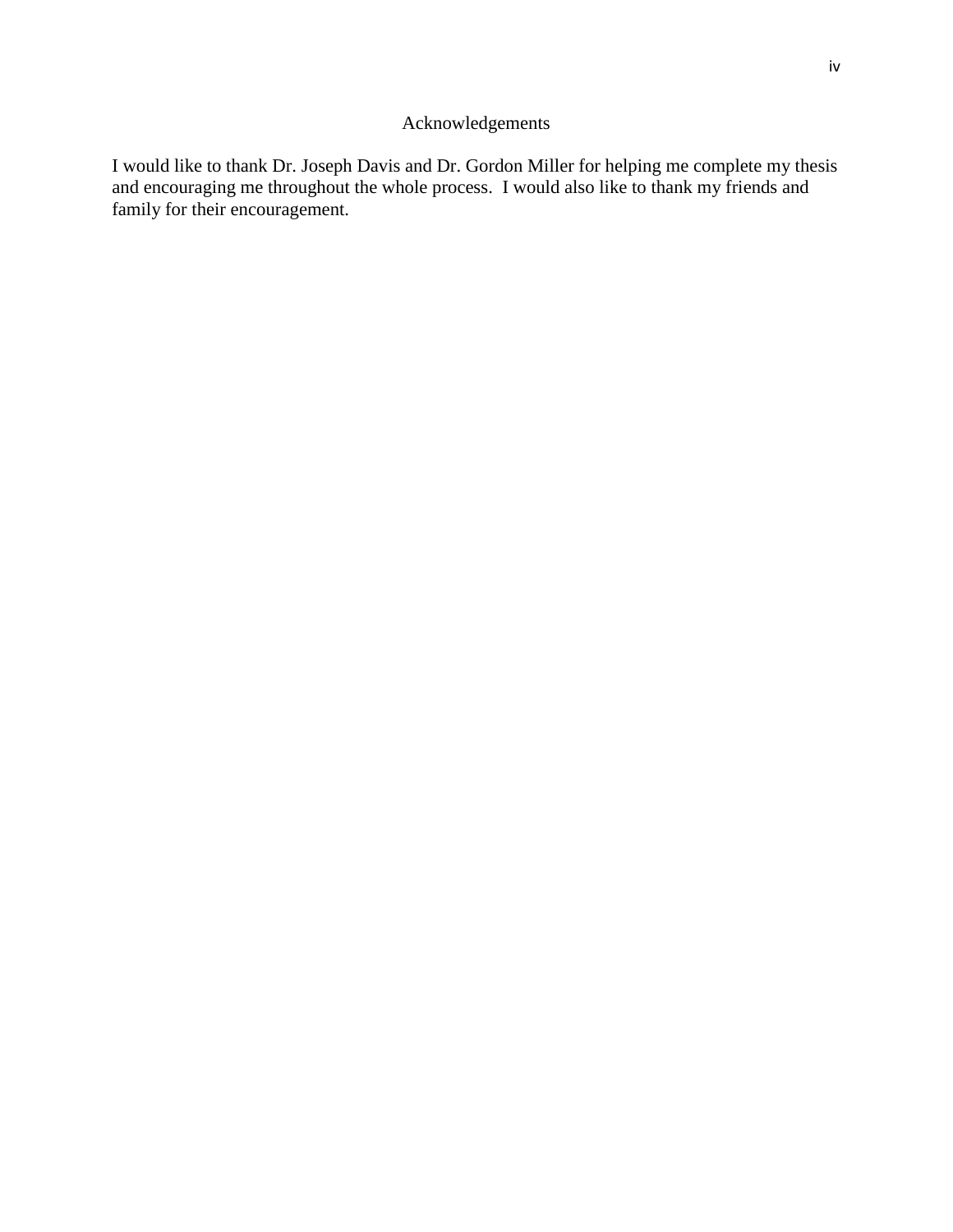This thesis explores how secular entertainment can contain Christian themes and messages. Hollywood presents ideas that either agree with or contradict Christianity in the movies and shows that are produced. People need to be careful about what type of entertainment they decide to watch because they can become desensitized to graphic content. This thesis includes a selection of movies from multiple genres and the show *Supernatural,* and it describes the messages that are conveyed in them. Theology that comes from the Bible along with different Christian theologians, authors, and philosophers are provided to help people understand the truth of Jesus Christ versus the perceptions of God that Hollywood and popular culture often portray. When people are open to the Lord, He can reveal Himself and help them discern the truth. The Lord is supposed to be at the center of everything in people's lives, which includes the media, and this thesis shows how it is possible for them to focus on Him through their entertainment choices.

KEY WORDS: Faith in entertainment, media, desensitization, *Supernatural*, symbolism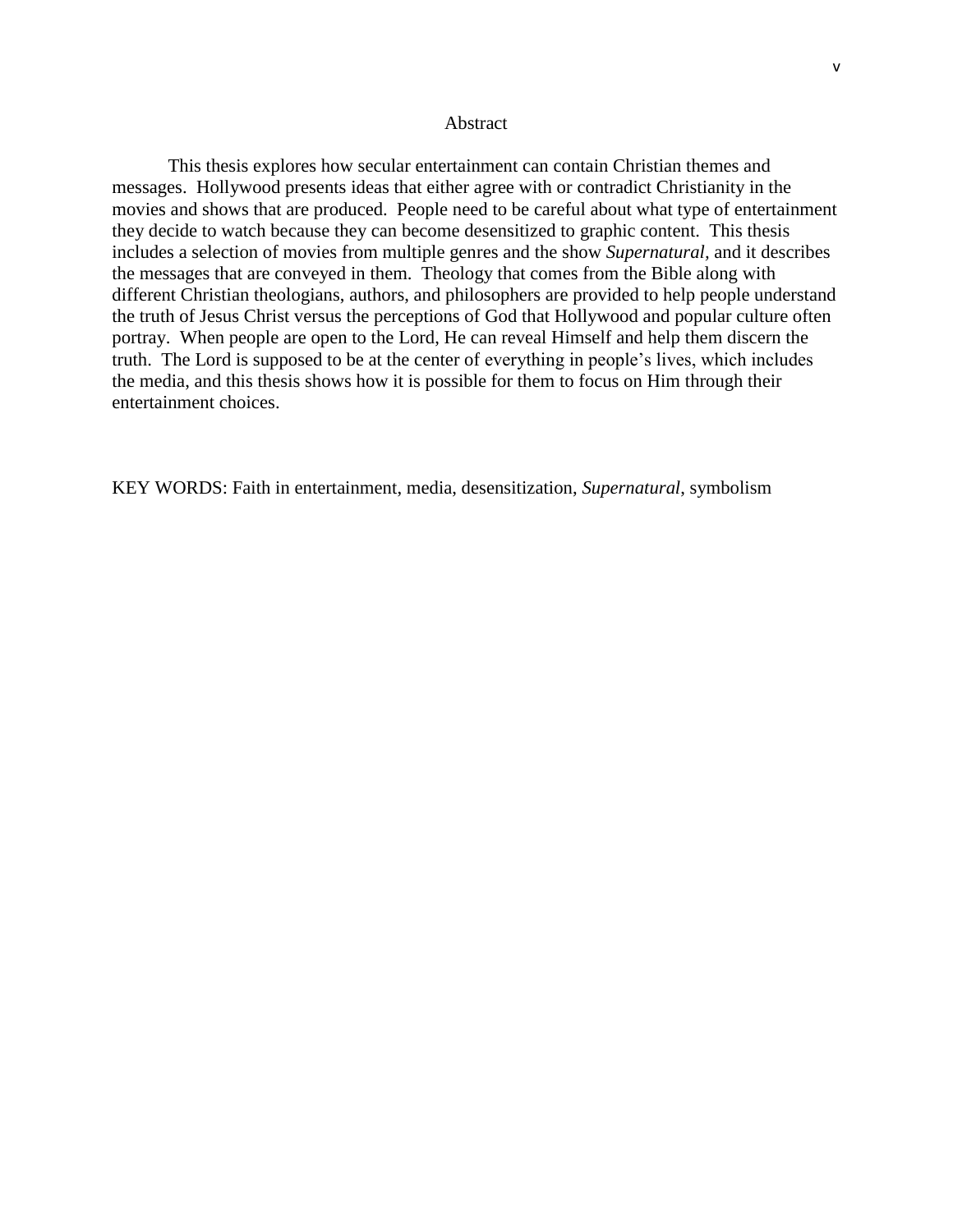# Table of Contents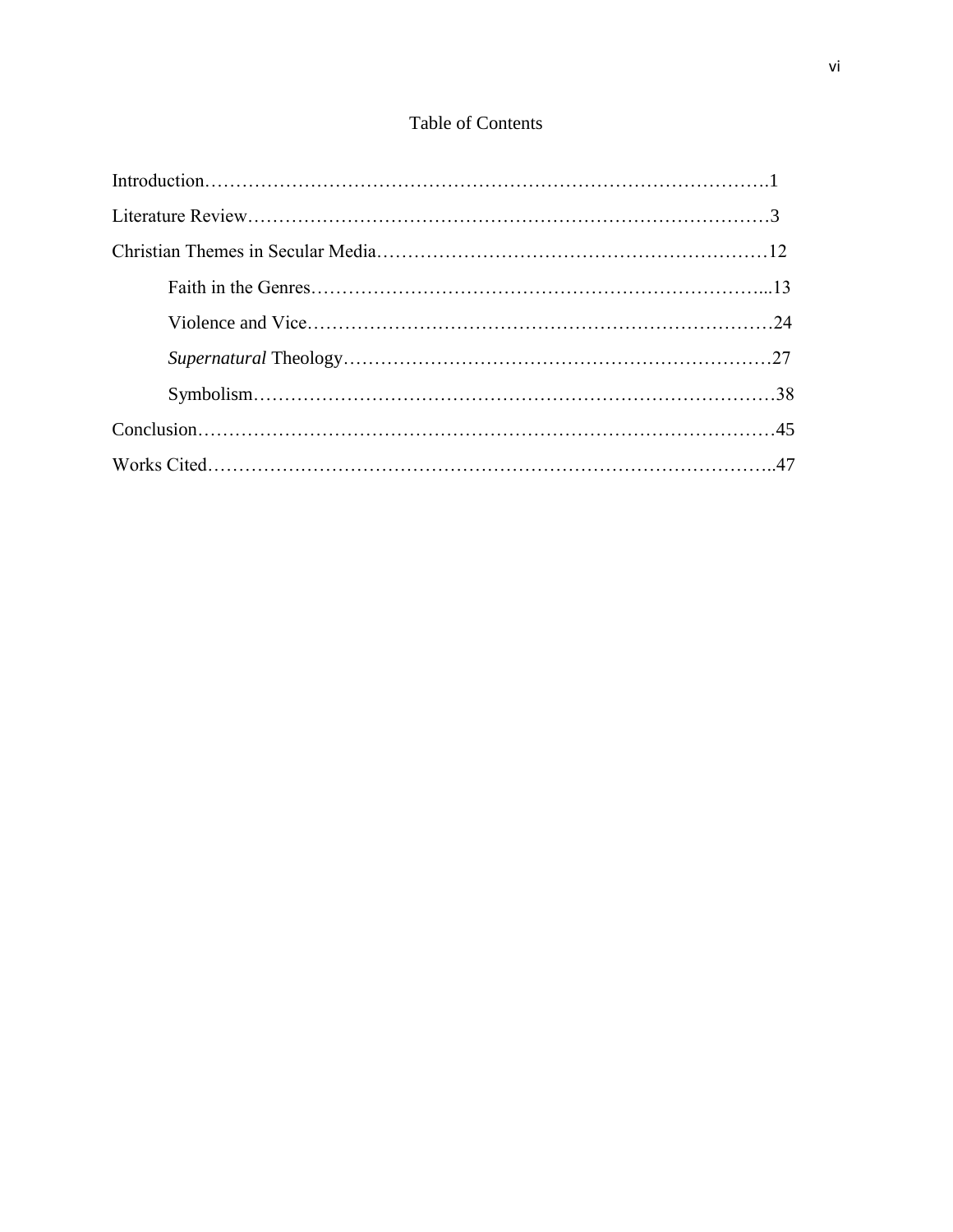#### Discovering Faith in the Entertainment Industry

#### Introduction

Hollywood is a major producer of entertainment for the public both in America and around the world, and the majority of the content produced is not intended to point people to God. Christianity is often looked down upon in Hollywood, and vice is glorified instead. Many people do not enjoy watching Christian movies because they lack plot or have poor quality filming, but there are secular movies that contain Christian worldviews and have good quality. God can be found in secular Hollywood; people just need to look at the message being told in their entertainment to see whether it represents a Christian worldview or not. Even though secular media does not necessarily intend to include Christian themes, they will be present because God has put a sense of Himself inside people's hearts. Although Hollywood can be a stumbling block for faith, it can also be a platform used for God's kingdom.

The problem with Hollywood today is that it often produces graphic content portraying ungodly values, and the public is spending their time focusing on these types of entertainment. The content put into entertainment is very important to form people's opinions and affect their worldviews. There is a need for God to be in the center of Hollywood entertainment and for filmmakers to portray Him correctly rather than trying to shape Him into their false image. If people who work in Hollywood know the Lord as their Savior, they can produce content that is pleasing to Him while providing the public with a good plot because a movie does not have to be "Christian" in order to have Christian values in it. There are several movies and shows that do not seem to have anything to do with God, but audiences can compare theologies that are in those movies and shows with Christianity.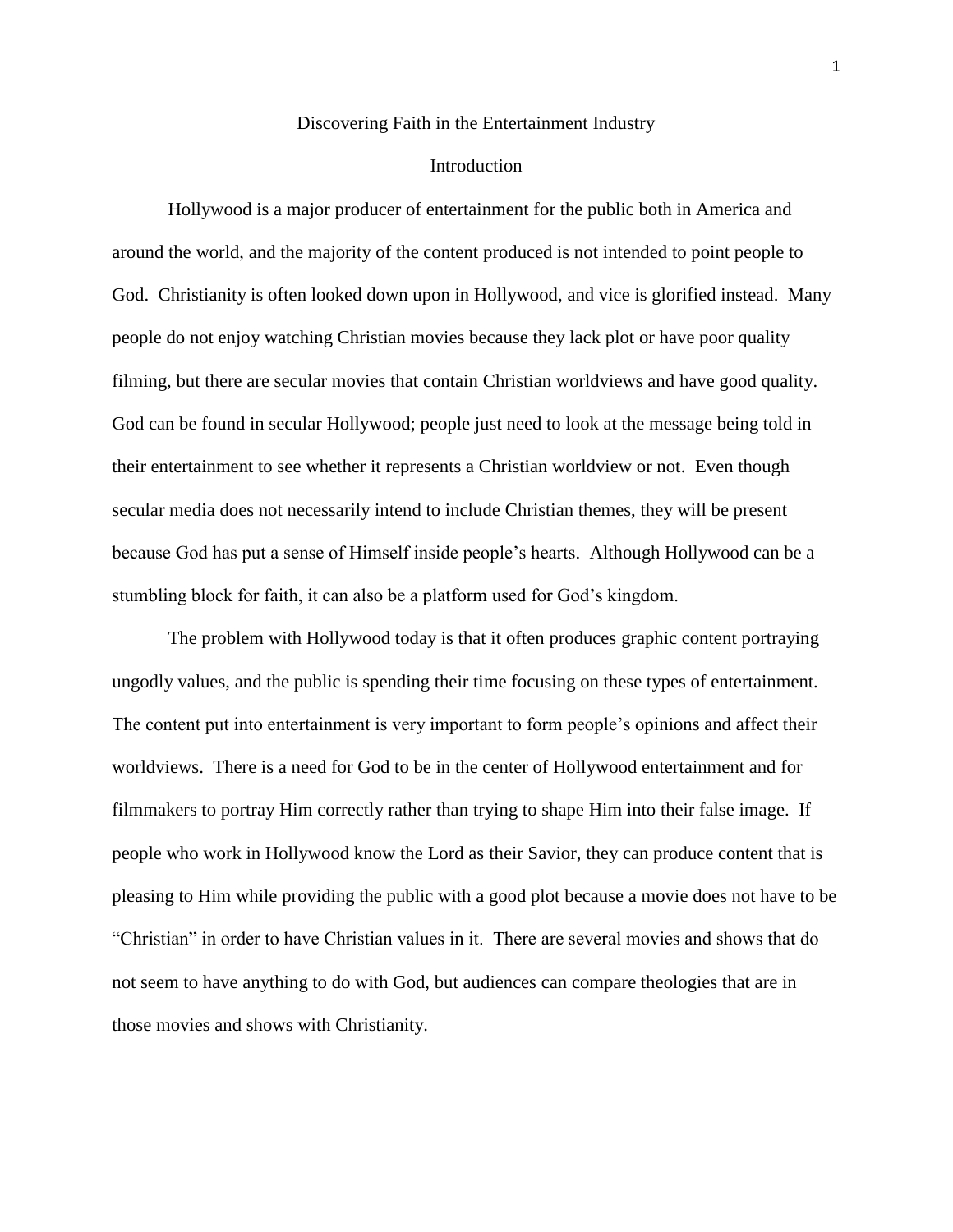In this thesis, I want to explain how people can find God in any movie or show that they watch if they just ask the Lord to reveal Himself. Some forms of entertainment show a clear theology of Christ while others show a theology that has God absent from the scene, but either way, people can still note the similarities and differences in theologies and ultimately seek God in their entertainment. They can decide to center both their entertainment and their personal lives around the Lord by listening to the Lord and letting the Holy Spirit lead them in discerning what is right. There are several questions concerning my topic that I plan on answering while writing my thesis.

- What is the best way to present Christ in entertainment?
- Can God be seen in secular movies, and how would that be done?
- What are some theologies that Hollywood presents, and how do they compare and contrast with Christianity?
- What type of content is good for people to be watching?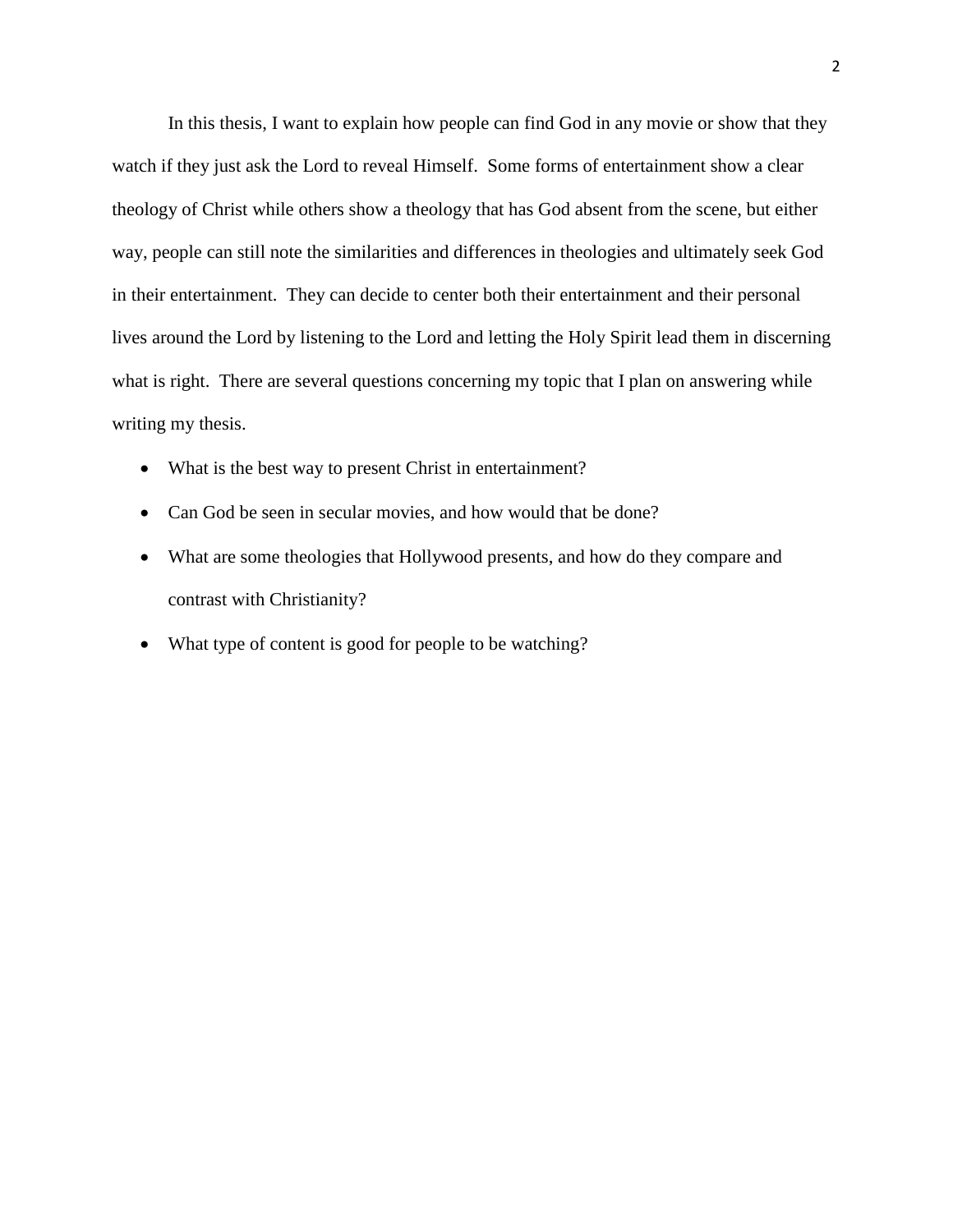#### Literature Review

Hollywood is often at the center of attention in the American public's eye. Entertainment has received millions of dollars from people who are willing to go to the movies, promote tv shows, and buy merchandise. People involved in making these forms of entertainment have a choice of what content goes into them, but sometimes they do not choose wisely. There is graphic violence, sex, language, etc. that pervades the screens and enters into people's minds. In the middle of all of this, can God be found? Christian movies made in Hollywood are usually seen as boring or low-quality movies, so many nonreligious people tend to stay away from them. Sometimes people fail to see that God can be seen in secular movies as well if they would look closely. God is often portrayed the wrong way in Hollywood, but He can redeem the entertainment industry and return to the center of attention. In this literature review, the reader will see how faith is important in fame and discover ways to see the Lord in the middle of the hectic chaos that comes in the media.

Kirk Cameron wrote an autobiography called *Kirk Cameron: Still Growing* about his life in faith and fame. He is one of the most prominent names for Christianity in Hollywood, and he uses his fame to reach out to others to tell them about the Good News of Jesus Christ. He continues in his faith journey despite criticism from paparazzi because his faith in the Lord is greater than his love of fame.<sup>1</sup> Through the massive amounts of praise and criticism, Kirk Cameron has bowed his head toward heaven and given all the glory to God. I chose to use this book because it shows a great example for famous Christians because Cameron uses the platform to further the kingdom of God. This will be used as part of my evidence that sometimes good

 $\overline{a}$ 

<sup>1</sup> Kirk Cameron, *Kirk Cameron: Still Growing* (Ventura: Regal Books).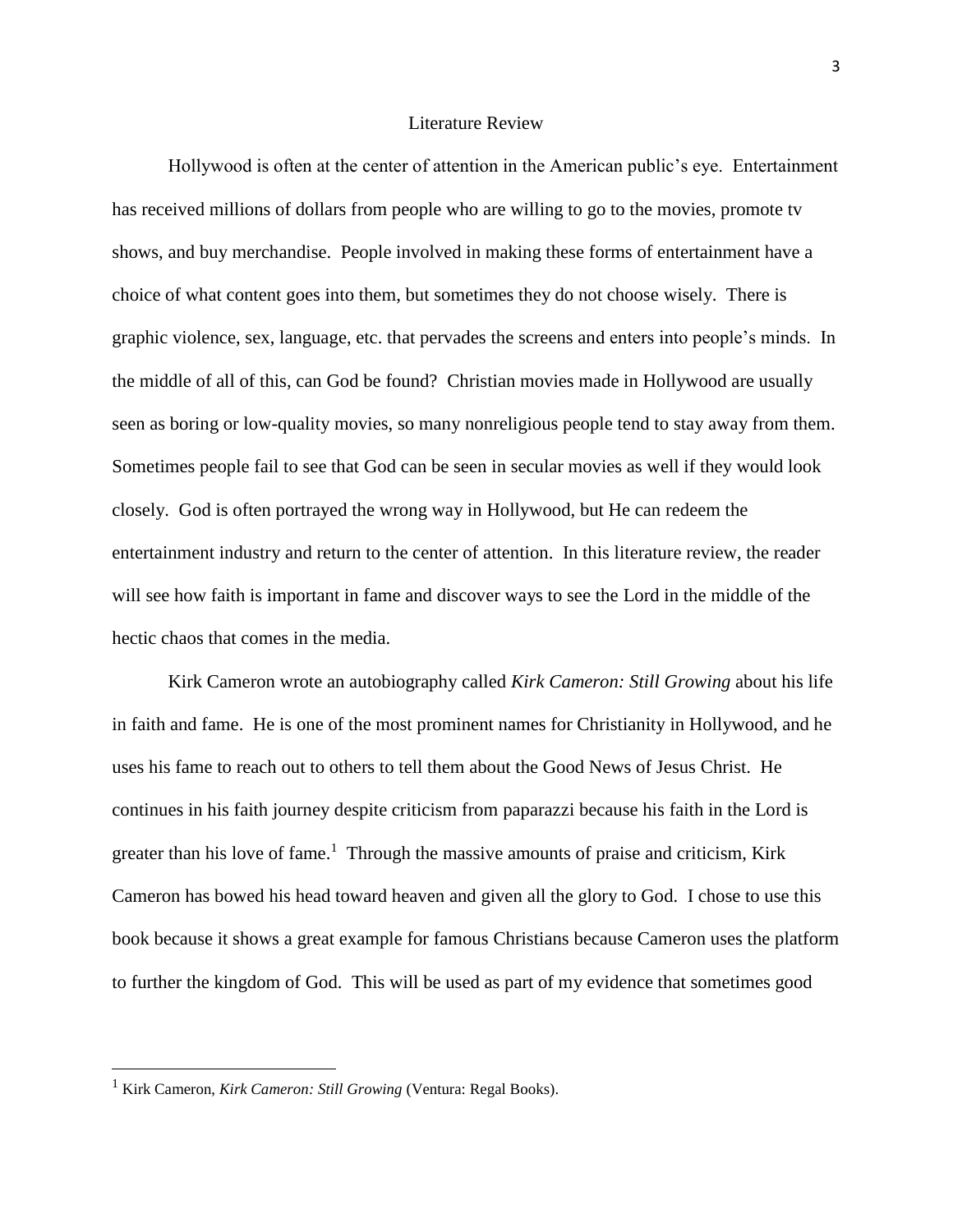can come out of fame. Two other autobiographies I will be using in this thesis are the memoirs of Chris Kyle in *American Sniper* and those of his widow, Taya Kyle, in *American Wife*. Both of these accounts contribute to the making of the movie *American Sniper*. Chris Kyle tells his story of being a Navy SEAL in the war against terrorism and how he went on to become an American legend because of his sniping skills.<sup>2</sup> Taya Kyle explained the importance of keeping the family strong as her husband was away at war, the pain she and her family felt when Chris was murdered, and the faith she had in Christ that kept her going in life.<sup>3</sup> I will use these books to show the values these people have in the movie and in real life because they are both heroes who know the meaning of sacrifice.

Not all of Hollywood is honoring to God; unfortunately, most of it is the opposite. The content that is included in many movies and television shows goes against what God wants. While God says people should "set your minds on things above, not on earthly things,"<sup>4</sup> people fill their heads with garbage and focus on that rather than on the things of the Lord. Mark Matlock writes about the dangers of filling the mind with sinful things in his article "Do Horror Movies Hurt My Faith?" He explains how entertainment influences people, so he warns readers to be careful what type of content they take in on a normal basis.<sup>5</sup> When people are not careful about their entertainment choices, they take garbage in and let garbage out of their own lives, as Dale L. Cressman, Mark Callister, Tom Robinson, and Chris Near mention in their article, "Swearing in the Cinema."<sup>6</sup> Another article that discusses the dangers of becoming desensitized

 $\overline{a}$ 

<sup>2</sup> Chris Kyle, *American Sniper*, (New York: HarperCollins Publishers).

<sup>3</sup> Taya Kyle, *American Wife*, (New York: HarperCollins Publishers).

<sup>4</sup> *The Holy Bible New International Version* (Grand Rapids: Zondervan). Colossians 3:2.

<sup>5</sup> Mark Matlock. "Do Horror Movies Hurt My Faith?." *Ignite Your Faith* 65, no. 2 (September 2006): 26-27. Accessed March 22, 2018. [https://seu.idm.oclc.org/login?url=https://search.ebscohost.com/login.aspx?](https://seu.idm.oclc.org/login?url=https://search.ebscohost.com/login.aspx) direct=true&db=a9h&AN=22188572&site=ehost-live&scope=site.

<sup>6</sup> Cressman, Dale L., Mark Callister, Tom Robinson, and Chris Near. "Swearing in the Cinema." *Journal of Children and Media* 3, no. 2 (May 2009): 117-129. *Academic Search Complete*, EBSCO*host* (accessed March 3, 2019). https://www-tandfonline-com.seu.idm.oclc.org/doi/full/10.1080/17482790902772257.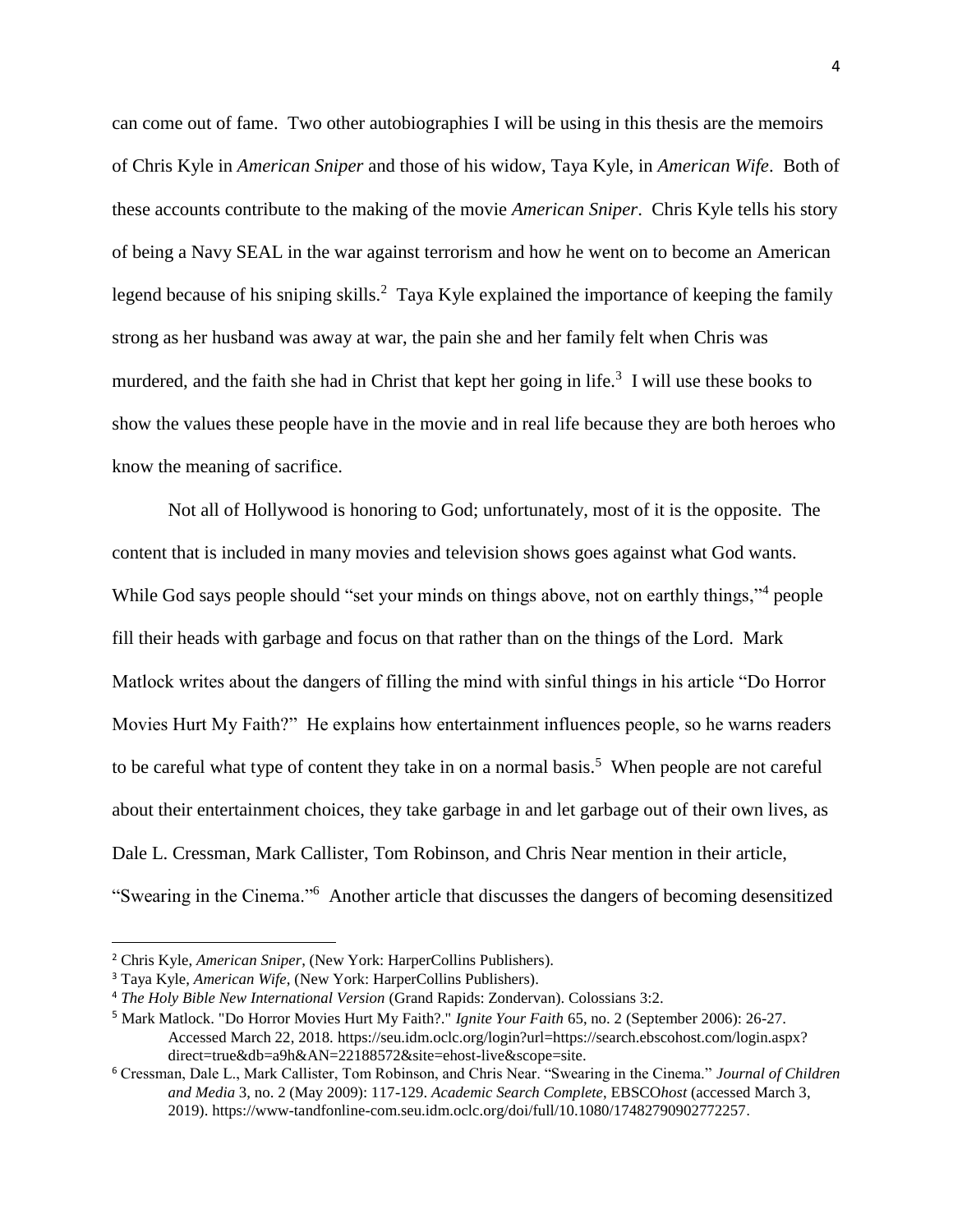to graphic images is "Biblical Themes at the Movies" by Clifford Yeary.<sup>7</sup> Yeary offers a solution to watching this type of entertainment: look at them with a biblical point of view. There are some things that people should stay away from completely in entertainment, for example, pornography and extreme violence. Dr. James Dobson had the chance to sit down and talk with serial killer Ted Bundy when he was on death row about the dangers of becoming involved with pornography and desensitization.<sup>8</sup> All of these articles and the interview are going to be part of my argument on how people should be careful when looking at entertainment.

When watching secular entertainment, people can look for Christian themes and compare and contrast Christian theology with the theologies that Hollywood presents. Ed Strauss has a book called *The Superheroes Devotional* in which he discusses theology shown in different superhero stories and how the heroes reflect a Christian worldview.<sup>9</sup> Rose Pacatte's article, "Meeting Jesus at the Movies," talks about allowing the Lord to reveal Himself in movies that may seem to have nothing to do with Him.<sup>10</sup> Another article called "Old Story, New Script," by Scott La Counte, talks about how superhero movies have many similarities to the story of Christ.<sup>11</sup> Even entertainment that has differences in theology can ultimately point to God if people pray and ask the Lord to reveal the differences so they can focus on what the truth is. One show that has many large contradictions in theology is the show *Supernatural*, but it also

<sup>7</sup> Clifford Yeary. "Biblical Themes at the Movies." *Bible Today* 46, no. 1 (January 2008): 16-20. Accessed March 24, 2018. https://seu.idm.oclc.org/login?url=https://search.ebscohost.com/login.aspx?direct=true&db=a9h& AN =31200386&site=ehost-live&scope=site.

<sup>8</sup> Violence in America Reloaded. "Ted Bundy Last Words Before Execution." Filmed January 1989. YouTube video, 43:28. Posted August 2018. https://www.youtube.com/watch?v=hpF3ADZNczk.

<sup>9</sup> Ed Strauss, *The Superheroes Devotional* (Uhrichsville: Shiloh Run Press).

<sup>10</sup> Rose Pacatte. "Meeting Jesus at the Movies." *Bible Today* 46, no. 1 (January 2008): 12-15. Accessed March 17, 2018. <https://seu.idm.oclc.org/login?url=https://search.ebscohost.com/login.aspx?direct=true&db=a9h&AN> =31200385&site=ehost-live&scope=site.

<sup>11</sup> Scott La Counte. "Old Story, New Script." *Ignite Your Faith*, March 2007., 32-34, Accessed March 17, 2018. <https://seu.idm.oclc.org/login?url=https://search.ebscohost.com/login.aspx?direct=true&db=a9h&AN> 24563216&site=ehost-live&scope=site.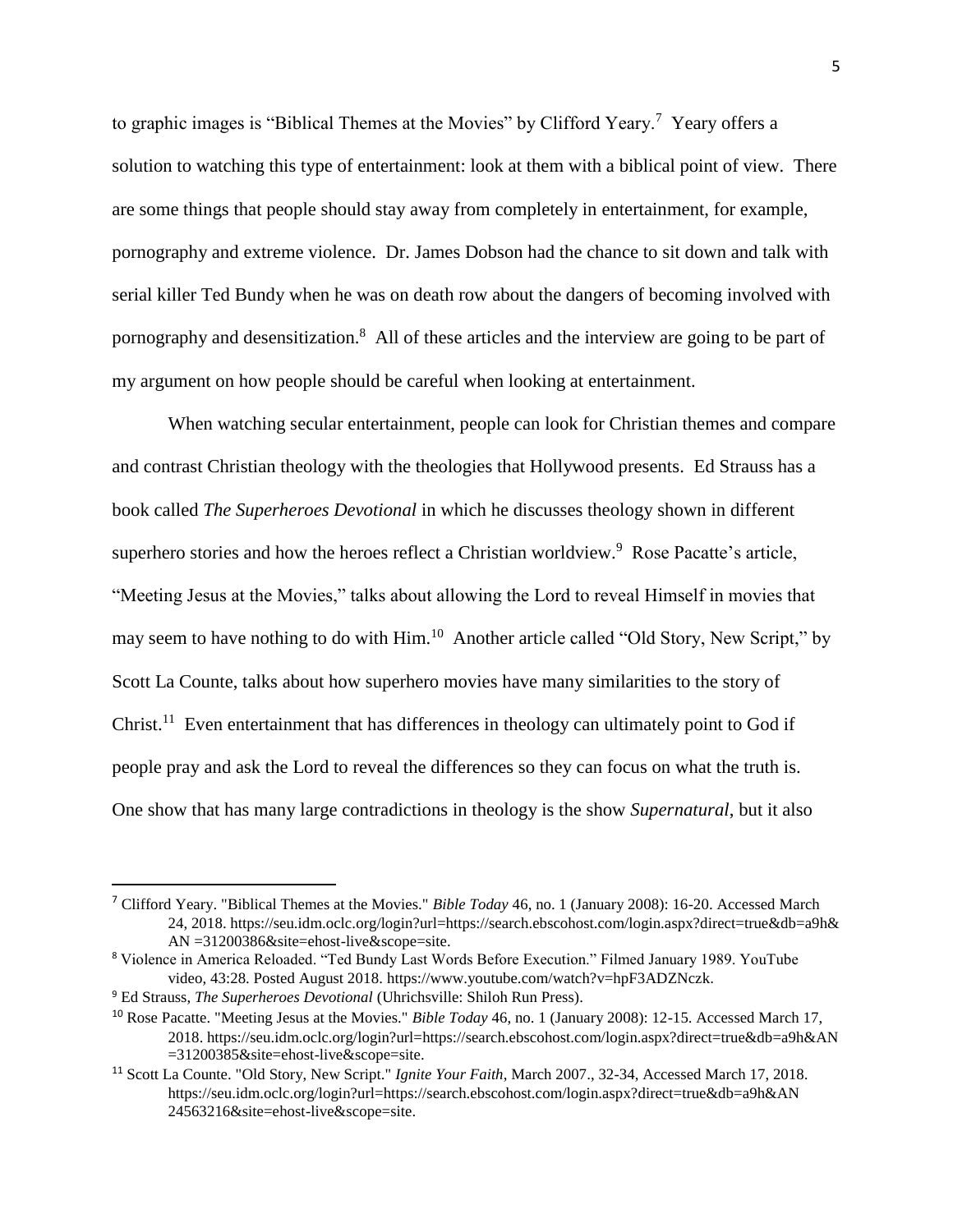has a few Christian themes. The article "A Tightrope Act of Faith and Doubt," written by Teresa Malcolm, addresses this topic and compares and contrasts *Supernatural* with the themes of having faith and doubt.<sup>12</sup> Television and movies can impact people and affect how they live their lives, and the book *Family Don't End with Blood*, written by Lynn S. Zubernis, shows the positive effects *Supernatural* has had on people.<sup>13</sup>

Sometimes Hollywood tries to make entertainment about Jesus Christ, but it does so in a way that degrades Him or makes fun of people who believe in Him. These ideologies should not be included in entertainment, but many directors, actors, etc. include it in order to make money. The solution to this problem is to make entertainment that glorifies God rather than entertainment that misrepresents Him. There are several Christian movies that are praised in Hollywood for both their content and their quality. One of these movies is *The Passion of the Christ*, directed by Mel Gibson. Ronald Madden's article, "*The Passion of the Christ*: A Modern Mystery Play," takes an in-depth look at the movie and how the directors portray Jesus and the story of His death on the cross.<sup>14</sup> Although the movie received an R-rating for graphic violence, it is a realistic representation of what the Lord suffered in order save His creation. James Y. Trammell talks about this subject more in his article, "Who Does God Want Me to Invite to See *The Passion of the Christ*?: Marketing Movies to Evangelicals."<sup>15</sup> More Christian movies are

<sup>12</sup> Teresa Malcolm. "A Tightrope Act of Faith and Doubt." *National Catholic Reporter* 45, no. 26 (October 16, 2009): 21. Accessed March 15, 2018. <https://seu.idm.oclc.org/login?url=https://search.ebscohost.com/login> .aspx?direct=true&db=a9h&AN=44806306&site=ehost-live&scope=site.

<sup>13</sup> Lynn S. Zubernis, *Family Don't End with Blood* (Dallas: BenBella Books).

<sup>14</sup> Ronald Madden. "*The Passion of the Christ*: A Modern Mystery Play." *Journal Of Religion & Health* 43, no. 3 (September 2004): 247-252. Accessed March 24, 2018. https://seu.idm.oclc.org/login?url=https://search. ebscohost.com/login.aspx?direct=true&db=a9h&AN=14270788&site=ehost-live&scope=site.

<sup>15</sup> James Y. Trammell. "Who Does God Want Me to Invite to See *The Passion of the Christ*?: Marketing Movies to Evangelicals." *Journal Of Media & Religion* 9, no. 1 (January 2010): 19-29. Accessed March 4, 2018. https://seu.idm.oclc.org/login?url=https://search.ebscohost.com/login.aspx?direct=true&db=a9h&AN=4820 7805&site=ehost-live&scope=site.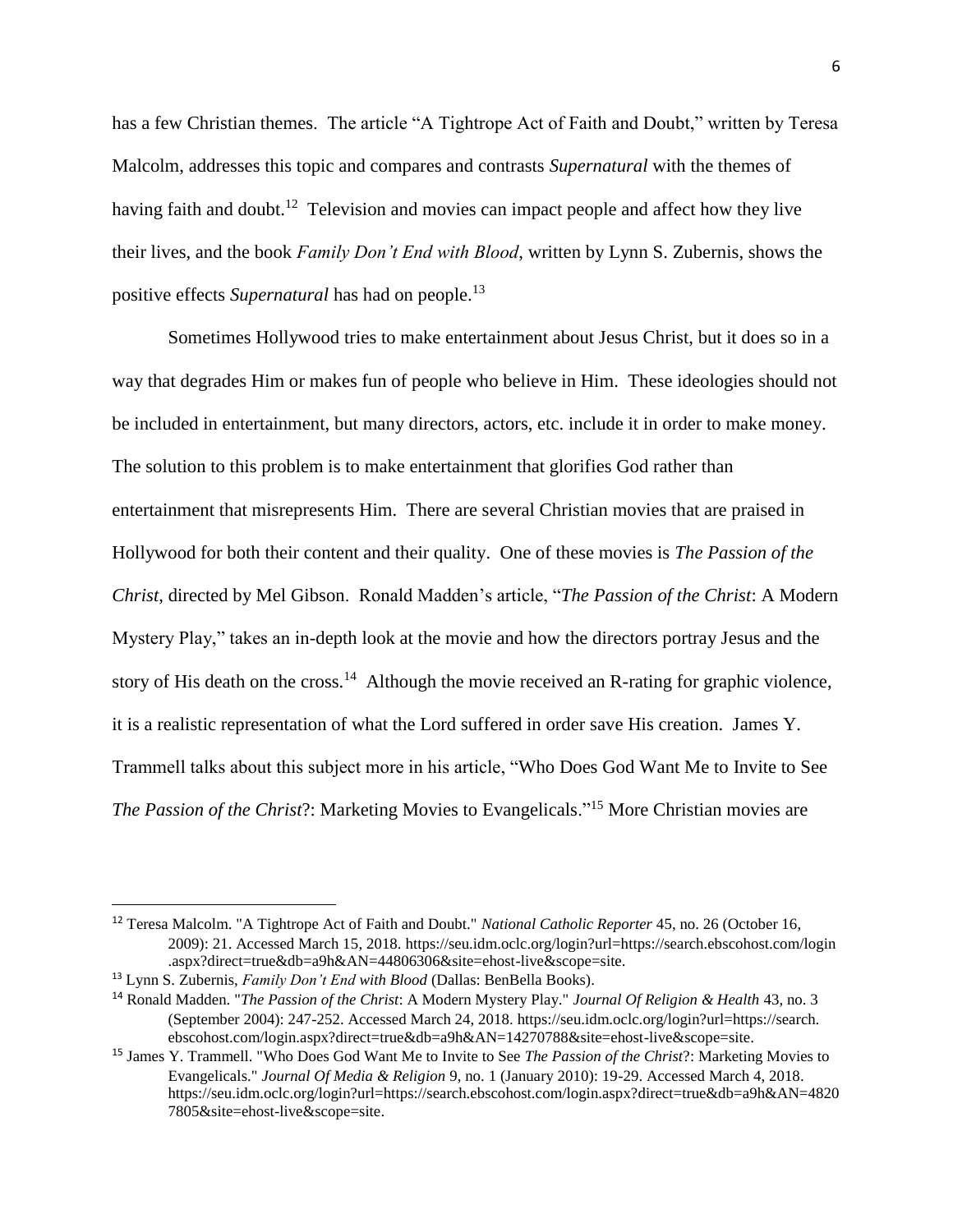being made that correctly represent Jesus, and they can make an impact on people's lives if they continue to be included in the mainstream entertainment industry alongside the secular media.

It is possible for Christ to be the center of people's lives through the choices of entertainment that they make. Hanna Rosin talks about this subject in her article, "Can Jesus Save Hollywood?" She mentions how people involved in the movie-making process can impact others by putting in Christian content without forcing it on them while leaving out graphic images.<sup>16</sup> It is also important to have a good plot along with Christian values. There are many Christian movies made, but only a select few make it into the mainstream because they either lack a plot that most of the public would enjoy or have poor quality filming. The article "Cinema Verities," written by Marshall Allen, explains the importance of having a good plot with a Christian worldview so nothing in the movie is compromised.<sup>17</sup> Another way of witnessing in Hollywood is through entertainment reviews and websites that look at entertainment with a Christian worldview. Even reviews of popular movies and television shows make a difference in people's lives because people listen to what is trending in today's society. Every aspect of Hollywood sends a message to the public, and the message needs to be honoring to the Lord instead of taking the focus away from Him.

There are several theology books that I will be using in this thesis to show how the media either supports or contradicts the Christian doctrine. *The Humanity of God*, written by Karl Barth, explains how Jesus is both fully divine and fully human so He could be the perfect

<sup>16</sup> Hanna Rosin. 2005. "Can Jesus Save Hollywood?." *Atlantic* 296, no. 5: 161-168. Accessed March 1, 2018. https://seu.idm.oclc.org/login?url=https://search.ebscohost.com/login.aspx?direct=true&db=a9h&AN=1884 8651&site=ehost-live&scope=site.

<sup>17</sup> Marshall Allen. "Cinema Verities." *Christianity Today* 45, no. 11 (September 3, 2001): 94. Accessed March 4, 2018. https://seu.idm.oclc.org/login?url=https://search.ebscohost.com/login.aspx?direct=true&db=a9h&AN =5061136&site=ehost-live&scope=site.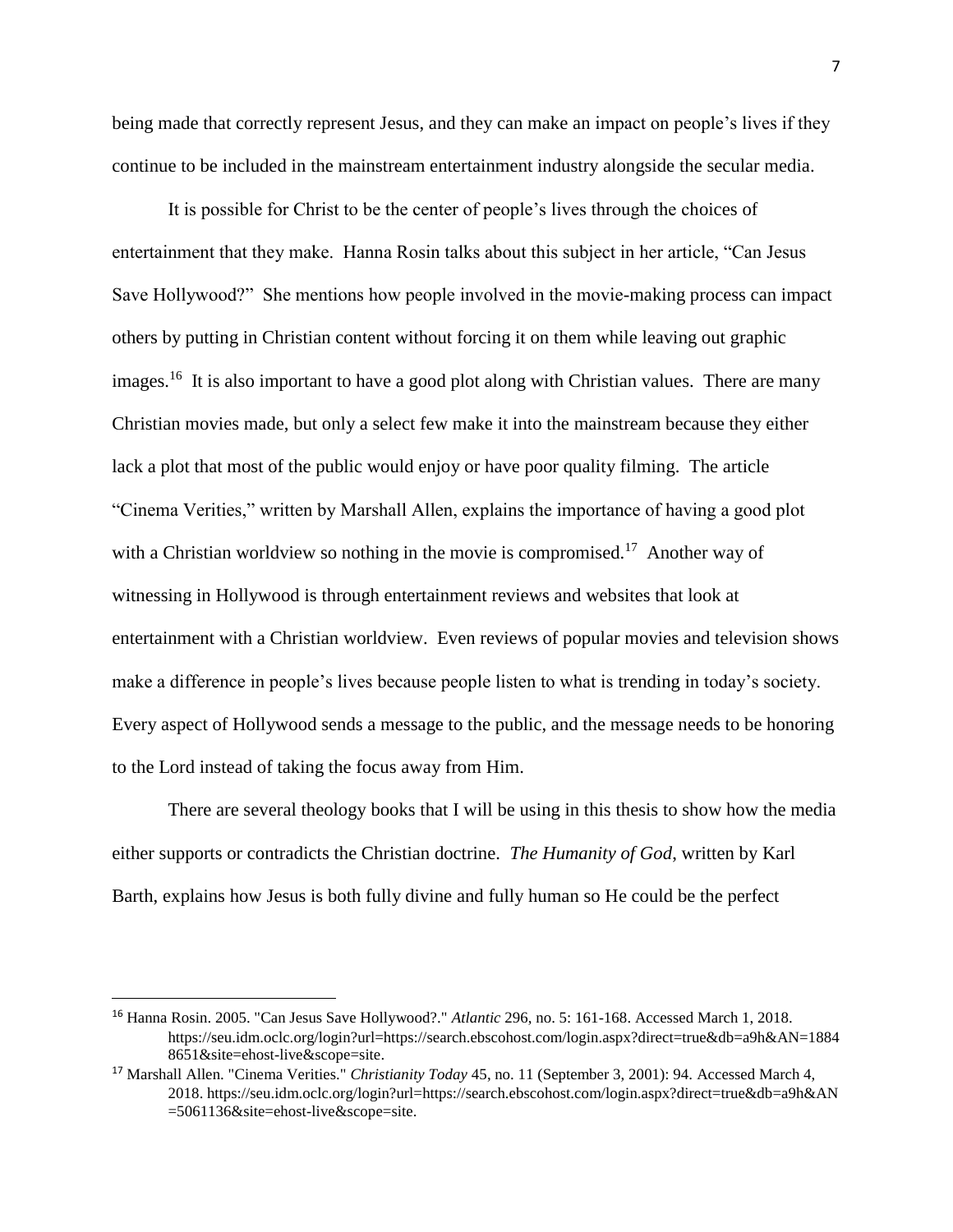sacrifice to save people from sin.<sup>18</sup> Clifford Williams helps readers understand the importance of studying apologetics and how it affects their lives as Christians in his book, *The Life of the Mind*. 19 In Wayne Cordeiro's book, *The Divine Mentor*, the author talks about how people can learn to hear God's voice and know His presence is with them throughout their lives.<sup>20</sup> Learning to discern God's voice is important because it can help Christians navigate through culture, entertainment, and the messages that are being presented.

Understanding the theology of Christianity helps people discern God's voice and His will for His people, and *Gracious Christianity*, written by Douglas Jacobsen and Rodney J. Sawatsky, outlines God's gift of grace through His Son Jesus Christ.<sup>21</sup> R.C. Sproul talks about the different theologies of famous philosophers throughout history and how ideas shape people's worldviews and ways of thinking in his book, *The Consequences of Ideas*. 22 C.S. Lewis wrote the book *Mere Christianity*, which was his argument about why Jesus Christ is the best and only way to salvation. He argues theological points to show why Jesus is real and active in the world both now and throughout history.<sup>23</sup> Intellectuals Don't Need God & Other Modern Myths, written by Alister E. McGrath, is a book about apologetics, and the author explains why Christianity makes sense.<sup>24</sup> A similar apologetics book is Norman L. Geisler and Frank Turek's book, *I Don't Have Enough Faith to Be an Atheist*. The authors defend the faith and answer tough questions about the Lord.<sup>25</sup> *Creation, Christ, and Culture. Edinburgh*, written by Richard W.A. McKinney, is a

<sup>18</sup> Karl Barth, *The Humanity of God* (Louisville: Westminster John Knox Press).

<sup>&</sup>lt;sup>19</sup> Clifford Williams, *The Life of the Mind* (Grand Rapids: Baker Academic).

<sup>20</sup> Wayne Cordeiro, *The Divine Mentor* (Bloomington: Bethany House Publishers).

<sup>21</sup> Douglas Jacobsen and Rodney J. Sawatsky, *Gracious Christianity* (Grand Rapids: Baker Academic).

<sup>22</sup> R.C. Sproul, *The Consequences of Ideas* (Wheaton: Crossway).

<sup>23</sup> C.S. Lewis, *Mere Christianity* (New York: MacMillan).

<sup>24</sup> Alister E. McGrath, *Intellectuals Don't Need God & Other Modern Myths* (Grand Rapids: Zondervan Publishing House).

<sup>25</sup> Norman L. Geisler and Frank Turek, *I Don't Have Enough Faith to Be an Atheist* (Wheaton: Crossway).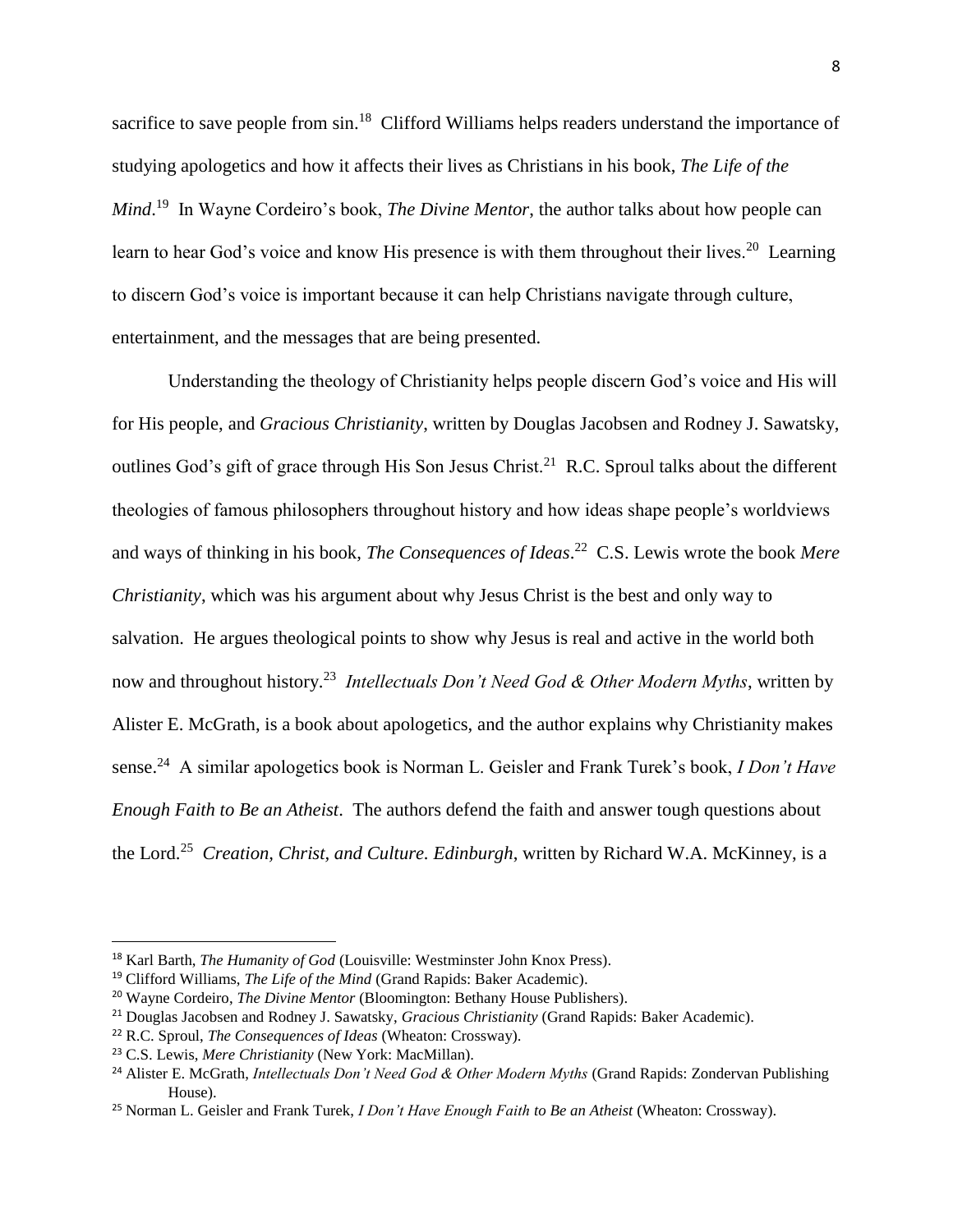collection of theological ideas based on the famous Protestant theologian, T.F. Torrence.<sup>26</sup> I will be using these books as part of my evidence section by comparing and contrasting Christian theology with the theology that Hollywood presents through the media.

*The Lord of the Rings*, *Harry Potter*, *Star Wars*, and the *Chronicles of Narnia* series all have something in common: they all contain symbolism that can point to the gospel message of Christ. David Rozema mentions in his article, "*The Lord of the Rings*: Tolkien, Jackson, and 'The Core of the Original,'" how Tolkien's idea was to write a good story without intentionally including allegory and how his book series translated into the movies made by Peter Jackson.<sup>27</sup> There are several symbolic themes shown in the fantasy stories created by J.R.R. Tolkien, and Sheridan Gilley writes about what those themes are and how the fantasy genre can relate to Christianity in the article, "Christianity & Fantasy in J.R.R. Tolkien's The Lord of the Rings."<sup>28</sup>

Leonie Caldecott talks about the positive side of *Harry Potter* and how J.K. Rowling includes Christian themes throughout the series in the article, "A Wizard's Mission: Christian Themes in Harry Potter."<sup>29</sup> On the other hand, there are also negative aspects to Harry Potter, which Jacqui Komschlies points out in the article "The Perils of Harry Potter." The author

 $\overline{a}$ 

<sup>26</sup> Richard W.A. McKinney, *Creation, Christ, and Culture* (Edinburgh: T. and T. Clark Ltd).

<sup>27</sup> Rozema, David. "*The Lord of the Rings*: Tolkien, Jackson, and 'The Core of the Original.'" *Christian Scholars Review* (January 2008): 427-445. *Academic Search Complete*, EBSCO*host* (accessed February 21, 2019). https://web-b-ebscohost-com.seu.idm.oclc.org/ehost/pdfviewer/pdfviewer?vid=1&sid=c52f9e43-61e1- 43ca-9712-743730459c0c%40sessionmgr102

<sup>28</sup> Gilley, Sheridan. "Christianity & Fantasy in J.R.R. Tolkien's The Lord of the Rings." *The Modern Churchman* 25, no. 1 (January 1982): 44-52. *Academic Search Complete*, EBSCO*host* (accessed March 10, 2019). https://web-a-ebscohost-com.seu.idm.oclc.org/ehost/pdfviewer/pdfviewer?vid=1&sid=d2a3285a-ec11- 424b-85f2-bb01d72829ab%40sdc-v-sessmgr06

<sup>&</sup>lt;sup>29</sup> Caldecott, Leonie. "A Wizard's Mission: Christian Themes in Harry Potter." The Christian Century 125, no. 1 (January 2008): 24-27. *Academic Search Complete*, EBSCO*host* (accessed February 25, 2019). https://webb-ebscohost-com.seu.idm.oclc.org/ehost/pdfviewer/pdfviewer?vid=1&sid=5d80f8ac-ad00-44b6-871fe20a88e6dbb5%40pdc-v-sessmgr02.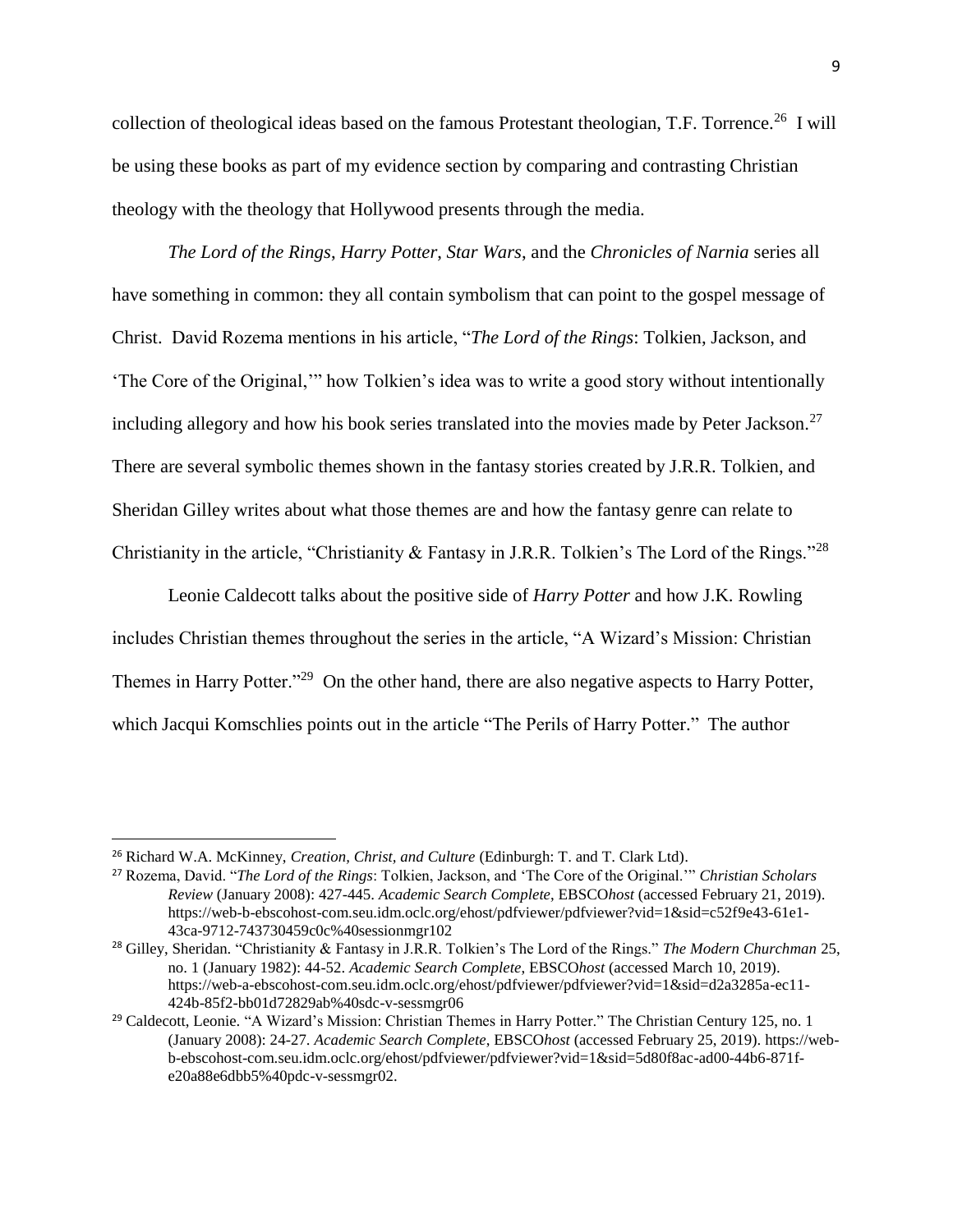shows the dangers of presenting witchcraft in entertainment as something good.<sup>30</sup> Markus Altena Davidsen talks about the phenomenon of religions coming from fictional worlds that people apply to real life in the article "Fiction-based Religion: Conceptualising a New Category Against History-based Religion and Fandom."<sup>31</sup> In Steve Vineburg's article, "Talk to the Animals," the author explains how the Christian values written in the *Chronicles of Narnia* series by C.S. Lewis made it into the movie *The Lion, the Witch, and the Wardrobe*, and it presents the Gospel to a secular world.<sup>32</sup> Another article that talks about how the original source material was used in the movie and how both Christian and secular audiences can enjoy it is "The Chronicles of Narnia: The Lion, the Witch, and the Wardrobe," written by Tim McKenzie.<sup>33</sup> The symbolism contained in each of these movies provides a message that can point people to the Lord.

Because this thesis is about Christian themes included in secular entertainment, I will be using several quotes from different movies and shows including *Gladiator*, the *Avengers*, *American Sniper*, *Supernatural*, and *Star Wars*. I will be using these quotes as part of my evidence to show how different aspects of the media support Christianity or support the view of God presented by Hollywood and popular culture. When entertainment contrasts the truth, it is important to take a look at what the Word of God says so people do not get confused and put

<sup>30</sup> Komschlies, Jacqui. "The Perils of Harry Potter." Christianity Today (October 2011): 113. *Academic Search Complete*, EBSCO*host* (accessed February 25, 2019). https://web-a-ebscohost-com.seu.idm.oclc.org/ehost /pdfviewer/pdfviewer?vid=2&sid=eb0abcc2-3835-457b-acba-8ed701d7830c%40sessionmgr4006.

<sup>31</sup> Davidsen, Markus Altena. "Fiction-based Religion: Conceptualising a New Category Against History-based Religion and Fandom." Culture and Religion 14, no. 4: 378-391. *Academic Search Complete*, EBSCO*host* (accessed March 2, 2019). https://web-a-ebscohost-com.seu.idm.oclc.org/ehost/pdfviewer/pdfviewer?vid= 1&sid=18e8c1fb-f33a-4206-a9f1-feeb2dbe1820%40sessionmgr4006

<sup>32</sup> Vineberg, Steve. "Talk to the Animals." *The Christian Century* 123, no. 1 (January 2006): 48-49. *Academic Search Complete*, EBSCO*host* (accessed February 27, 2019). https://web-b-ebscohost-com.seu.idm.oclc .org/ehost/pdfviewer/pdfviewer?vid=2&sid=bd5713e3-ce5d-4910-9379-a106cae6d469%40sessionmgr120.

<sup>33</sup> McKenzie, Tim. "The Chronicles of Narnia: The Lion, the Witch, and the Wardrobe." *Stimulus: The New Zealand Journal of Christian Thought and Practice* 14, no. 1 (February 2006): 25-26. *Academic Search Complete*, EBSCO*host* (accessed February 27, 2019). https://web-b-ebscohost-com.seu.idm.oclc.org/ehost/pdf viewer/pdfviewer?vid=1&sid=551ee7b4-9648-400c-937a-47dc16242d92%40pdc-v-sessmgr03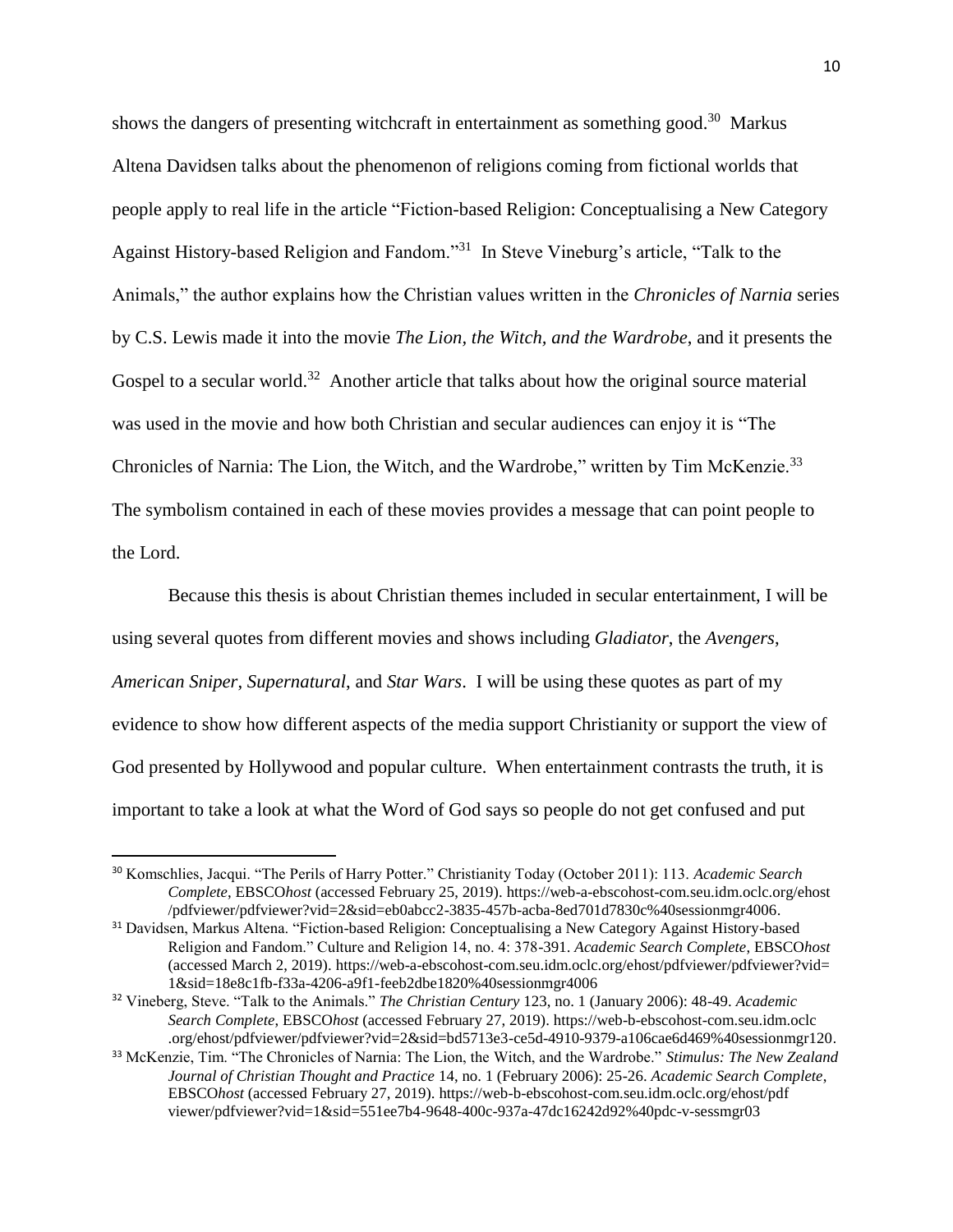their faith in relative truth rather than absolute truth. I will be using Zondervan's *The Holy Bible New International Version* to quote verses from both the Old and New Testaments.<sup>34</sup> The other Bible I will be using is Sean McDowell's *Apologetics Study Bible For Students* because it involves an in-depth study of the passages and relates the biblical concepts to today's society.<sup>35</sup> There are many books that bridge the gap between biblical times to today. One of those books is called *Postmodern Theology: Christian Faith in a Pluralist World*, written by Robert N. Bellah, Diogenes Allen, George A. Lindbeck, James B. Miller, Sandra M. Schneiders, and Rowan D. Williams, and I will be using it as part of my evidence to show how secular movies can have Christian ideas that connect to the Bible.<sup>36</sup> Erasmus wrote a book on leadership called *The Education of a Christian Prince*, and its principles have been applied over centuries because he explains how a Christian who is in a leadership position should act in an ethical way.<sup>37</sup> This book will also be included in my evidence to show how media's values do not always match up with ethical decisions. Os Guinness's article "What is a Calling?" explains how everyone has a primary and secondary calling in life, and the primary calling is to ultimately give glory to God.<sup>38</sup> I will be using this article to compare and contrast Christianity with the media's theology.

 $\overline{a}$ 

<sup>34</sup> *The Holy Bible New International Version* (Grand Rapids: Zondervan).

<sup>35</sup> Sean McDowell, *Apologetics Study Bible For Students*, Nashville: Holman Bible Publishers.

<sup>36</sup> Robert N. Bellah, George A. Lindbeck, Diogenes Allen, Sandra M. Schneiders, Rowan D. Williams, *Postmodern Theology: Christian Faith in a Pluralist World*, San Francisco: Harper and Row Publishers.

<sup>37</sup> Erasmus, *The Education of a Christian Prince* (Cambridge: Cambridge University Press).

<sup>38</sup> Guinness, Os. "What is a Calling?" Cru Press (accessed January 29, 2019).

https://www.cru.org/content/dam/cru/legacy/2012/02/What is a Calling.pdf.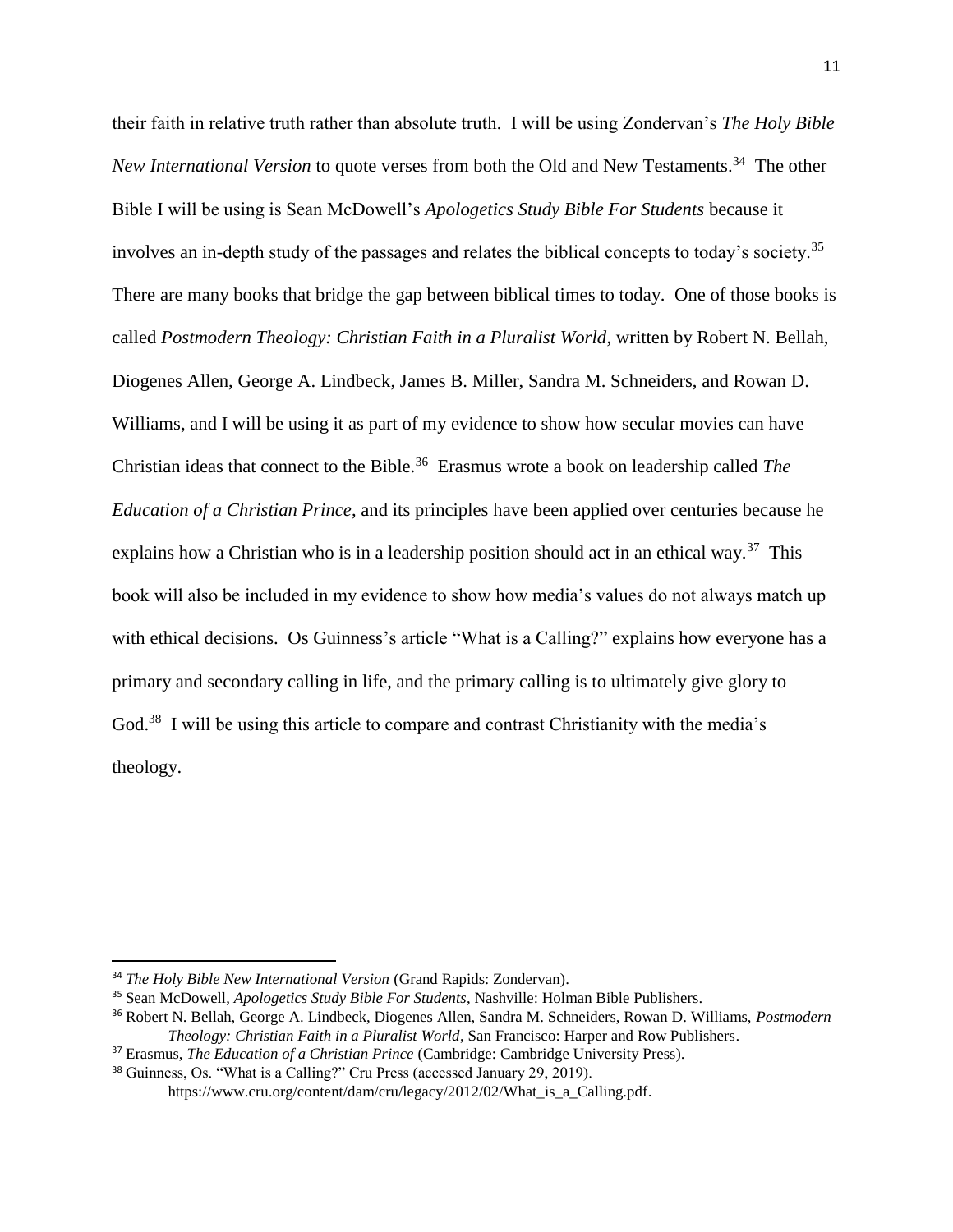#### Christian Themes in Secular Media

"What we do in life echoes in eternity."<sup>39</sup> These words are from the character Maximus Decimus Meridius, played by Russell Crowe, in the famous movie *Gladiator*. Although this movie has representations of ancient Roman philosophy, *Gladiator* also contains several Christian themes. This movie focuses heavily on justice, freedom, and responsibility, and these are also important aspects of being followers of Christ. In general, people like movies to have a good ending. Justice is served to the villain, and everything works out well. This theme is seen throughout many secular movies, including *Gladiator*, and justice is one of God's characteristics. In the movie, Maximus gets the justice he is fighting for by defeating the villain, Commodus, in a fierce battle. In real life, people often try to separate the God of the Old Testament and the God of the New Testament as two different deities because they do not like the idea of God being just. They would rather find Him as a loving God only, but God's love and justice cannot be separated; otherwise, He would be incomplete and imperfect. God shows justice because "He cannot diminish the importance of His holiness by simply dismissing our offenses against it. Justice must be served. Either our sin debt is paid for (through faith in Christ's sacrifice for us) or else we must pay the debt in hell."<sup>40</sup> In *Gladiator*, Maximus gets justice and finds freedom in the afterlife with his family. While there is no such thing as Elysium, there is the promise of heaven to those who believe in Jesus Christ as their Savior.

Freedom is the second virtue seen in the movie because Maximus is not only fighting for his own freedom; he is fighting sacrificially to free Rome from an evil ruler. The ultimate source of freedom is the Lord because "God's freedom is not merely unlimited possibility or formal majesty and omnipotence, that is to say empty, naked sovereignty. Nor is this true of the God-

<sup>&</sup>lt;sup>39</sup> *Gladiator*. Directed by Ridley Scott. Universal City, CA: DreamWorks, 2000.

<sup>40</sup> Sean McDowell, *Apologetics Study Bible For Students*, Nashville: Holman Bible Publishers, 874.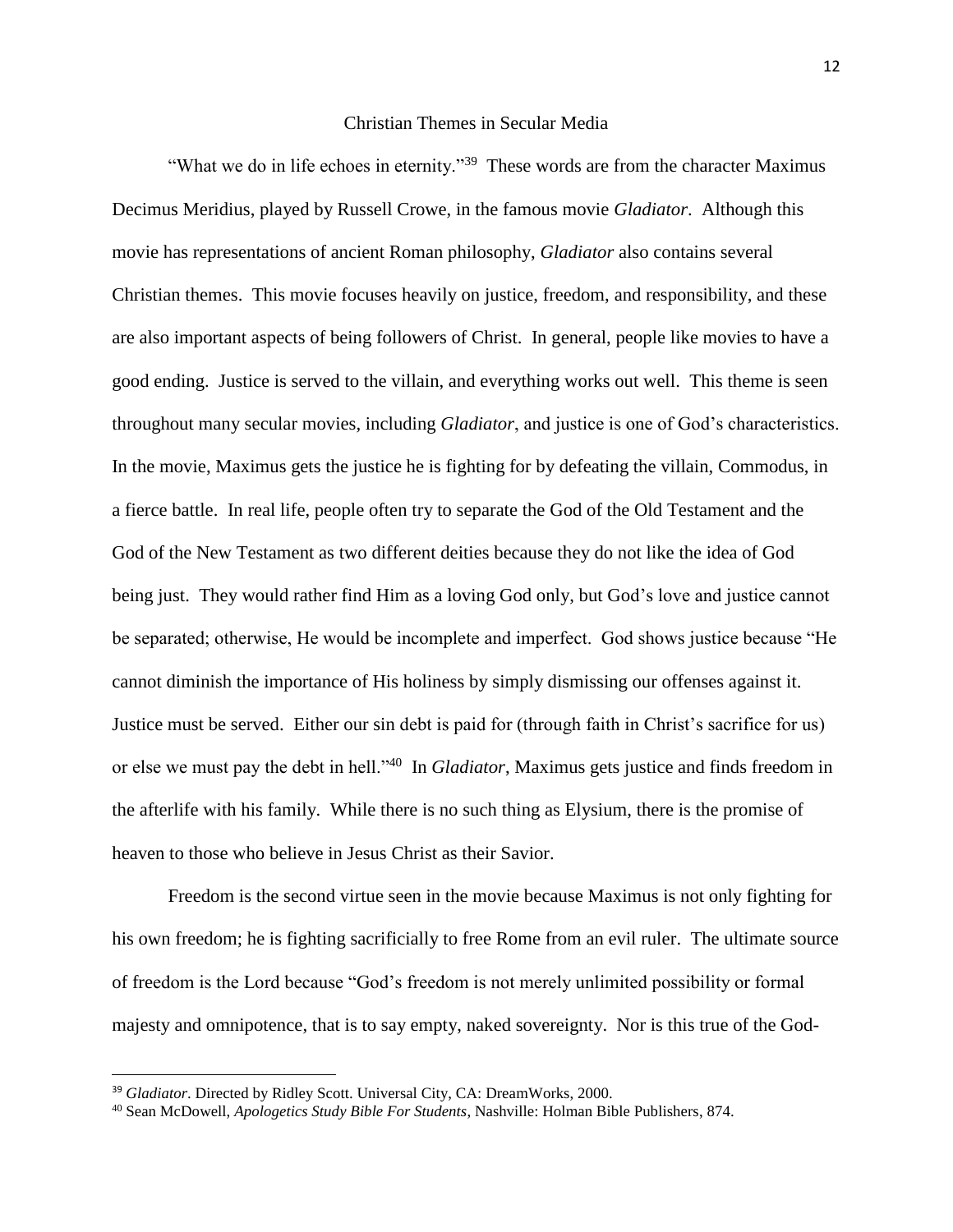given freedom of man. If we so misinterpret human freedom, it irreconcilably clashes with divine freedom and becomes the false freedom of sin, reducing man to a prisoner."<sup>41</sup> It is important to find true freedom in Christ because "the more we get to know God and His Word, the freer we will be. We'll have a new and ever-growing confidence, and where our lives normally would stop or stall out, we'll be able to go forward."<sup>42</sup> Once people discover freedom in the Lord, they can find their purpose and take on a noble responsibility. Responsibility plays a large role in the movie because Maximus is a general who serves Rome and feels responsibility to protect the empire he loves. Christians have a responsibility to "love the Lord your God with all your heart and with all your soul and with all your mind. This is the first and greatest commandment. And the second is like it: 'Love your neighbor as yourself.'"<sup>43</sup> Although *Gladiator* is a secular movie, it reveals truths seen in Christianity. Secular media often contains Christian themes, sometimes unintentionally, that can point people to God.

#### Faith in the Genres

Within different genres of movies, there are theological truths that are evident. In action movies, good versus evil is often portrayed where the good prevails over the evil. The Marvel franchise is a series of superhero movies based on the comics created by Stan Lee. In *The Avengers*, all of the heroes are brought together to defeat the evil Asgardian god, Loki, and prevent him from taking over the world. Loki manages to cause tension between the heroes so their focus is fighting against each other rather than fighting him, but when the heroes are motivated to team up, they are able to use their powers to defeat Loki before he has a chance to conquer the world. The definition of an avenger is "a person who takes revenge for a wrong

<sup>41</sup> Karl Barth, *The Humanity of God*, 71.

<sup>42</sup> Wayne Cordeiro, *The Divine Mentor*, 135-136.

<sup>43</sup> Matthew 22:37-38 (NIV).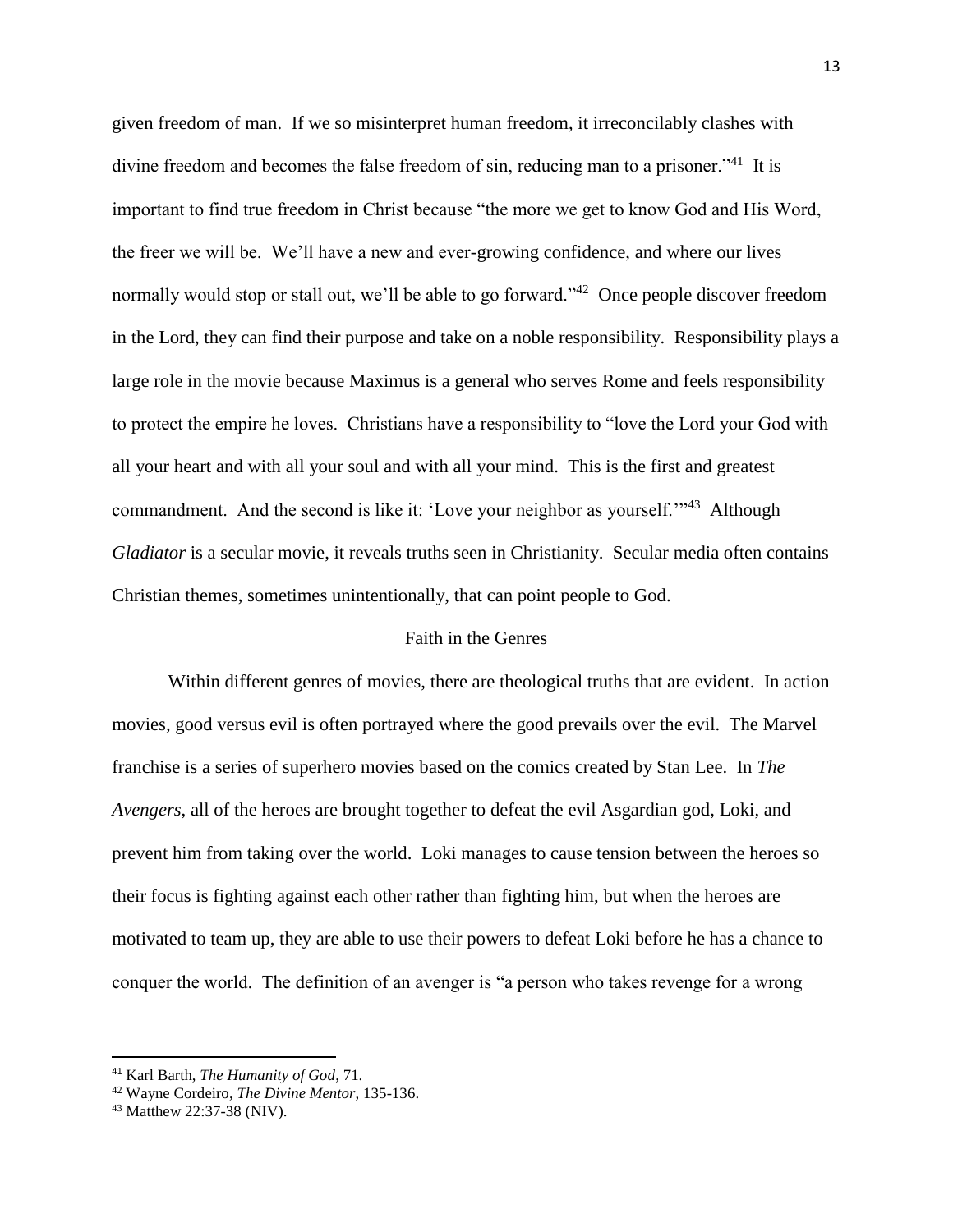done. In the Bible this was deadly business."<sup>44</sup> People took it upon themselves to avenge their loved ones who had been wronged, but Jesus commanded people to leave vengeance in His hands. He commanded people "to let go of personal offenses. But He wasn't throwing out the entire justice system- particularly for serious crimes."<sup>45</sup> There is a time to fight for justice, and the Avengers fight a just battle to protect the world because they believe humans are worth saving.

The Avengers truly became a team in the middle of the movie when they received a harsh wake-up call. This can happen many times in Christianity because "at some point during our lives we may experience an epiphany, when a light goes on inside us and we come to an awareness of some truth that transcends our being, changing us and helping us grow spiritually as we travel the human and Christian journey."<sup>46</sup> God can use suffering to bring His people closer to Him, and Christians can take comfort because "we know that in all things God works for the good of those who love him, who have been called according to his purpose."<sup>47</sup> The heroes suffered a loss, and because their eyes were opened metaphorically, they fought to prevent others from dealing with unnecessary suffering under the unethical rule of Loki. When Loki commands people to kneel to him, one man stands up and refuses. Before Loki has the chance to kill him, Captain America steps in and brings the Avengers along, causing Loki to surrender. The Avengers can be compared to the parable of the Good Samaritan because they value human life and dignity. In Jesus' parable, He explains how "the Good Samaritan treated someone who, on an earthly basis, did not have to be taken into account- who was a thing, a battered piece of flesh- as a person. By treating a man who had been reduced to a thing as a

<sup>44</sup> Ed Strauss, *The Superheroes Devotional* (Uhrichsville: Shiloh Run Press), 56.

<sup>45</sup> Ibid, 57.

<sup>46</sup> Rose Pacatte, "Meeting Jesus at the Movies," 13.

<sup>47</sup> Romans 8:28 (NIV).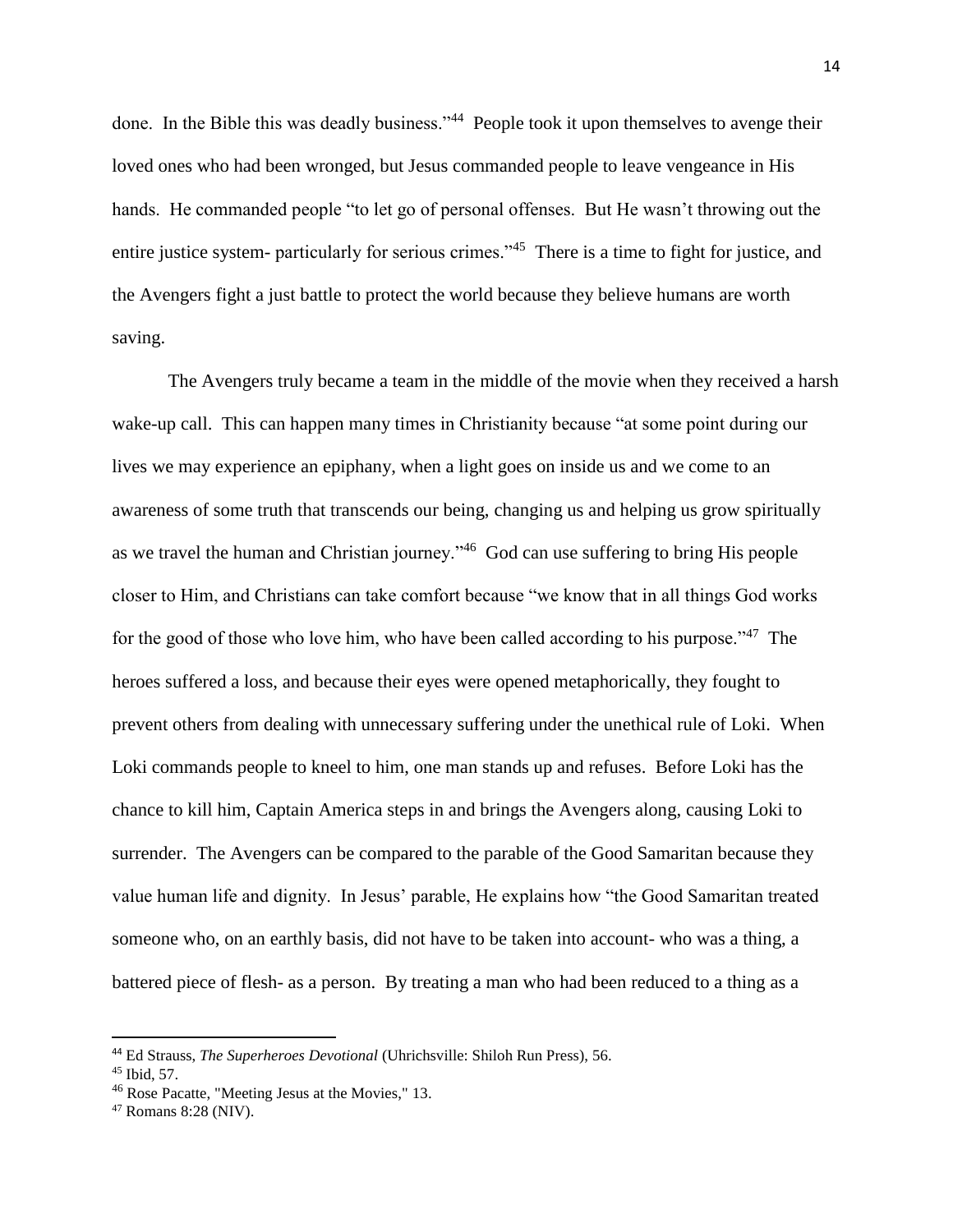person, he restored him to personhood. Why did he do this? Because he could see the harm done, the horror of the reduction of a person- one made to receive God- to a thing."<sup>48</sup> The superheroes recognize the inherent value people have because they are willing to protect and save them from evil.

Oftentimes in superhero movies like *The Avengers*, there will be a Christ-like figure who comes and saves the day. Audiences enjoy these types of characters because they "remind us of Jesus' mission and his triumph. It draws new followers to his truth. And like the citizens of Metropolis, we're reminded that our friend is still living among us."<sup>49</sup> Marvel's *Avengers* has several characters that exhibit Christ-like traits and save the world from evil. Captain America is one such character, and he makes a strong point in the movie when he sees Thor and Loki and says to his colleague, "There's only one God, ma'am. And I'm pretty sure he doesn't dress like that."<sup>50</sup> This point is extremely powerful because many people look up to characters portrayed in movies, and it can help people watching the movie to become interested in knowing who this "one God" is. Captain America represents the "old-fashioned" morals that many people in the United States had back in World War II. He is known as "an old-fashioned idealist with a wholesome Boy Scout moral outlook [who] often appears out of step with modern society."<sup>51</sup> America was united as "one nation under God," but in the  $21<sup>st</sup>$  century, America has become divided because people try to decide their own morals instead of knowing the absolute morals that come from the Lord. People will sometimes base their morals on the role models they choose in movies they watch, but they need to be careful about what their role models teach and

<sup>48</sup> Robert N. Bellah, George A. Lindbeck, Diogenes Allen, Sandra M. Schneiders, Rowan D. Williams, *Postmodern Theology: Christian Faith in a Pluralist World*, 29.

<sup>49</sup> Scott La Counte, "Old Story, New Script," 34.

<sup>50</sup> *The Avengers*. Directed by Joss Whedon. Burbank, CA: Marvel Studios, 2012.

<sup>51</sup> Ed Strauss, *The Superheroes Devotional*, 25.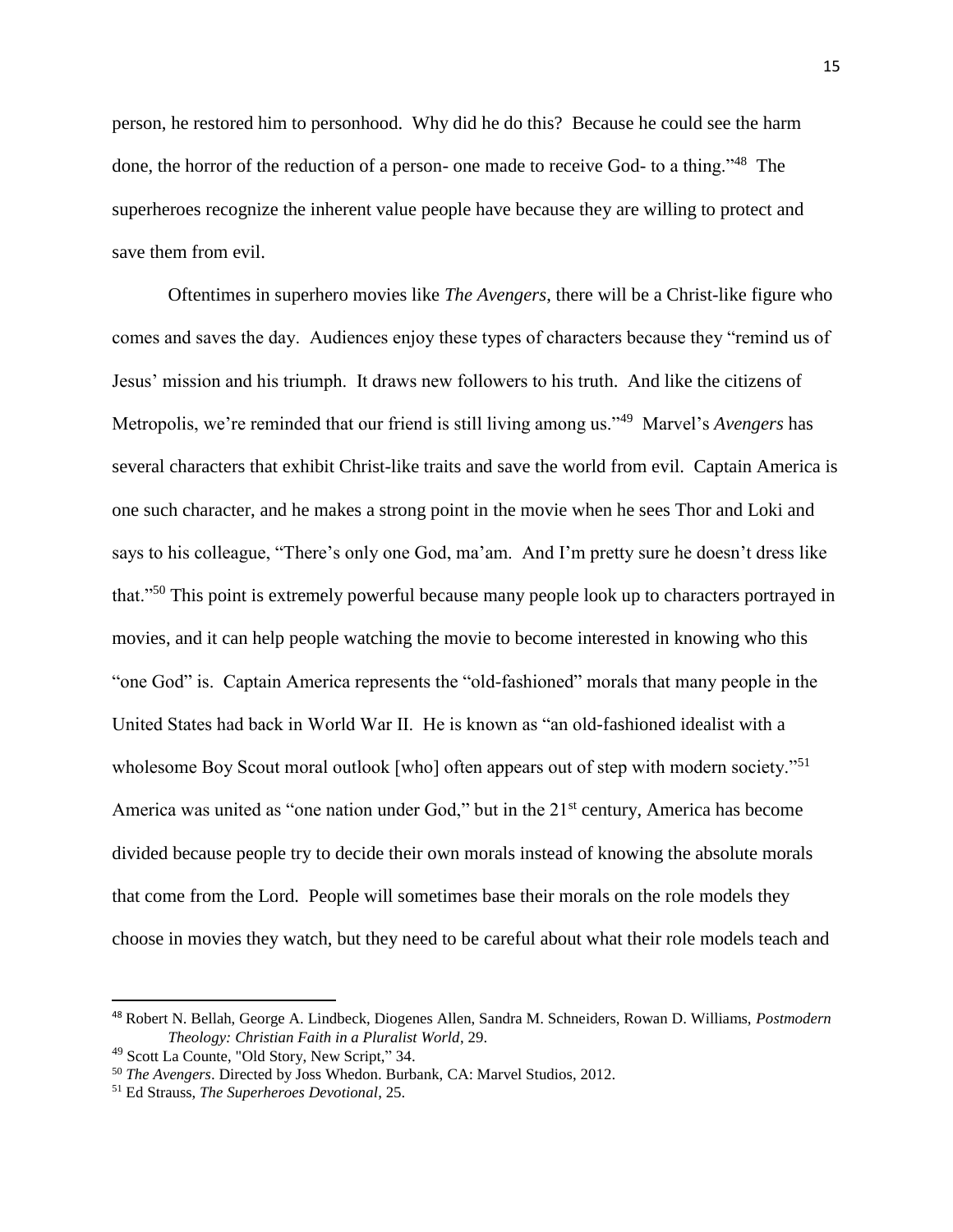make sure they are not worshipping a god that they have built based on their own imagination. Sometimes Hollywood will try to "refashion God in their own image. We want a pliable God who does our will, so we reenvision God in ways that fit our tastes. In the process, God's glory is often diminished and God's character distorted."<sup>52</sup> Morality needs to be based solely on the Lord; otherwise, ethics are thrown out because everyone has his or her own ideas of right and wrong since there is no basis for morality. Jesus Christ is the true hero that people should be looking up to because He made a way to salvation through His blood and rose again to defeat death, and one day He will completely destroy the enemy.

Comedies can help people forget about their problems for a while and look at life in a humorous way. They will often have a character who constantly messes situations up, but in the end that character will find his or her worth or fulfill a goal. However, many modern comedies poke fun at Christian virtues. In the movie *Ferris Bueller's Day Off*, the main character accomplishes his goal, although it is not a noble goal: to skip school, have the best day ever, and avoid getting caught. The virtue of telling the truth is not present in this movie, as Ferris convinces everyone he is sick and should stay home from school. One of God's commandments is, "You shall not give false testimony against your neighbor,"<sup>53</sup> in other words, do not lie. This comedy decides to go against that commandment and present lying as something good and fun. Making any sin look good is dangerous because people "are much more easily and frequently led into evil by what is good than by what is evil, for we feel utterly and perfectly justified in our cause."<sup>54</sup> What this movie does not show is that in the end, sin will be discovered and justly punished.

 $\overline{a}$ 

<sup>52</sup> Douglas Jacobsen and Rodney J. Sawatsky, *Gracious Christianity*, 31.

<sup>53</sup> Exodus 20:16 (NIV).

<sup>54</sup> Robert N. Bellah, George A. Lindbeck, Diogenes Allen, Sandra M. Schneiders, Rowan D. Williams, *Postmodern Theology: Christian Faith in a Pluralist World*, 29.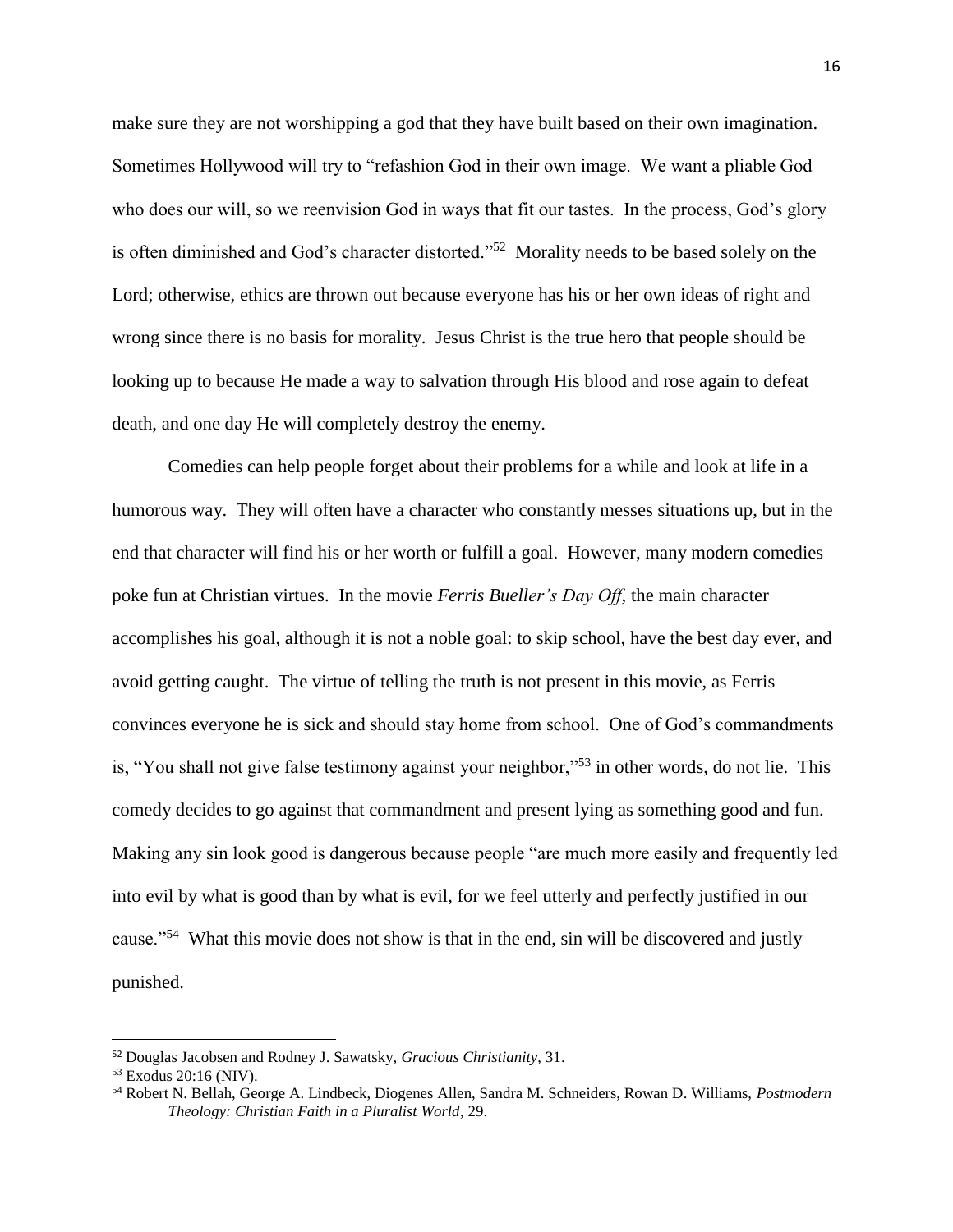Another negative aspect in this movie is that education is not valued, and adults are viewed in a negative light. Throughout history, education and authority have been two systems that are considered honorable. Erasmus speaks on their importance in his book, *The Education of a Christian Prince*, because he believes "instruction must be implanted…and it must be worthy of a true prince, and unambiguous…The model for government is to be taken especially from God himself, and from Christ who is both God and man, whose teachings will also be a principal source for instruction."<sup>55</sup> In today's culture and entertainment, education and authority are often at the receiving end of jokes. One redeeming factor in the movie is that Ferris' best friend learns to stand up for himself and take responsibility for his own actions. He learns to overcome his fear and live life to the fullest. People can live a prosperous life by repenting of their sins and turning to the Lord because "whoever conceals their sins does not prosper, but the one who confesses and renounces them finds mercy."<sup>56</sup> If people lie, they often continue the lie and live in fear of getting caught rather than confessing their sin and living a joyful life. Most modern comedies, including *Ferris Bueller's Day Off*, do not teach lessons that are glorifying to God, but rather the characters often seek to fulfill their sinful desires and discredit Christian values through the use of derogatory humor.

Romance movies emphasize the importance of relationships, although Hollywood often tends to pervert love in entertainment and accept culture's views on marriage rather than God's view. *The Longest Ride* is a movie about the parallels between a World War II-era couple trying to juggle their love and dreams, and a modern-day couple trying to make things work because the man is a rodeo-loving country boy while the girl wants to move to the city to pursue her dreams. It displays positive virtues such as the value of life, love, and purpose. The modern-day

<sup>55</sup> Erasmus, *The Education of a Christian Prince*, 46.

<sup>56</sup> Proverbs 28:13 (NIV).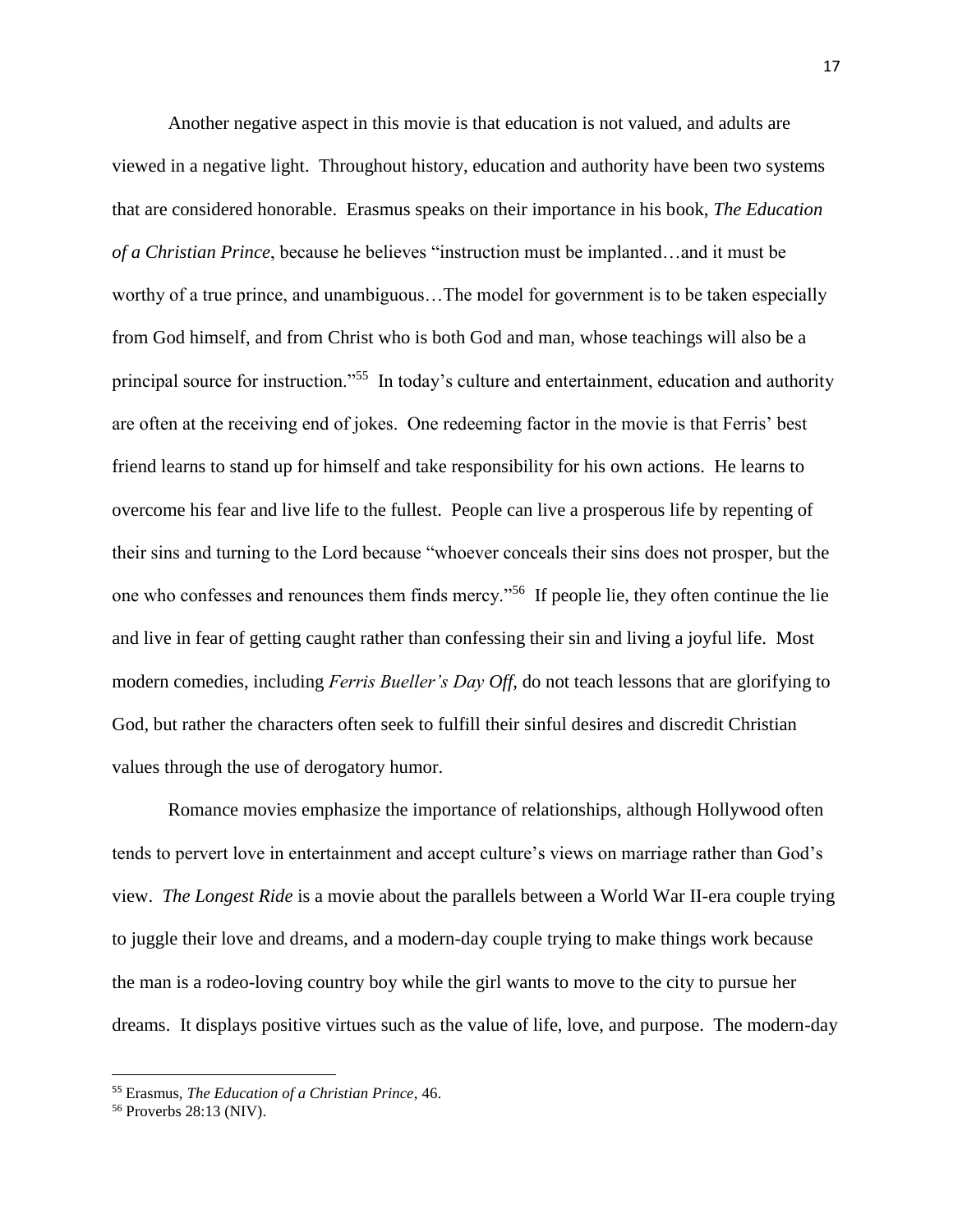couple rescues an elderly man from a car wreck and finds love letters he wrote to his wife, telling the story of their life together. The stories are shown in flashbacks, and the viewer sees how these couples' lives intersect with each other. In the 1940's, a young man falls in love with a beautiful girl, and they decide to get married. The girl's dream was to have a big family, but the man obtained an injury in the war that left him unable to give her children. Through thick and thin, the couple stayed together and started a new dream of having true love together for the rest of their lives. The modern-day couple makes things work too because they realize that without love, their dreams are not fulfilling. The young couple stays together and fulfills their dreams in different ways than they were expecting.

*The Longest Ride* shows the beauty of love and the fact that people have a purpose in life. Everyone has meaning, and the movie portrays that idea well because it shows the lead woman taking time to listen to the life story of the elderly man and discovering his dreams along with her own dreams. People are created with intelligence, creativity, and meaning because "the human mind is made in the image of the Great Mind- God. In other words, our minds can apprehend truth and can reason about reality because they were built by the Architect of truth, reality, and reason itself."<sup>57</sup> Being made in the image of God is essential to Christianity because it means that people are made to be complex, rational beings by an infinite God. Without this fact, life becomes meaningless, and people are left without purpose. In the movie, everyone finds fulfillment by living out their dreams and knowing their purpose is to love each other above themselves. A Christian's purpose is "to believe in the name of [God's] Son, Jesus Christ, and to love one another as he commanded us."<sup>58</sup> This movie reflects the overall Christian message that life is meaningful, and purpose is found through love.

<sup>57</sup> Norman L. Geisler and Frank Turek, *I Don't Have Enough Faith to Be an Atheist*, 130.

<sup>58</sup> 1 John 3:23 (NIV).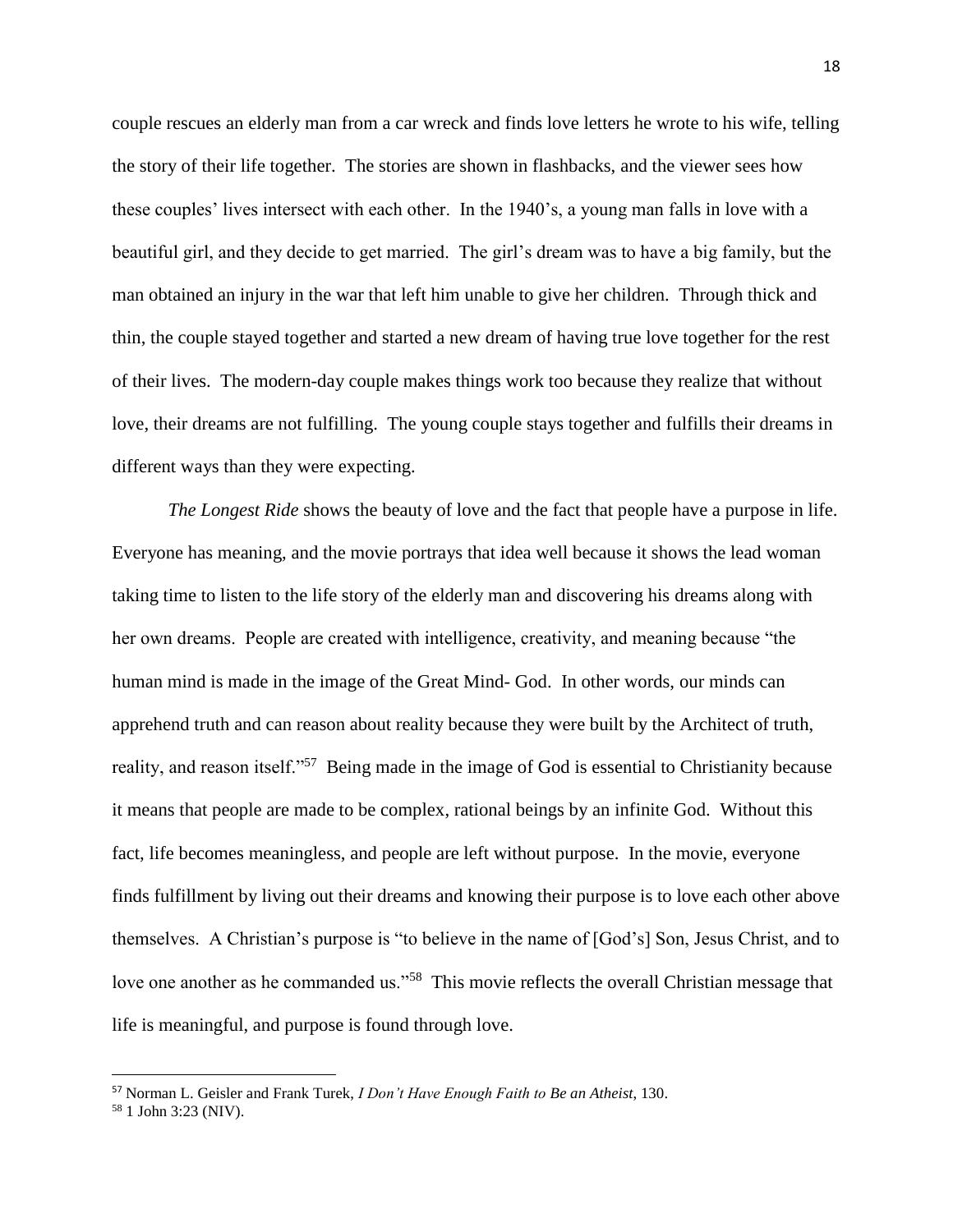The downside to *The Longest Ride* is that it promotes sex before marriage, while God says it is something sacred reserved for marriage. Before the fall, God created a man to be "united to his wife, and they become one flesh."<sup>59</sup> In the Genesis creation account when Adam and Eve were in perfect union, they worked together and complimented each other, and they walked with God in the Garden of Eden. After the fall, "the first human beings were expelled from this perfect state on account of their sin. Redemption, however, leads men back to this sound condition...Sin perverts the good creation. Grace restores it again."<sup>60</sup> Sin corrupts the ideals of marriage, and romance movies tend to portray characters giving in to lust before marriage as being normal. Although *The Longest Ride* goes along with this portrayal, it also moves from a deeper level of lust to love. The characters in the movie all follow their hearts and endure hardships together to fulfill their purposes and pursue love against all odds. God's love is a stark contrast to Hollywood's idea of love because God's love is deep, unending, and unconditional, while Hollywood often diminishes love to a worldly desire that needs to be fulfilled.

Even the horror genre shows what life is like without God. Evil runs rampant in the world, and the heroes are often left without hope of salvation. Without God, life is meaningless, and villains can kill without consequence because "he must exist for ethics to be meaningful…[Kant] anticipates Fyodor Dostoyevsky's maxim, 'If there is no God, all things are permissible.<sup>'"61</sup> Horror movies often gravitate toward this view and show darkness as the victor. Mark Matlock says in his article, "Do Horror Movies Hurt My Faith," people need to be careful about watching horror movies because they can "begin to feel spiritual darkness. It's one thing

<sup>59</sup> Genesis 2:24 (NIV).

<sup>60</sup> Richard W.A. McKinney, *Creation, Christ, and Culture*, 121.

<sup>61</sup> R.C. Sproul, *The Consequences of Ideas*, 131.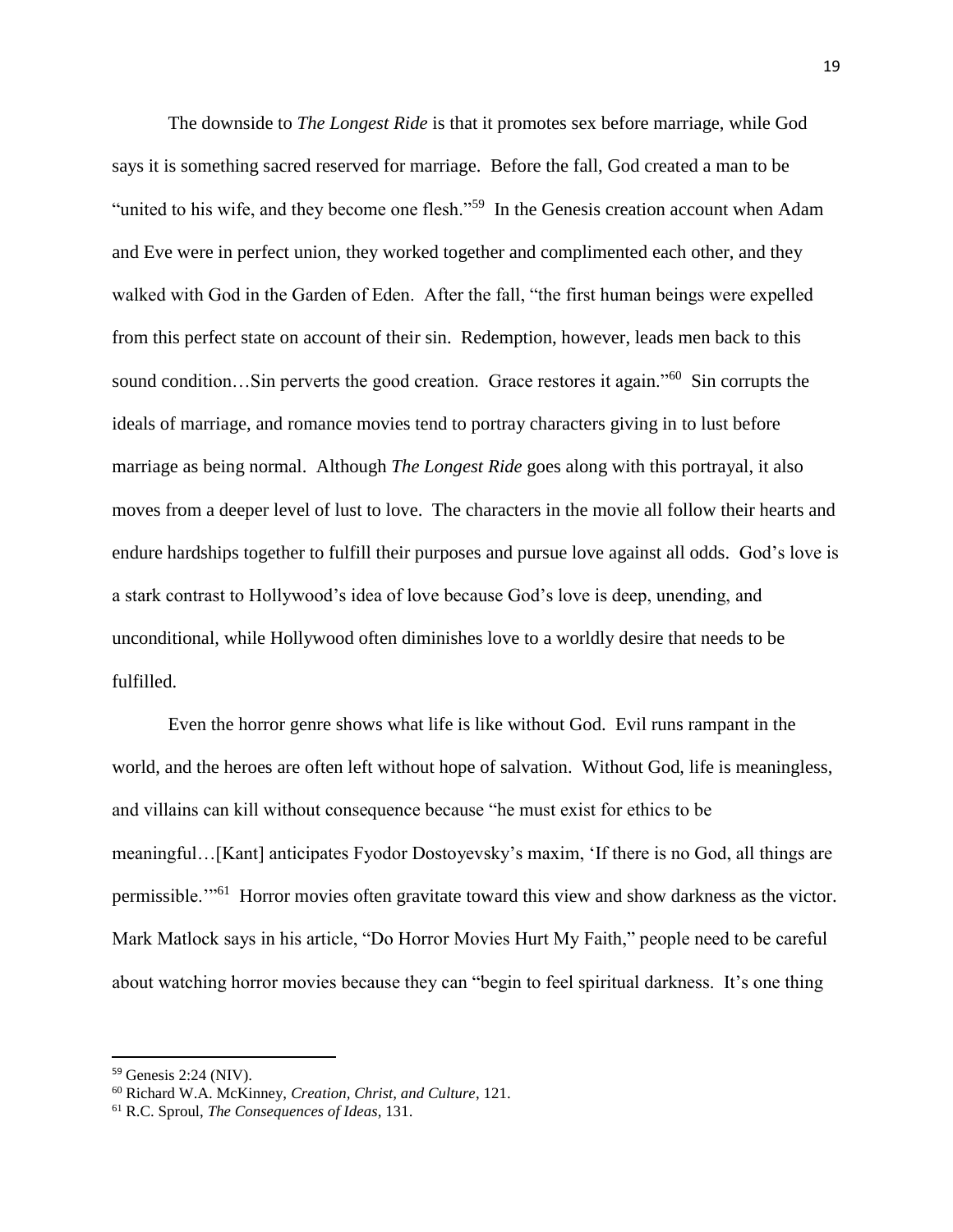to get creeped out with friends for fun. But 'entertainment' that leads your spirit into darkness, depression or anger is dangerous."<sup>62</sup> When watching certain types of entertainment, Christians need to be sensitive to the Holy Spirit and discern what He wants them to watch. In horror movies, people do have morals because they know the difference between right and wrong, but the villain will always choose to do wrong because his or her morals are warped and compromised. C.S. Lewis states his belief in his book, *Mere Christianity*, "Human beings, all over the earth, have this curious idea that they ought to behave in a certain way, and cannot really get rid of it. Secondly, that they do not in fact behave in that way. They know the Law of Nature; they break it. These two facts are the foundation of all clear thinking about ourselves and the universe we live in."<sup>63</sup> Everyone has a sense of right and wrong because of the moral compass given to them by God, but He gives them free will to choose whether to follow the right path or not. God always desires for people to follow Him, and He often speaks to them through the Holy Spirit and their conscience because it "is an impartial judge in the courtroom of the mind. It speaks to us irrespective of our will…Human beings are unique among God's creation in that we are *moral* creatures."<sup>64</sup> God created people with a moral compass with Himself as their guide, but not everyone follows Him.

The horror genre shows what happens when a corrupted heart chooses to continue in sin and reject God rather than live for Him. The belief that God is not real and present gives a person permission to do anything since there is no such thing as right or wrong. The Lord gives people a restrictive layer of the law in order to let them know what not to do. He implements government and laws "to restrict the freedom of some people (such as the thief) because in the

<sup>62</sup> Mark Matlock, "Do Horror Movies Hurt My Faith?," 26.

<sup>63</sup> C.S. Lewis, *Mere Christianity*, 10.

<sup>64</sup> Kirk Cameron, *Kirk Cameron: Still Growing*, 207.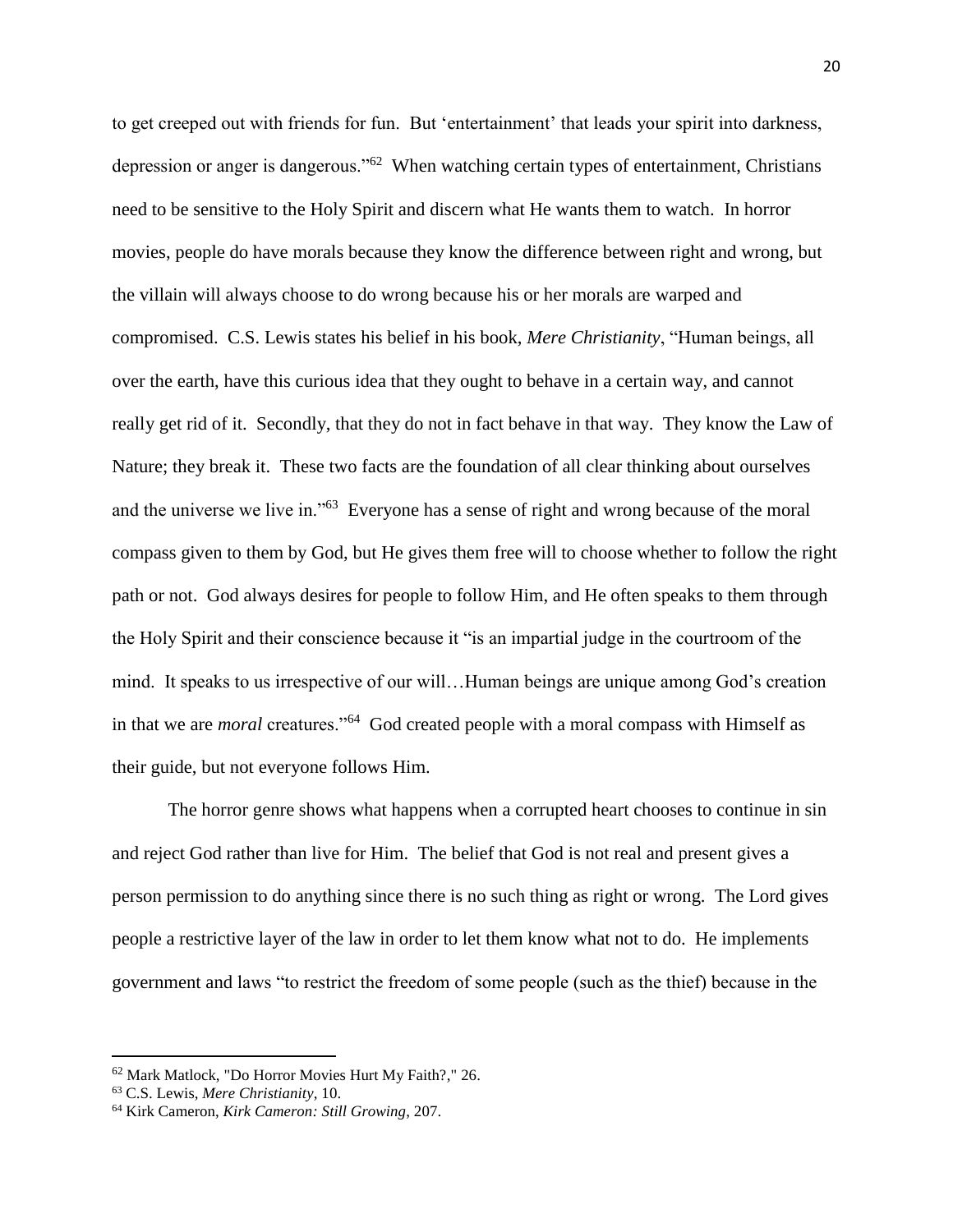state of nature evil is present. In a state of nature without civil government, the 'law of the people,' where might makes right, prevails. To protect humans from other humans, government is necessary. As Augustine maintains, government is not so much a necessary evil as a necessity because of evil."<sup>65</sup> Horror movies have negative consequences both on screen and in real life. Graphic content causes desensitization, and the lack of morals shown can prey on the mind and cause people to stumble and turn morality into a gray area rather than separating right and wrong according to the Lord. People need to be "discerning when choosing entertainment [because] we are affected by the things, people, and ideas with which we surround ourselves…Any entertainment that moves us in a bad direction is entertainment that God would have us reject."<sup>66</sup> Desensitization is dangerous because it eats away so slowly at a person's psyche that people will often have a difficult time noticing the change in themselves.

Many films based off of true stories portray a character who contains virtues such as courage, heroism, and humility. One such film is *American Sniper*, the story of the late Chris Kyle, one of the deadliest snipers in the United States Armed Forces. A Navy SEAL accredited with 160 confirmed kills, Kyle is remembered as a hero and a legend who stood for faith, family, and the USA. Kyle tells his story in his autobiography, *American Sniper*, which was made into a major motion picture. He states, "I had a job to do as a SEAL. I killed the enemy- an enemy I saw day in and day out plotting to kill my fellow Americans…There are a lot of people who deserve credit, and if I don't write the story, they may be overlooked. I don't like the idea of that at all. My boys deserve to be praised more than I do…SEALS are silent warriors, and I'm a SEAL down to my soul."<sup>67</sup> Chris Kyle's genuine humility in real life transferred onto the big

 $\overline{a}$ 

<sup>65</sup> R.C. Sproul, *The Consequences of Ideas*, 101.

<sup>66</sup> Sean McDowell, *Apologetics Study Bible For Students*, 357.

<sup>67</sup> Chris Kyle, *American Sniper*, 4-5.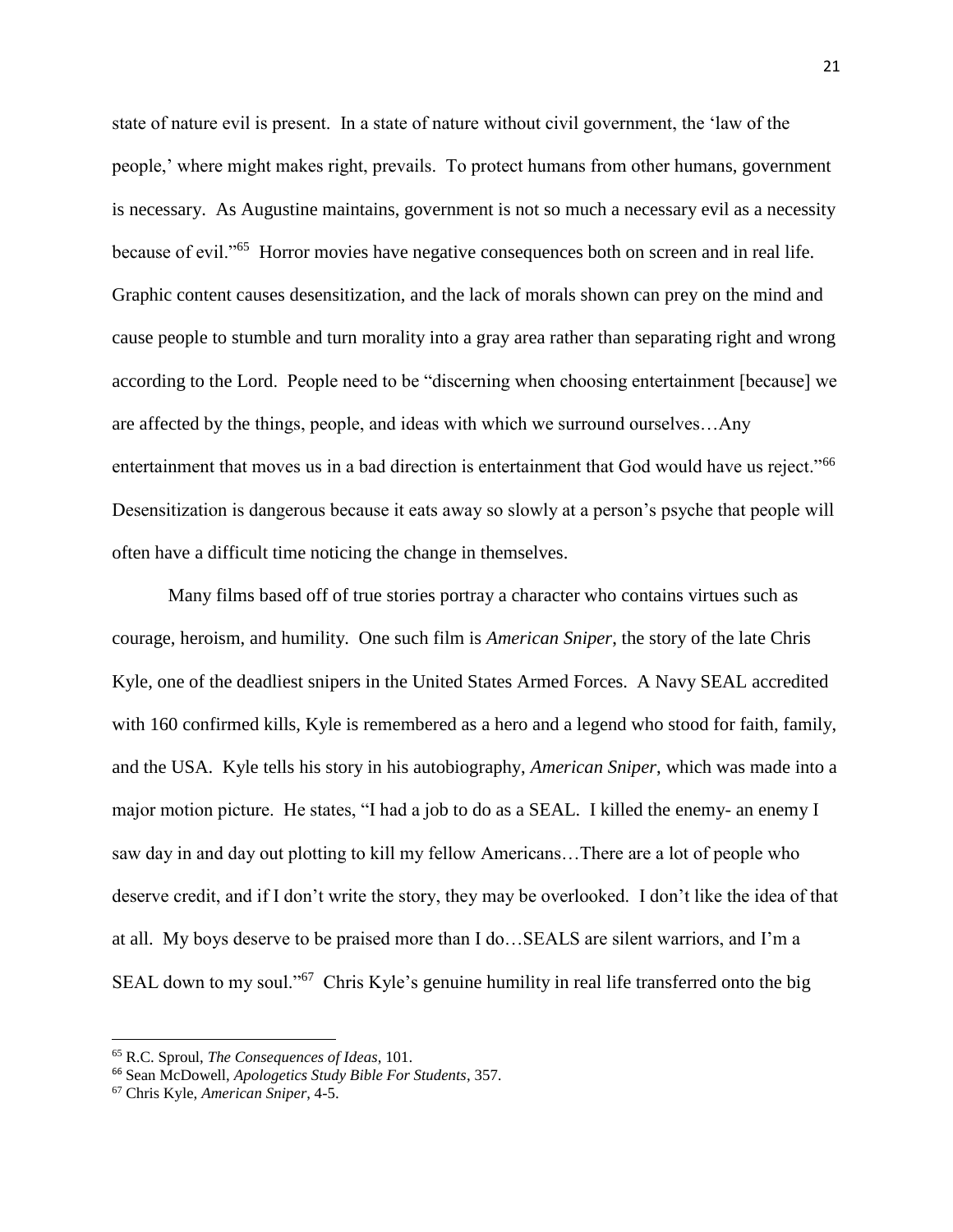screen when Clint Eastwood produced *American Sniper*, and Kyle's wife Taya writes about how her husband reflected the virtue in her story, *American Wife*. She explains that "the beauty of *American Sniper* is that it is raw. Chris was upfront about his flaws. And it reflects his viewpoint on the war, one that wasn't polished or buffed, let alone made 'politically correct.' I think that was an important reason people were able to relate to it."<sup>68</sup> Even when he was hailed as a hero, Kyle was still willing to admit his shortcomings, stay humble, and give the glory to God.

There is a lot of violence in *American Sniper* because it shows the brutality and horrors of war, but it reminds people "that confronting evil requires sacrifice. There is an evil so great that only those who are willing to lay down their lives for their brothers and sisters have any hope of overcoming it and even their efforts are like a single bobbing raft around a sinking Titanic."<sup>69</sup> People like Chris Kyle are willing to put themselves in harm's way in order to protect the nation they love, and war movies that depict reality help the general public realize the importance of self-sacrifice. "I was just protecting my guys. They were trying to kill our soldiers, and I'm willing to meet my Creator and answer for every shot that I took. The thing that haunts me are all the guys that I couldn't save."<sup>70</sup> Chris' wife Taya also displays self-sacrifice in the movie and in real life because she has to sacrifice her own needs and quality time with her husband so he could fight in the war, and she showed perseverance by continuing in the faith and continuing the work that Chris started before he died. When it felt like everything was falling apart, Taya recalls, "I felt like God was telling me, 'I got this.' *I know you feel as if you can't do this, but I* 

<sup>68</sup> Taya Kyle, *American Wife*, 118.

<sup>69</sup> Clifford Yeary, "Biblical Themes at the Movies," 18.

<sup>70</sup> *American Sniper*, directed by Clint Eastwood, 2014.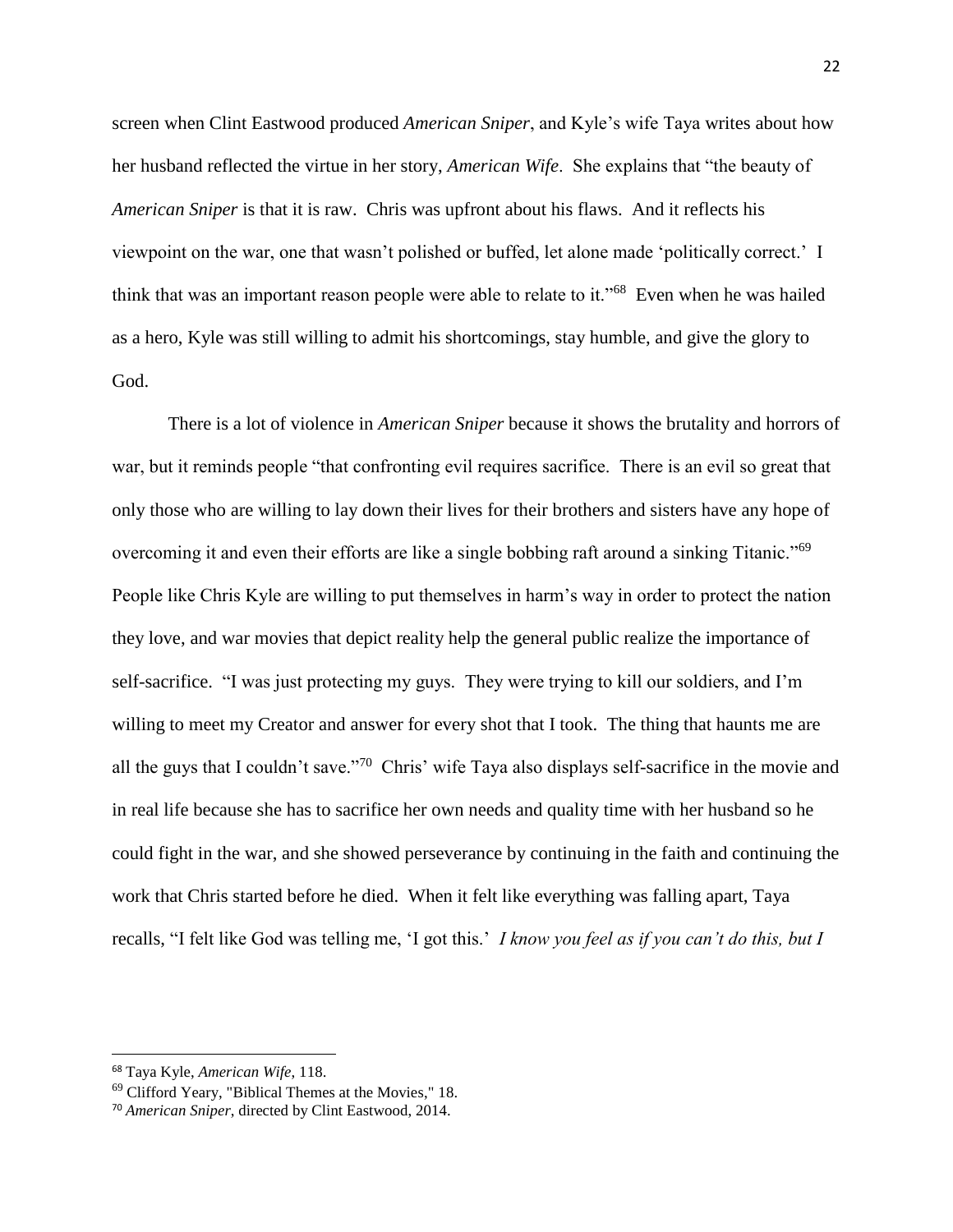*can. And I will*."<sup>71</sup> Sacrificing something can be extremely difficult, but God comforts people and feels their pain because He gave the ultimate sacrifice of His Son.

Self-sacrifice is prevalent in true-to-life films because audiences look up to people who display this virtue as heroes. This virtue has been instilled in humans when God made them in His image because it shows an incredible act of love. Jesus even commands people to love each other because "greater love has no one than this: to lay down one's life for one's friends."<sup>72</sup> Jesus Christ was willing to sacrifice Himself and humble Himself to save people from sin because "being in very nature God, [Jesus] did not consider equality with God something to be used to his own advantage; rather, he made himself nothing by taking the very nature of a servant, being made in human likeness. And being found in appearance as a man, he humbled himself by becoming obedient to death- even death on a cross!"<sup>73</sup> Freedom comes at a price, and Jesus paid the debt that no one could pay except the perfect Son of God so people could be free from sin and death. The importance of sacrifice can be seen throughout history, in today's society, and in entertainment because people need a Savior, whether they realize it or not.

Clifford Williams states in his book, *The Life of the Mind*, that "it is a common assumption of secular thinking that religious truths are in a compartment all their own. Belief in God is thought to have little to do with everyday life or with science, literature, or psychology. Christians, however, think of their Christian beliefs as being connected to everything they do and think, at least in their best moments."<sup>74</sup> This idea holds true in the entertainment industry because even secular media that contains graphic content can show different aspects of the Christian worldview or what life would be like without God. Oftentimes, movies will reveal

 $\overline{a}$ 

<sup>71</sup> Taya Kyle, *American Wife*, 230.

<sup>72</sup> John 15:13 (NIV).

 $73$  Philippians 2:6-8 (NIV).

<sup>74</sup> Clifford Williams, *The Life of the Mind*, 50.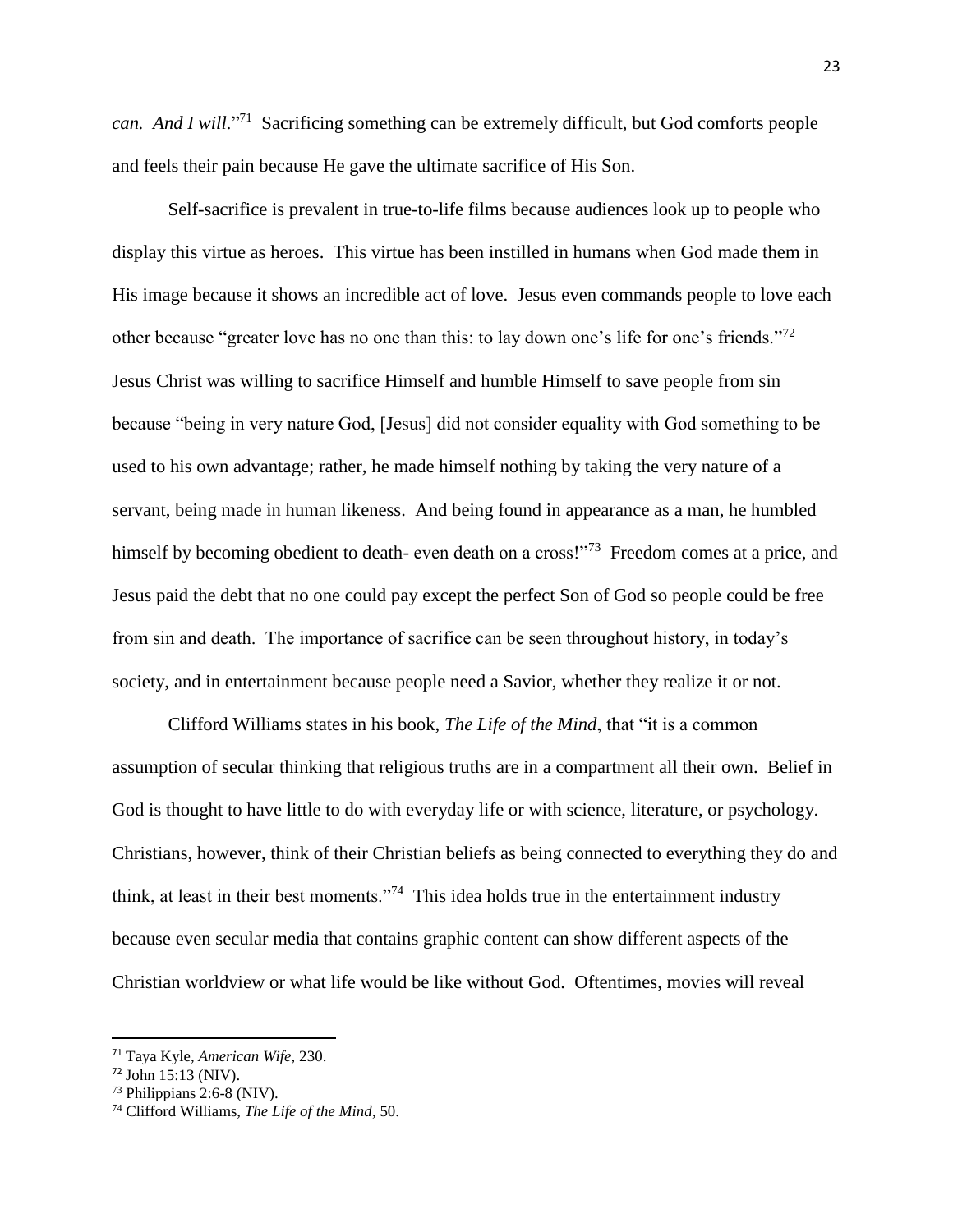humanity's need for a Savior and for everything to turn out good in the end. However, movies and the characters in them should never take the place of a relationship with the Lord because they simply reflect people's ideas of truth and morality, while God is the ultimate source of truth and morality. Looking for Christian themes in any genre of secular movies can encourage discussion about the Lord and how it is necessary for Him to be the most integral part of people's lives.

#### Violence and Vice

Is it a sin to watch graphic content? Can anything good come out of it? Is it better for movies that try to portray realistic events with a Christian worldview to exclude some parts of reality for audiences? One of the best-selling movies that has been criticized for being too graphic is Mel Gibson's *Passion of the Christ*. It shows a realistic version of how Jesus Christ suffered and was crucified to save the world from sin. "As we walk this *Via Crucis* alongside Jesus, we realize that on some level it must have been like this. We observers from the 21<sup>st</sup> century sense that the feelings this film produces in us- horror, sorrow, and grief- must not be unlike those of observers of these events as they unfolded."<sup>75</sup> Although it is not considered a family-friendly movie, *Passion of the Christ* shows people how much the Lord loves them to be willing to die in such a horrific fashion.

The realism in the movie gives a small glimpse into the heart of Christ because He died for the sins of the world and took people's pain upon Himself. "Passion's marketing suggested that the graphic torture scenes were critical to the movie. It argued that the R-rated scenes were necessary for the film to remain faithful to the Bible…The R-rating was framed less as a sign that the movie contains content that would offend religious sensitivities and more as a testament

<sup>75</sup> Ronald Madden. "*The Passion of the Christ*: A Modern Mystery Play." 248.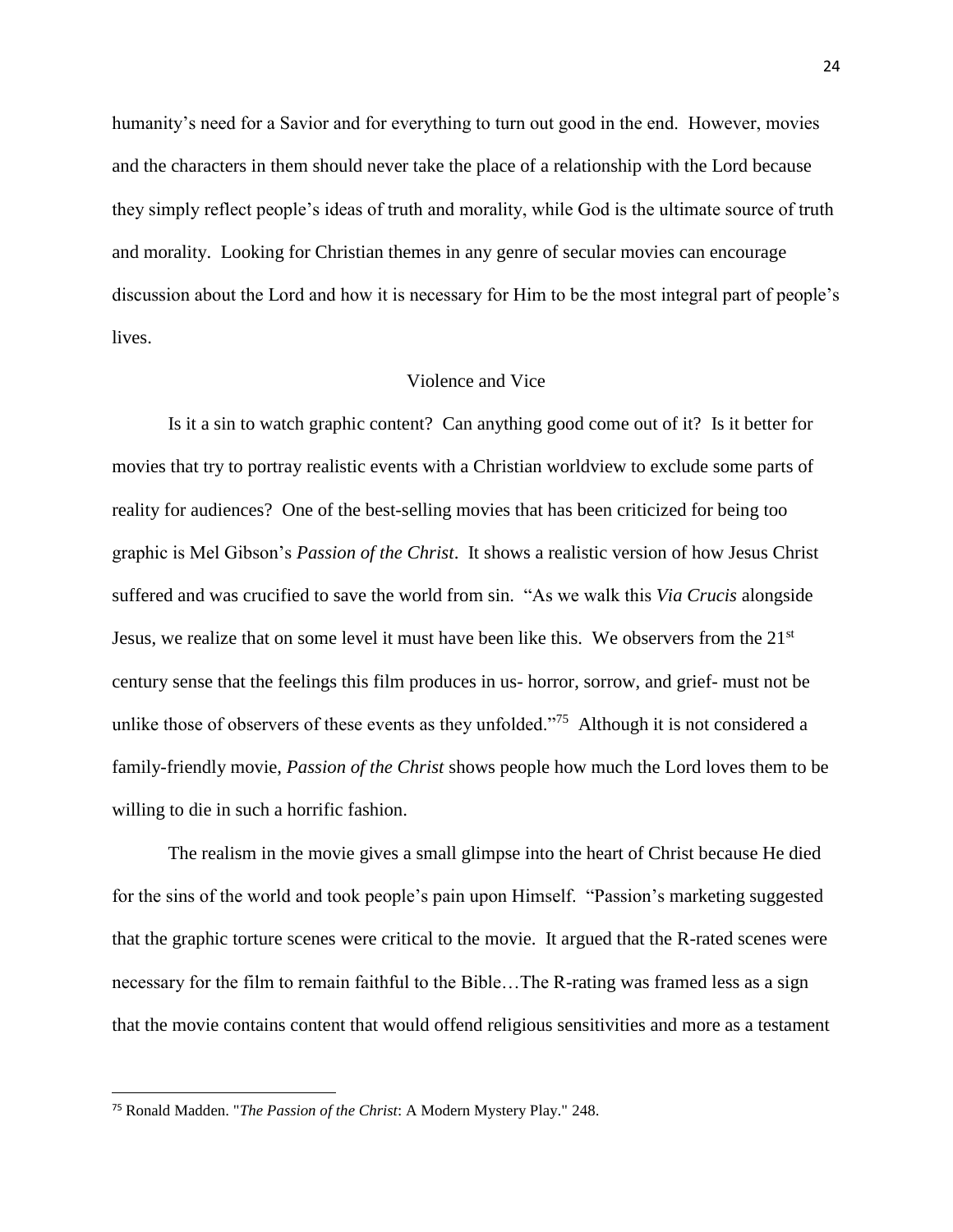to the film's perceived accuracy and authenticity."<sup>76</sup> The graphic violence in *Passion of the Christ* served a purpose to bring the true story of Jesus' death and resurrection to life for people today. The movie has helped many people come to the Lord and strengthen their faith in Him because it helps them understand who Christ is and see the extent of His love and desire to save His people. This is important because "both religion and media play key roles in how we make sense of the world. Simply put, religious faith addresses questions of meaning and purpose, while media are the means through which we approach those questions."<sup>77</sup> God desires for everyone to know Him as their Savior, and Jesus makes it clear in John 3:16-17 when He says, "For God so loved the world that he gave his one and only Son, that whoever believes in him shall not perish but have eternal life. For God did not send his Son into the world to condemn the world, but to save the world through him."<sup>78</sup> Violence is never uplifting in media, but it can serve a purpose in movies that are meant to instill in people a sense of awe toward a particular historical event, such as Jesus' death in *Passion of the Christ*, the honor of soldiers fighting in wars, etc.

While violence has its place in certain movies, there are many moments in entertainment where it would have been better to keep violence out of the picture. Slasher films and movies that glorify violence as a good thing can cause fear, pain, and desensitization in real life. God does not desire for anyone to live in fear, but to cast their minds to "whatever is true, whatever is noble, whatever is right, whatever is pure, whatever is lovely, whatever is admirable- if anything is excellent or praiseworthy- think about such things."<sup>79</sup> If anything goes against this list, people

<sup>76</sup> James Y. Trammel. "Who Does God Want Me to Invite to See *The Passion of the Christ*?: Marketing Movies to Evangelicals." 25.

<sup>77</sup> Ibid, 20.

<sup>78</sup> John 3:16-17 (NIV).

<sup>79</sup> Philippians 4:8 (NIV).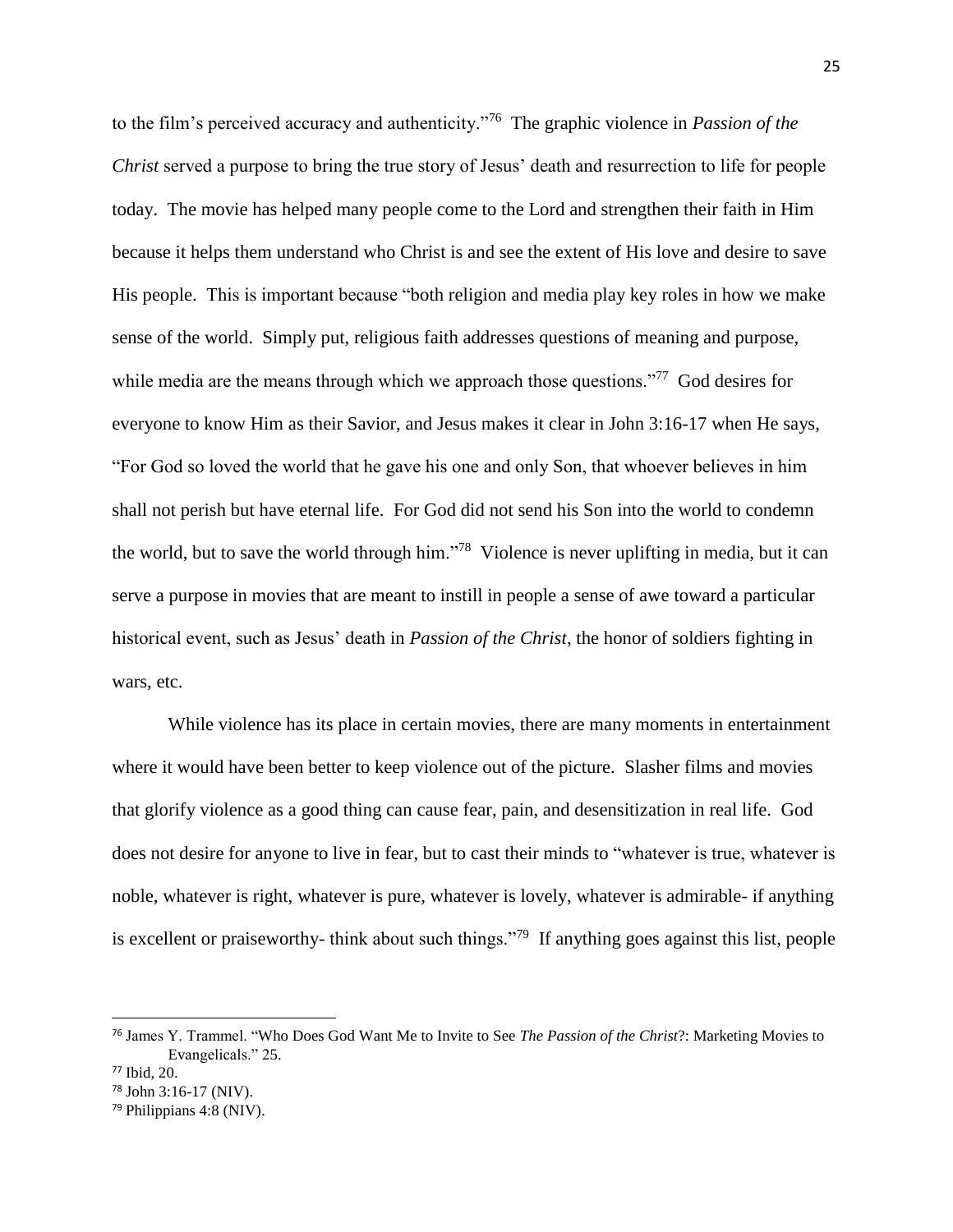should not be dwelling on it, and that includes violence that shows disturbing imagery. By choosing to focus on violence in entertainment, people are focusing on worldly things rather than looking to the Lord and the future hope of heaven where violence will no longer exist because there will be no need for it in the presence of the perfect peace of God.

Sex in entertainment is often shown in a variety of ways that distort the marriage covenant, and today's culture praises how sex is portrayed. Pornographic material is dangerous because of the psychological effects and desensitization. There are many examples throughout history of how pornography affects people, whether it is a small effect or a major one. Ted Bundy was a serial killer who was exposed to hard-core pornography coupled with violence. For his last interview before he was condemned to die, Dr. James Dobson from Focus on the Family talked with him and heard him speak out against culture's and media's use of violence and oversexualization. Dr. Dobson noted to someone interviewing him about his time with Ted Bundy that people "don't have to be psychopathic to go through that desensitization process…what you see influences what you do. And only in pornography are we afraid to make that linkage. And yet that linkage is very, very clear."<sup>80</sup> When sexual intercourse is portrayed in entertainment, it often objectifies people as things meant for pleasure and degrades their value of how they were created in the image of God. Sex shown outside of a marriage setting and pornographic material can be detrimental because it dehumanizes people and takes something holy and turns it into something scornful.

Foul language and offensive content are another problem that has appeared in entertainment more often as the MPAA ratings allow more slack on this issue. The Bible may not address certain words that are considered swearing in today's society, but God does

<sup>80</sup> Violence in America Reloaded. "Ted Bundy Last Words Before Execution." Filmed January 1989. YouTube video, 43:28. Posted August 2018. https://www.youtube.com/watch?v=hpF3ADZNczk.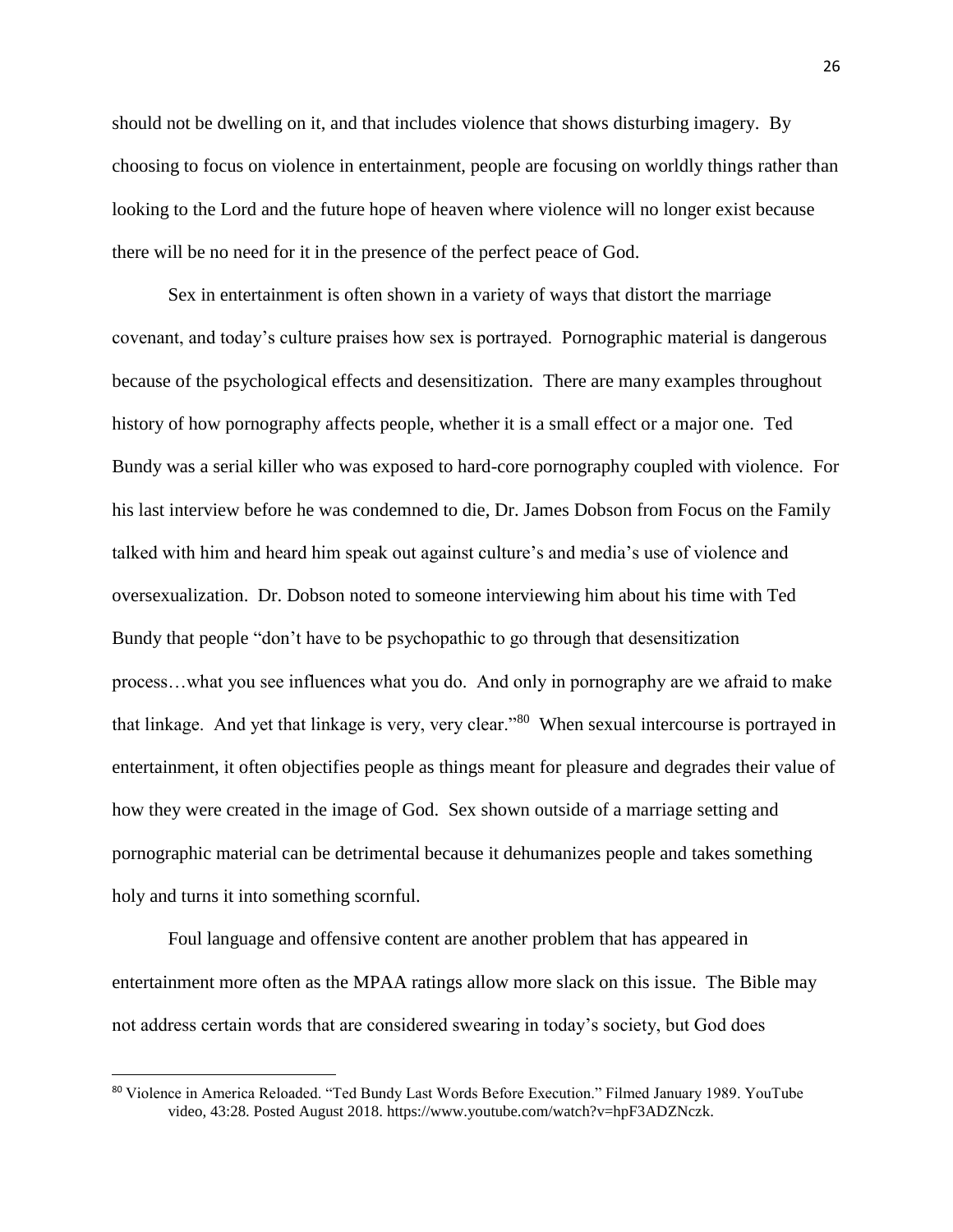command people to "not let any unwholesome talk come out of your mouths, but only what is helpful for building others up according to their needs, that it may benefit those who listen."<sup>81</sup> If people put garbage into their minds, it will eventually come out of their mouths. Just like violence and sexual content permeating media can have a negative, desensitizing effect on people seeing it on a regular basis, foul language heard in the media can cause people to become numb to it or use it themselves. Children are especially prone to using swear words because "for this young, impressionable audience, the media serve an important socializing function…and researchers report parental concern that children will adopt coarse language as a result of media exposure."<sup>82</sup> When foul language, the Lord's name used in vain, innuendos, etc. are used in entertainment, people watching and hearing that put themselves in danger of having a higher propensity to using that type of language in their everyday lives.

#### *Supernatural* Theology

*Supernatural* is a television show produced by the CBS and Warner Brothers Network (CW) that has stirred up controversy in Christianity because of its contradictions to Christianity and portrayal of God. Its central plot is about two brothers, Sam and Dean Winchester, who travel around America to fight supernatural creatures and save the world. No matter how dire the situation is, the brothers always find a way to win by sticking together and persisting to the end. The plot overall is interesting and appears to contain good values, but when theology is involved, *Supernatural* misses the mark by a long shot.

One of the biggest theological differences from Christianity is that *Supernatural* portrays God, also known as "Chuck," as a lazy, weak father who does not care about his creation. The show portrays God as having characteristics of Satan in real life; for example, he messes up

<sup>81</sup> Ephesians 4:29 (NIV).

<sup>82</sup> Dale L. Cressman, Mark Callister, Tom Robinson, and Chris Near, "Swearing in the Cinema," 118.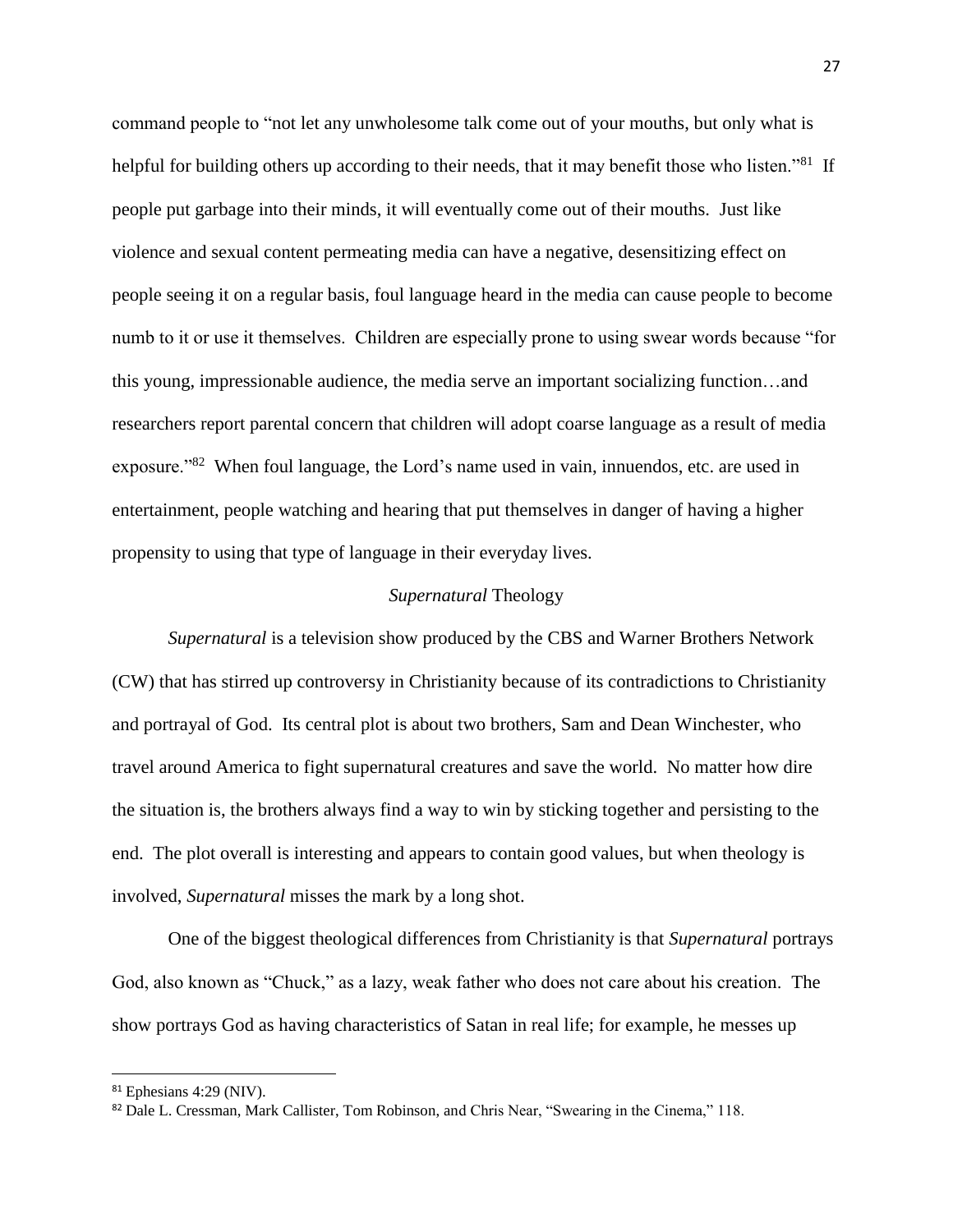plenty of times and is too prideful to admit when he is wrong. In a confrontation with Lucifer, Chuck reluctantly gives him a fake apology, "I am sorry that you feel that I betrayed you, that I acted without cause. I'm sorry that you can't see you gave me no choice. I'm good."<sup>83</sup> He is portrayed as someone who simply goes with the flow of events when things do not turn out the way he expected rather than being omniscient. Chuck's ignorance is shown in Season eleven when he tells one of his angels, "I didn't see the whole evil turn thing coming…Whose attention were you trying to get?"<sup>84</sup> He pays little attention to anyone he deems unworthy of his time, but those who used to believe in him try to reason with him, saying humans are worthy of his love. "They are your greatest creation because they're better than you are. Sure, they're weak, and they cheat, and steal, and destroy, and disappoint, but they also give, and create, and they sing, and dance, and love, and above all, they never give up. But you do."<sup>85</sup> Entertainment often portrays God as absent from the world and less than humanity, and *Supernatural* is no exception to this viewpoint.

In reality, God is not an absent Father who pays no attention to people. He loves His creation, cares for them, and gives them meaning. He did not need to create humans with free will, but He wanted to out of His unfailing love because "it is not as though God stands in need of another as His partner, and in particular of man, in order to be truly God…In His life as Father, Son, and Holy Spirit He would in truth be no lonesome, no egotistical God even without man, yes, even without the whole created universe."<sup>86</sup> A god created in man's image is an idol because the true God is greater than His creation. His will is the one that is ultimately followed over man's will because "the fact that God speaks, gives, orders, comes absolutely first- that man

<sup>83</sup> *Supernatural*. Directed by Robert Singer and Philip Sgriccia. Vancouver: CW Network. 2005-present.

<sup>84</sup> Ibid.

 $85$  Ibid.

<sup>86</sup> Karl Barth, *The Humanity of God*, 50.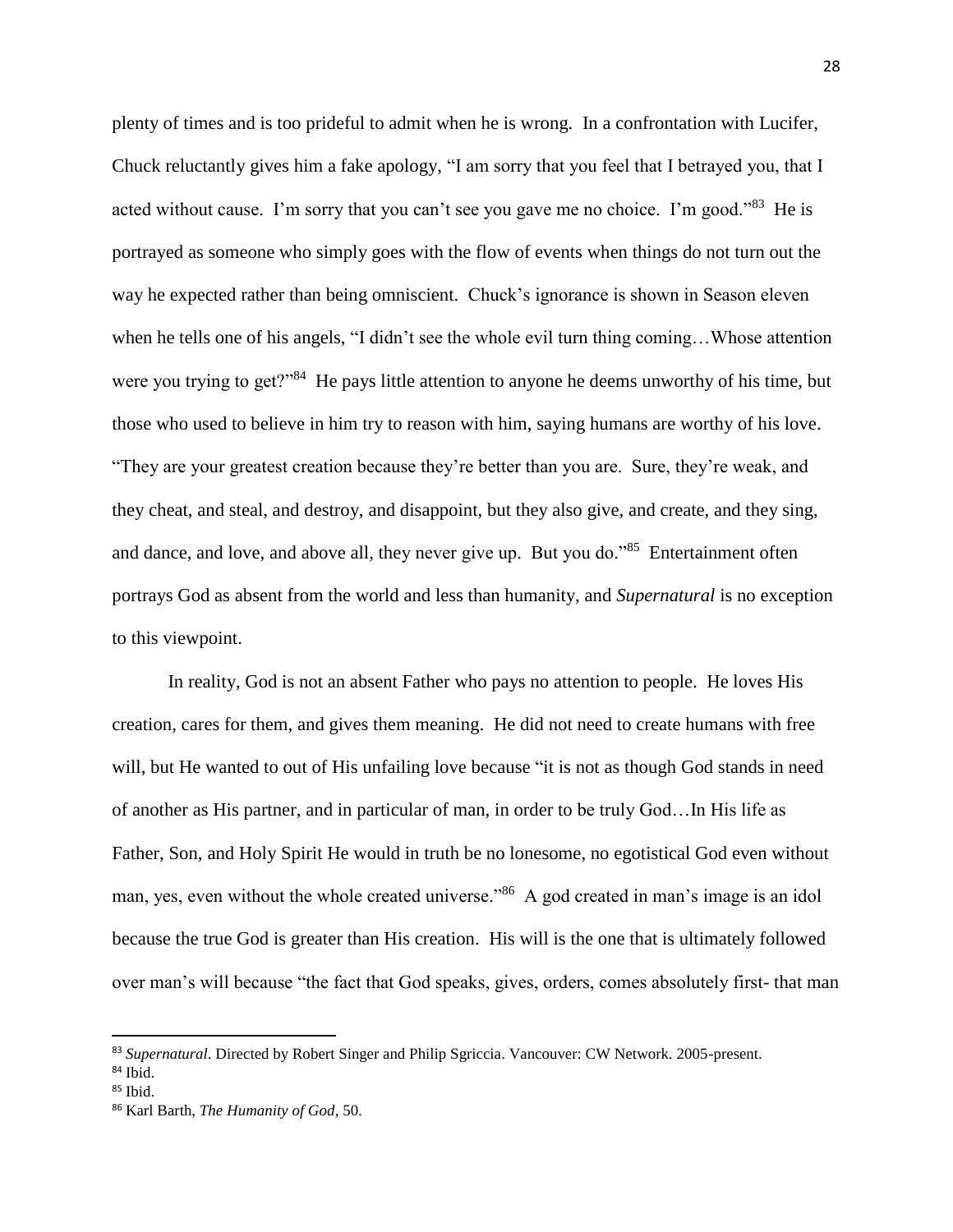hears, receives, obeys, can and must only follow this first act."<sup>87</sup> People are not greater than the Lord because only He is perfect, and all of humanity is sinful and deserves punishment. Yet God loves His people so much that He offered His only Son as the way to salvation from Satan and eternal punishment in hell.

Lucifer is a villain in *Supernatural* because he got kicked out of heaven and wants to destroy the world, but his reasoning for doing so goes against Christian theology and makes him sound like he is simply wanting justice for the wrong done to him by God. In Season five's episode "The End," Dean Winchester encounters Lucifer possessing his brother, and Lucifer wants Dean to sympathize with him when he tells his story, "You know why God cast me down? Because I loved him more than anything. And then God created you, the little hairless apes. And then he asked all of us to bow down before you, to love you more than him. And I said, 'Father, I can't.' I said, 'These human beings are flawed, murderous.' And for that, God had Michael cast me into hell. Now tell me, does the punishment fit the crime, especially when I was right?" 88 This story that Lucifer creates is a twisted idea of what actually happened, but *Supernatural* eventually adds another problem that makes Lucifer evil that is more theologically correct: he wanted to be God.

The true reason the devil was cast out of heaven is because he was prideful and wanted to be God rather than bowing down to the true God. He rejected and blasphemed God to His face and was therefore punished. God says that He "detests all the proud of heart. Be sure of this: They will not go unpunished."<sup>89</sup> People have to be careful not to fall into the sin of pride and setting themselves up as their own gods because they fall prey to the devil's trap. While

 $\overline{a}$ 

<sup>87</sup> Karl Barth, *The Humanity of God*, 48.

<sup>88</sup> *Supernatural*. 2005-present.

<sup>&</sup>lt;sup>89</sup> Proverbs 16:5 (NIV).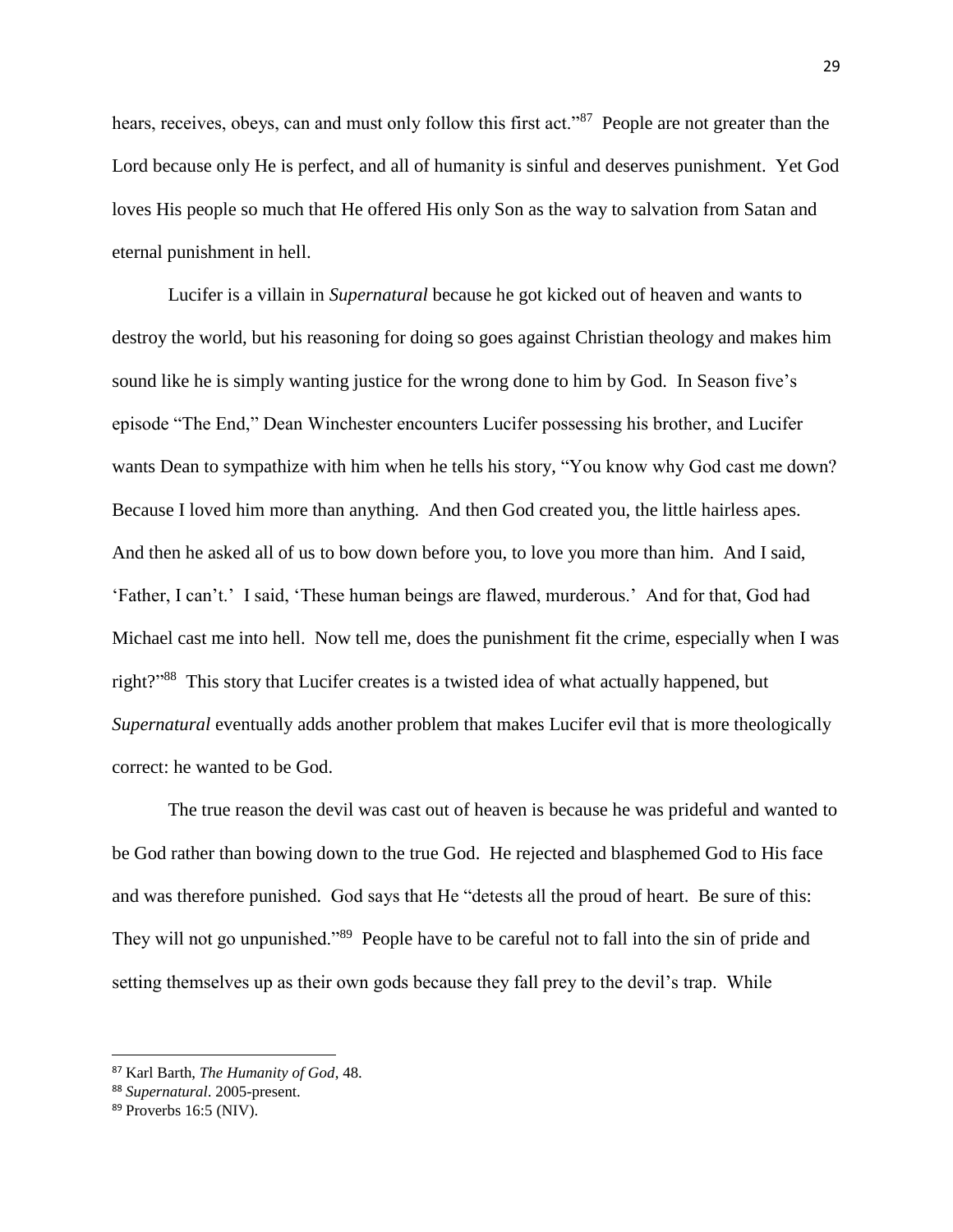*Supernatural* says humans were sinful before Lucifer came to the earth, the Bible states the devil came and tempted Adam and Eve to disobey God, allowing sin to enter into their hearts. He made them doubt God's command by twisting His words and asking Eve, "Did God really say, 'You must not eat from any tree in the garden'?"<sup>90</sup> The devil cleverly tries to make people fall away from the Lord because "the thief comes only to steal and kill and destroy; [Jesus has] come that they may have life, and have it to the full."<sup>91</sup> Satan hates the Lord and loves everything evil, and he hates it when people accept Christ as their Savior and live for the Lord because he knows he has lost. In the battle between good and evil in Supernatural, it is hard to know who is going to come out victorious. In reality, God wins because evil cannot match the power of God. God knows the outcome, and Satan does too; the devil will be cast into hell and destroyed, and there will be no more evil.

Another negative thing *Supernatural* contains is demons and things pertaining to the occult. The heroes often use occult symbols such as the pentagram and hex bags in order to defeat the evil supernatural beings they are fighting. It makes no sense to use evil to defeat evil because when Jesus was being accused of having a demon for healing someone, He told the people, "Any kingdom divided against itself will be ruined, and a house divided against itself will fall. If Satan is divided against himself, how can his kingdom stand?"<sup>92</sup> Not only are the demons in Supernatural evil, but many of the angels are just as bad, sometimes worse than the demons. They lie and manipulate people in order to get their way, and they torture and kill anyone who gets in their way. The only real "good guys" in the show are the people who fight for free will and the ones willing to sacrifice themselves in order to defeat destiny. The

 $\overline{a}$ 

<sup>90</sup> Genesis 3:1 (NIV).

<sup>91</sup> John 10:10 (NIV).

<sup>92</sup> Luke 11:17-18 (NIV).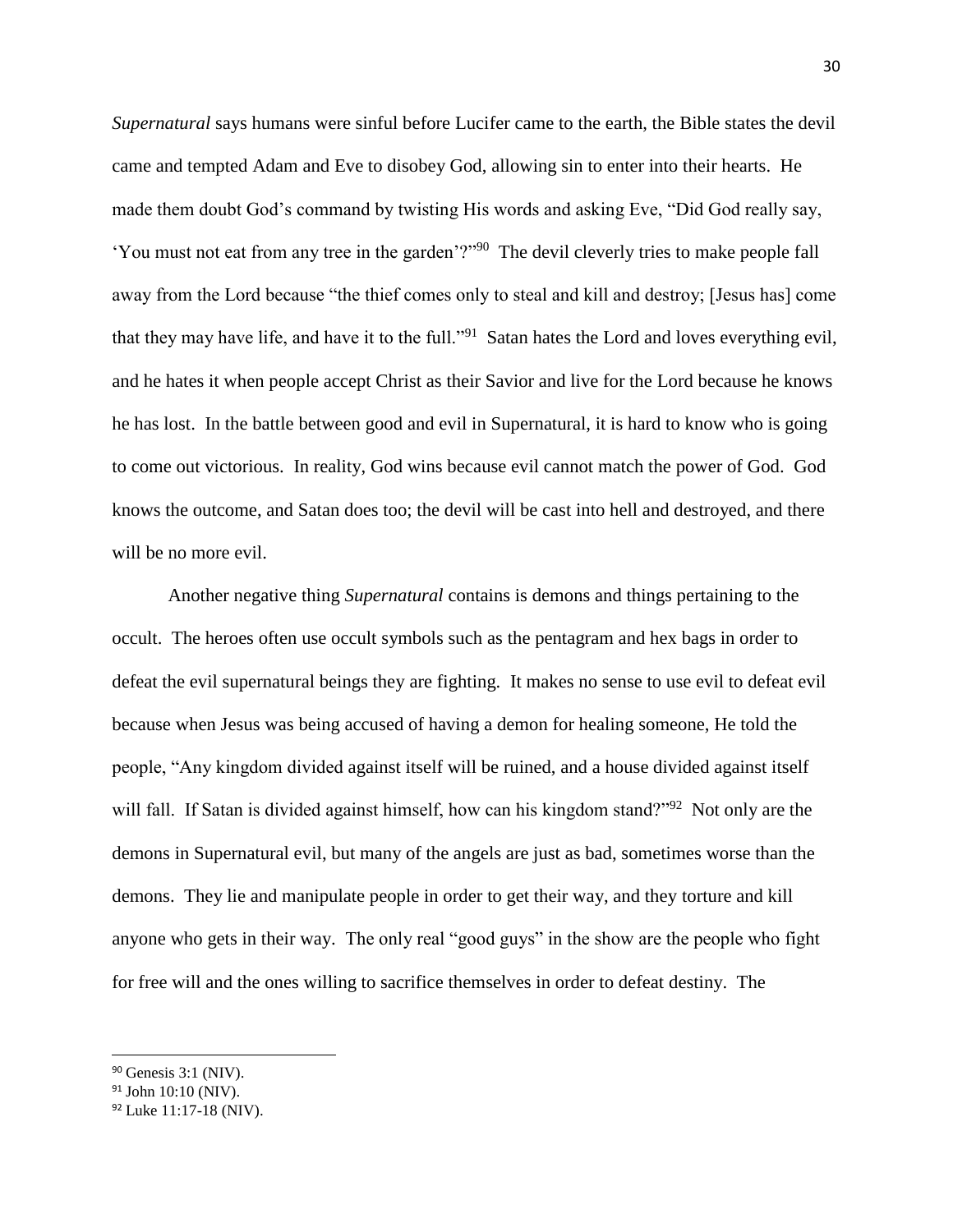characters go to great lengths to avoid their fate, even to the point of selling their souls to demons. Once the deal is made, that is a fate that cannot be avoided, as the Winchesters find out first-hand because "season three had ended with Dean sent to hell- the consequence of a Faustian bargain to save Sam's life."<sup>93</sup> When a person does not have Jesus Christ as their Savior, they are headed down a dangerous road that ultimately leads to hell. People who constantly refuse the Lord and blaspheme His name will be given "over to their stubborn hearts to follow their own devices."<sup>94</sup> Without the Holy Spirit's protection, people take a huge risk in handing their life over to the devil and foregoing eternal life with God.

Death is minimalized in *Supernatural* because the main characters die several times and are simply brought back to life through different means, none of which are because of Christ. It gives the impression that anyone can have control over life and death, when that power belongs only to the Lord. Although there is still an emotional element in the show when the brothers wonder if their friends and family have died for the last time, the effect of death and suffering is reduced significantly. Sometimes it hurts to think of death as a permanent thing, but those who believe in Jesus as their Savior can remember that "suffering is not pointless but leads to glory. Those who share in the sufferings of Christ may, through the resurrection of Christ, know what awaits them at the end of history."<sup>95</sup> Jesus Christ is the only "way and the truth and the life. No one comes to the Father except through me."<sup>96</sup> *Supernatural* portrays the opposite theology in which there are many ways to heaven while only a couple ways to hell. The only ways a person goes to hell is if they sell their soul to a demon or if they choose to live a bad life; everyone else goes to heaven, no matter what they believe.

<sup>93</sup> Teresa Malcolm, "A Tightrope Act of Faith and Doubt," 21.

<sup>94</sup> Psalm 81:12 (NIV).

<sup>95</sup> Alister E. McGrath, *Intellectuals Don't Need God & Other Modern Myths*, 105.

<sup>96</sup> John 14:6 (NIV).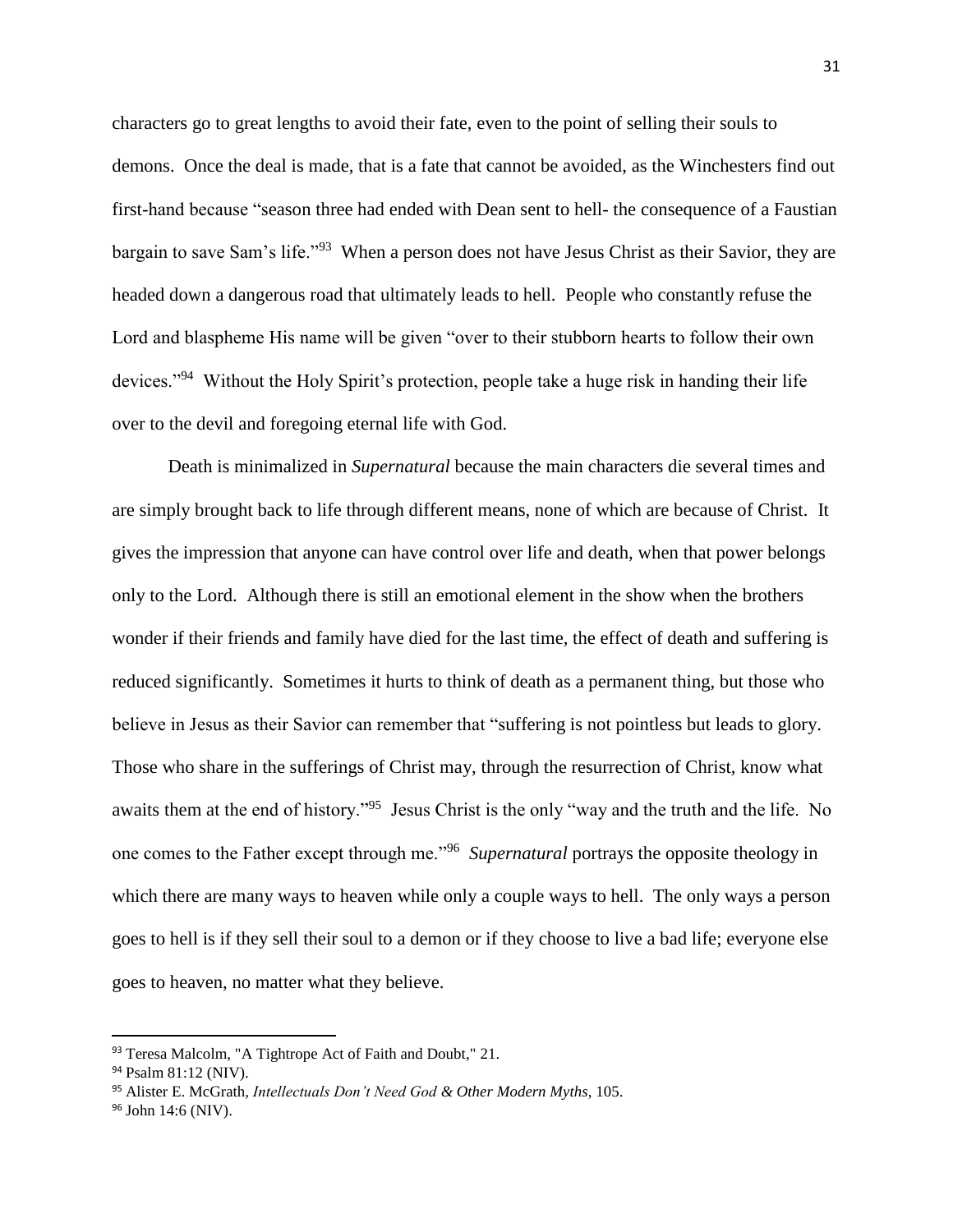In the show, family is emphasized as the most important thing in life, even more important than following God. Season five's climactic finale starts with Chuck telling the Winchesters' story, "Up against good, evil, angels, devils, destiny, and God himself, they made their own choice. They chose family. And, well... isn't that kind of the whole point?"<sup>97</sup> Although family is an extremely important part of life, it does not come before God. In his article, "What is a Calling," Os Guinness states, "Our primary calling as followers of Christ is by him, to him, and for him. First and foremost we are called to Someone (God), not to something…or to somewhere…Our secondary calling, considering who God is as sovereign, is that everyone, everywhere, and in everything should think, speak, live, and act entirely for him. We can therefore properly say as a matter of secondary calling that we are called to homemaking or to law or to the practice of art history. But these and other things are always the secondary, never the primary calling."<sup>98</sup> When God is placed first in people's lives, then family can be emphasized as the most important thing because people become part of the family of God as His children.

Amid the controversy displayed in *Supernatural*, there are also positive values and messages. The importance of family being a bond that is never broken is one of the main themes of the show that bleeds into every episode of every season. The central idea of Supernatural is summarized when Dean says, "Family don't end in blood, but it doesn't start their either. Family cares about you, not what you can do for them. Family's there through the good, bad, all of it. They got your back even when it hurts. That's family."<sup>99</sup> The brothers' love for each other overcomes all forces that come up against them. While they fight to save the world, they

<sup>97</sup> *Supernatural*. 2005-present.

<sup>98</sup> Os Guinness, "What is a Calling?" Cru Press (2010). 1-2. Accessed January 29, 2019. https://www.cru.org/content/dam/cru/legacy/2012/02/What is a Calling.pdf.

<sup>99</sup> *Supernatural*. 2005-present.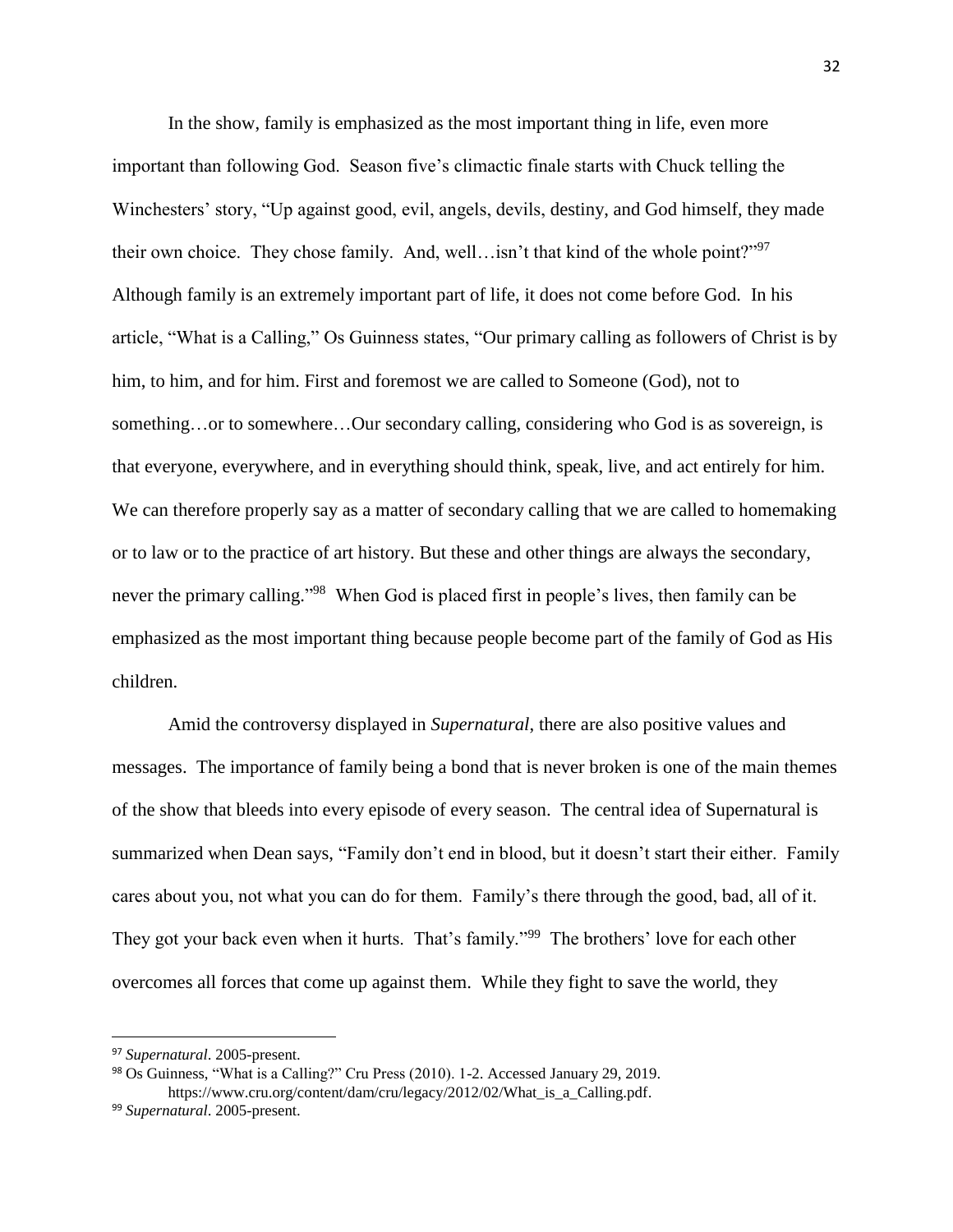ultimately fight for each other because family is all they have; they are there for each other through everything. After one of the brothers' toughest challenges, Sam tells Dean, "You save my life over and over…You sacrifice everything for me; don't you think I'd do the same for you? You're my big brother. There's nothing I wouldn't do for you."<sup>100</sup> Sometimes the Winchesters need to remind each other that they love each other above everything when external forces strain their relationship. Willing to sacrifice himself so he would not risk letting his brother down, Sam is saved by Dean's love when he tells Sam, "Don't you dare think that there is anything, past or present, that I would put in front of you."<sup>101</sup> Just like Sam and Dean never give up on each other, God never gives up on His children and loves them unconditionally.

God calls His disciples to love each other with a brotherly and unconditional love for each other because they belong to His family. He commands them to "love one another. As I have loved you, so you must love one another. By this everyone will know that you are my disciples, if you love one another."<sup>102</sup> When someone accepts Christ into their heart, they are welcomed into the family of God, and their actions should reflect the love that Christ gave to them. Christians love others and serve the Lord as a response of thanksgiving to Him because "he first loved us…And he has given us this command: Anyone who loves God must also love their brother and sister."<sup>103</sup> Because God loved His people and created them in His image, people have the capability to love God and others with the same *agape* love the Lord extends to everyone. Christians should love others and care about their spiritual well-being so others can be part of God's family instead of trapped in their sin.

<sup>100</sup> *Supernatural*. 2005-present.

 $101$  Ibid.

<sup>102</sup> John 13:34-35 (NIV).

<sup>103</sup> I John 4:19, 21 (NIV).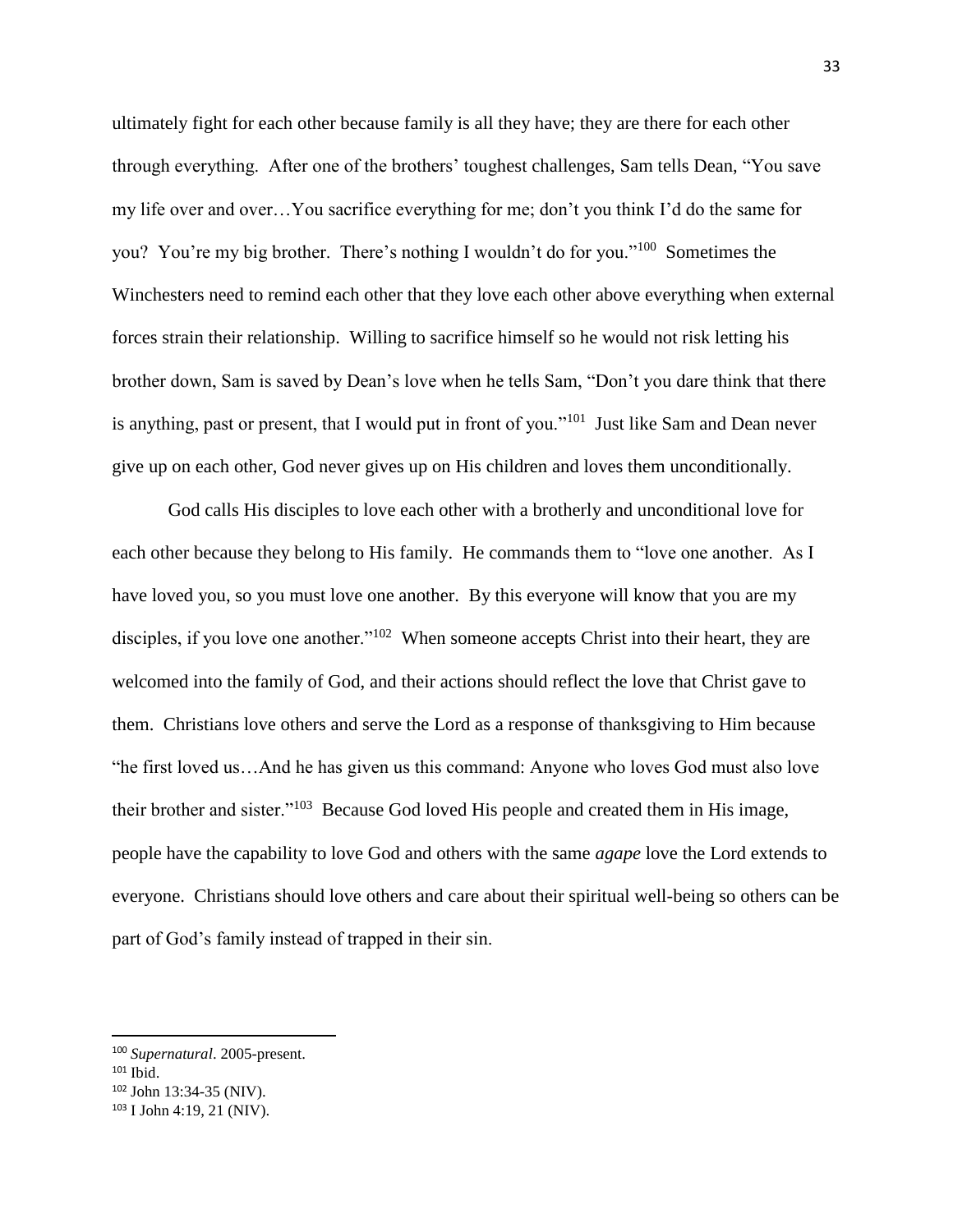Another message that *Supernatural* conveys is that good intentions do not always produce the best outcome. In season four, Sam sets out to save the world from the impending Apocalypse using the powers given to him by drinking demon blood. He places his bets on a rogue demon and refuses to listen to his brother who believes what he is doing is wrong. Because Sam believes he is saving the world, he ends up being tricked by the demon, giving in to his anger and lust of power, and unleashing the Apocalypse on the earth. Castiel also has the best intentions in season six after he helped the Winchesters stop the Apocalypse because they "ripped up the ending, and the rules, and destiny, leaving nothing but freedom and choice, which is all well and good, except...what if I've made the wrong choice?"<sup>104</sup> He realizes that with the freedom he is experiencing from diverting destiny, he can save heaven and earth from a new threat by himself. He sets out to save everyone, but he goes behind his friends' back and tries to play God in order to do so. In the end, he ends up killing more people and angels than he saved and bringing even worse problems into the world.

Without Jesus, even the best intentions can be corrupted. In I Corinthians 13:1-3, Paul talks about the importance of doing everything with love. "If I speak in the tongues of men or of angels, but do not have love, I am only a resounding gong or a clanging cymbal. If I have the gift of prophecy and can fathom all mysteries and all knowledge, and if I have a faith that can move mountains, but do not have love, I am nothing. If I give all I possess to the poor and give over my body to hardship that I may boast, but do not have love, I gain nothing."<sup>105</sup> Before he became Paul, the man formerly known as Saul was a Jew intent on killing Christians in the name of God. He thought he was doing the Lord's work until Jesus confronted him on the road to

<sup>104</sup> *Supernatural*. 2005-present.

<sup>105</sup> I Corinthians 13:1-3 (NIV).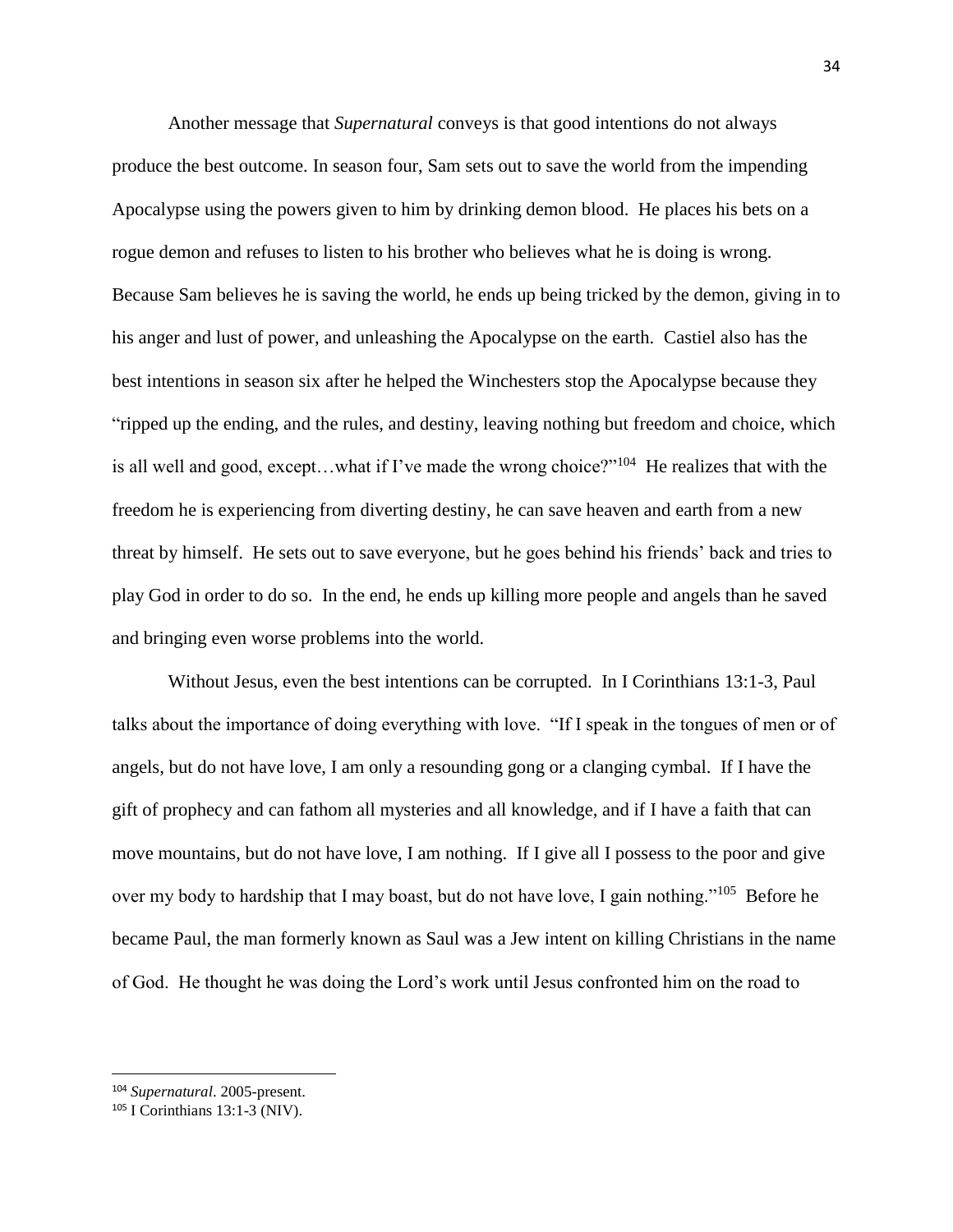Damascus.<sup>106</sup> King Saul in the Old Testament was rebuked by the prophet Samuel when he did not obey the Lord's instructions. When God told Saul to wipe out the Amalekites, both humans and animals, Saul told Samuel that he "completely destroyed the Amalekites and brought back Agag their king. The soldiers took the sheep and cattle from the plunder, the best of what was devoted to God, in order to sacrifice them to the Lord your God at Gilgal."<sup>107</sup> Although Saul claimed his intentions were to offer a sacrifice to the Lord, the truth is that his intent was always greed. Therefore, God rejected him since "to obey is better than sacrifice, and to heed is better than the fat of rams…Because you have rejected the word of the Lord, he has rejected you as king."<sup>108</sup> If a person's intentions go against the will of God, then no matter how good they may be, they will not produce the best results.

Even though the characters are often involved in occult practices, surprisingly the heroes warn against getting involved with it. If a character tries to make a deal with a demon or has already done so, that character is rebuked because they traded their life and soul for something worthless, even if the deal was made out of love for another. It is always worthless because they will get what they want for a short amount of time and spend an eternity in hell. Dean tells a woman who sold her soul, "If you would've just come to us sooner and asked for help, we probably could've...saved you."<sup>109</sup> Once the deal is done, people have to pay the price; there is no hope for salvation, even for the main characters. The idea that people can end up in a place of eternal punishment if they do not accept Christ as their Savior is an unpopular topic in today's culture, but it is necessary to address it instead of continuing in ignorance and disbelief. Since

<sup>106</sup> Acts 9:3-6 (NIV).

<sup>107</sup> I Samuel 15:20-21 (NIV).

<sup>108</sup> I Samuel 15:22-23 (NIV).

<sup>109</sup> *Supernatural*. 2005-present.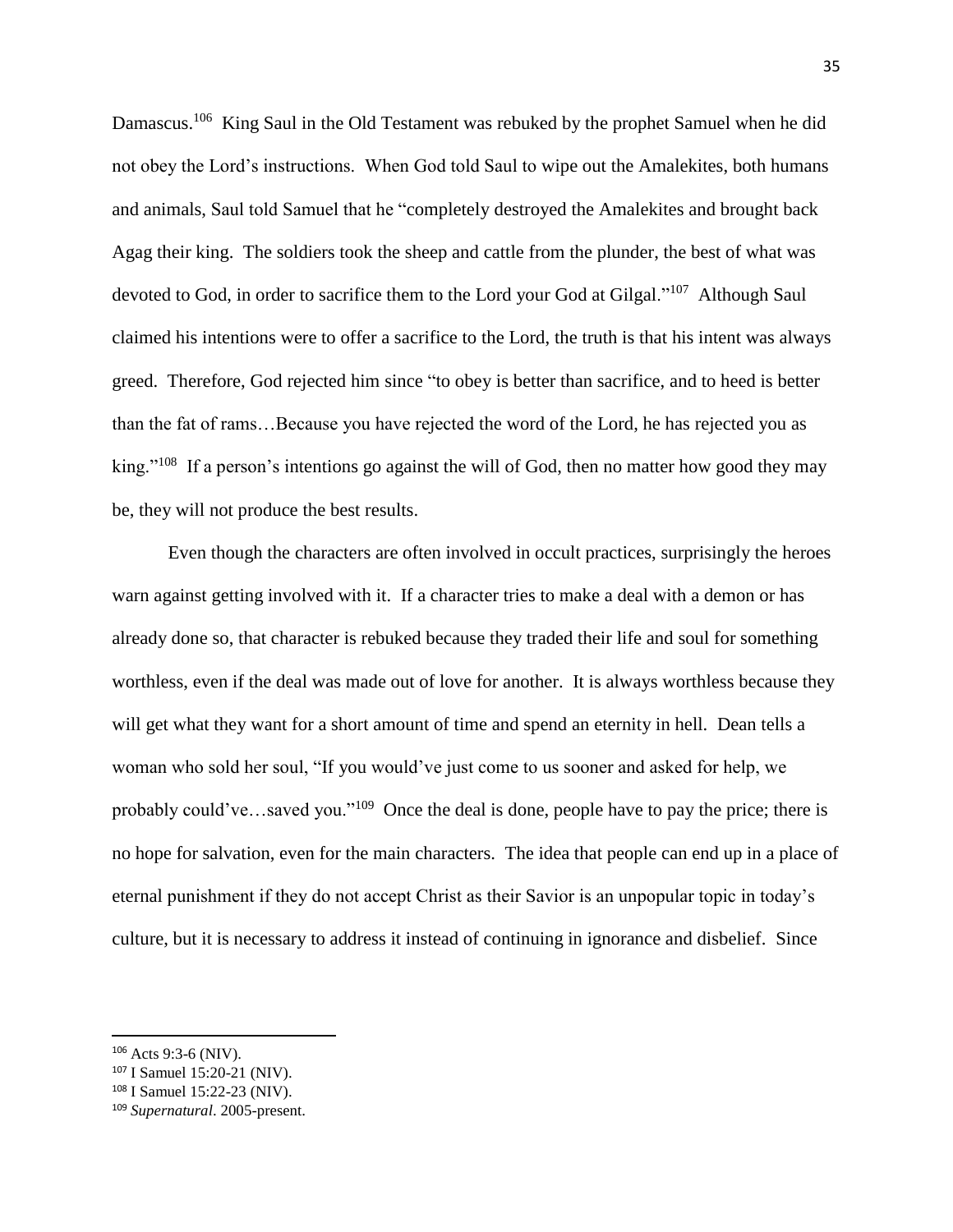"all have sinned and fall short of the glory of God,"<sup>110</sup> everyone deserves death. No one can get out of sin on their own because people are powerless against evil; without God, people become enslaved by sin because they give their lives over to it. God did not leave His people without hope of freedom because "the power of sin can be broken through the death and resurrection of Jesus Christ, which liberates us from the stranglehold of sin."<sup>111</sup> From the beginning of time, God had a plan to save humanity from sin and the death they deserve for their disobedience. He paid the ultimate sacrifice of love and justice and gives people grace. When people make Christ the Lord of their lives, they find freedom from the sin that had them bound.

At the heart of Supernatural is a fight between good and evil, and the heroes have a moral obligation to save the world because they believe the world is worth saving, even when it may cost their own lives. Like the superheroes in *The Avengers*, the Winchesters and their friends listen to their conscience to do what is right. The Winchesters believe that if they "don't…save everyone, then no one will, and we all die."<sup>112</sup> When they are fighting to save the world by themselves, it becomes "a crushing weight to have on your shoulders. To feel like six billion lives depend on you."<sup>113</sup> People often believe that they have to do things on their own, but Christians know they are not alone because God is by their side and fighting for them. Jesus comes to His people's aid and "in an inconceivable manner esteems them highly just as they are, takes them into His heart and sets Himself in their place. He perceives that the superior will of God, to which He wholly subordinates Himself, requires that He sacrifice Himself for the human race, and seeks His honor in doing this."<sup>114</sup> Jesus Christ receives glory for His humility and His

<sup>110</sup> Romans 3:23 (NIV).

<sup>111</sup> Alister E. McGrath, *Intellectuals Don't Need God & Other Modern Myths*, 136.

<sup>112</sup> Ibid.

 $113$  Ibid.

<sup>114</sup> Karl Barth, *The Humanity of God*, 51.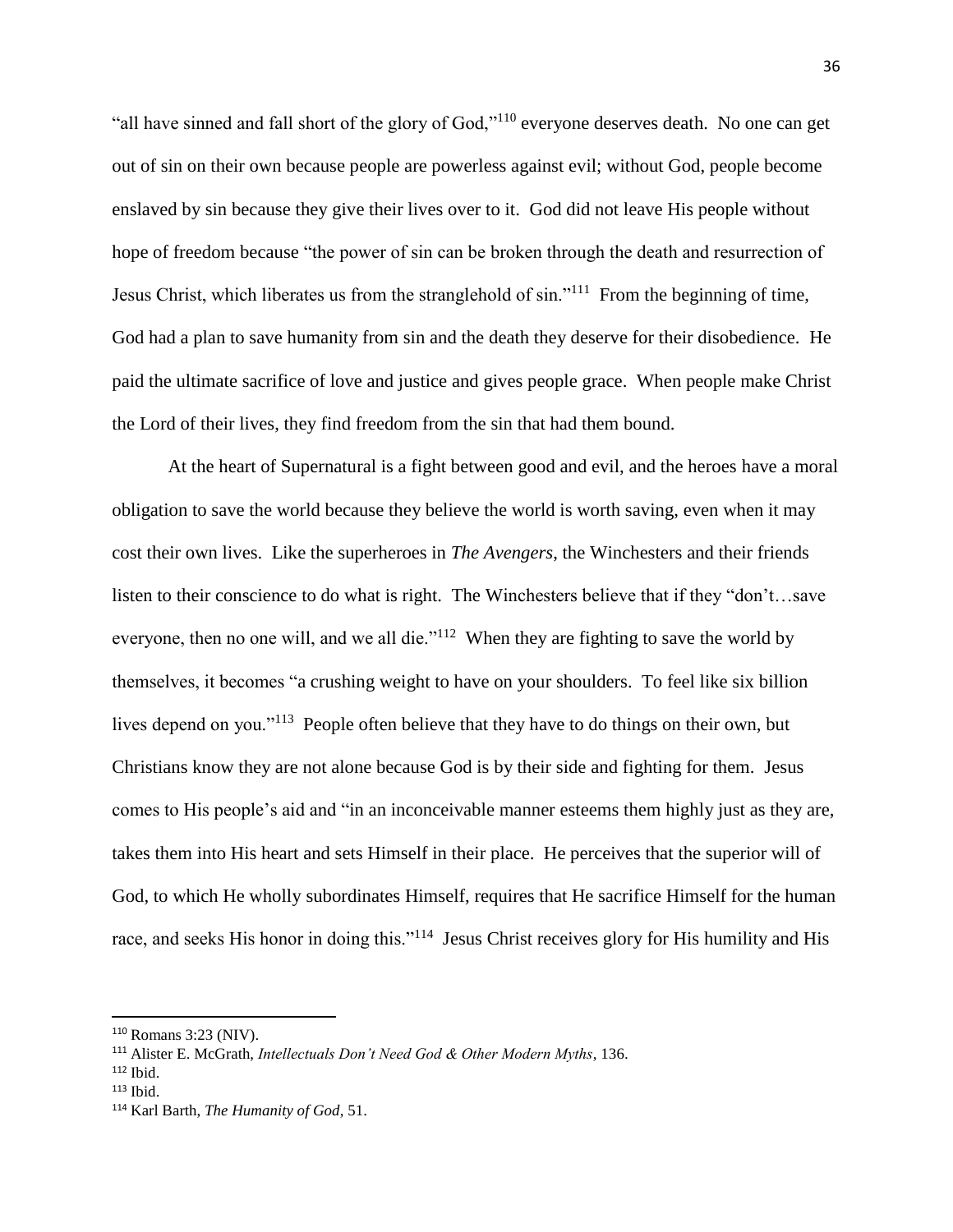willingness to do the will of the Father at the cost of His own life. Christians have hope because a perfect sacrifice was made on their behalf; they are not left to be ensnared by their own sins when they accept Jesus as their Lord and Savior.

The actors of *Supernatural* and their fanbase have a unique relationship with each other, and they often work together to make a difference in people's lives. For example, the famous non-profit business known as Random Acts "had its humble beginnings in 2009 when actor Misha Collins asked his Twitter followers to join forces with him and find ways to fund-raise and do some good in the world…Random Acts supporters have gone on to perform incredible acts of kindness in their own communities, crafting blankets for homeless children, creating sustainable gardens, utilizing Random Acts funding to purchase new water purifiers for neighbors recovering from surgeries, and distributing care packages for the homeless."<sup>115</sup> The actors themselves are not Christians, but they still have a desire in their hearts to help people. God gives people a sense of Him, who is the ultimate source of good, so people often want to do what they believe to be good. James 1:27 says, "Religion that God our Father accepts as pure and faultless is this: to look after orphans and widows in their distress and to keep oneself from being polluted by the world."<sup>116</sup> Seeing, doing, and receiving acts of kindness can give people a general revelation about the Lord, and God will sometimes work through general revelation to bring people to a place where they can receive the special revelation of Jesus Christ.

*Supernatural* has literally saved people's lives because they relate to the characters and promise to keep going instead of giving up on life. Jared Padalecki, who plays the character Sam in the show, created a suicide awareness campaign called "Always Keep Fighting." He made AKF because he "stressed that 'there is no shame in needing support' and said that he hoped the

<sup>115</sup> Lynn S. Zubernis, *Family Don't End with Blood*, 94-95.

<sup>116</sup> James 1:27 (NIV).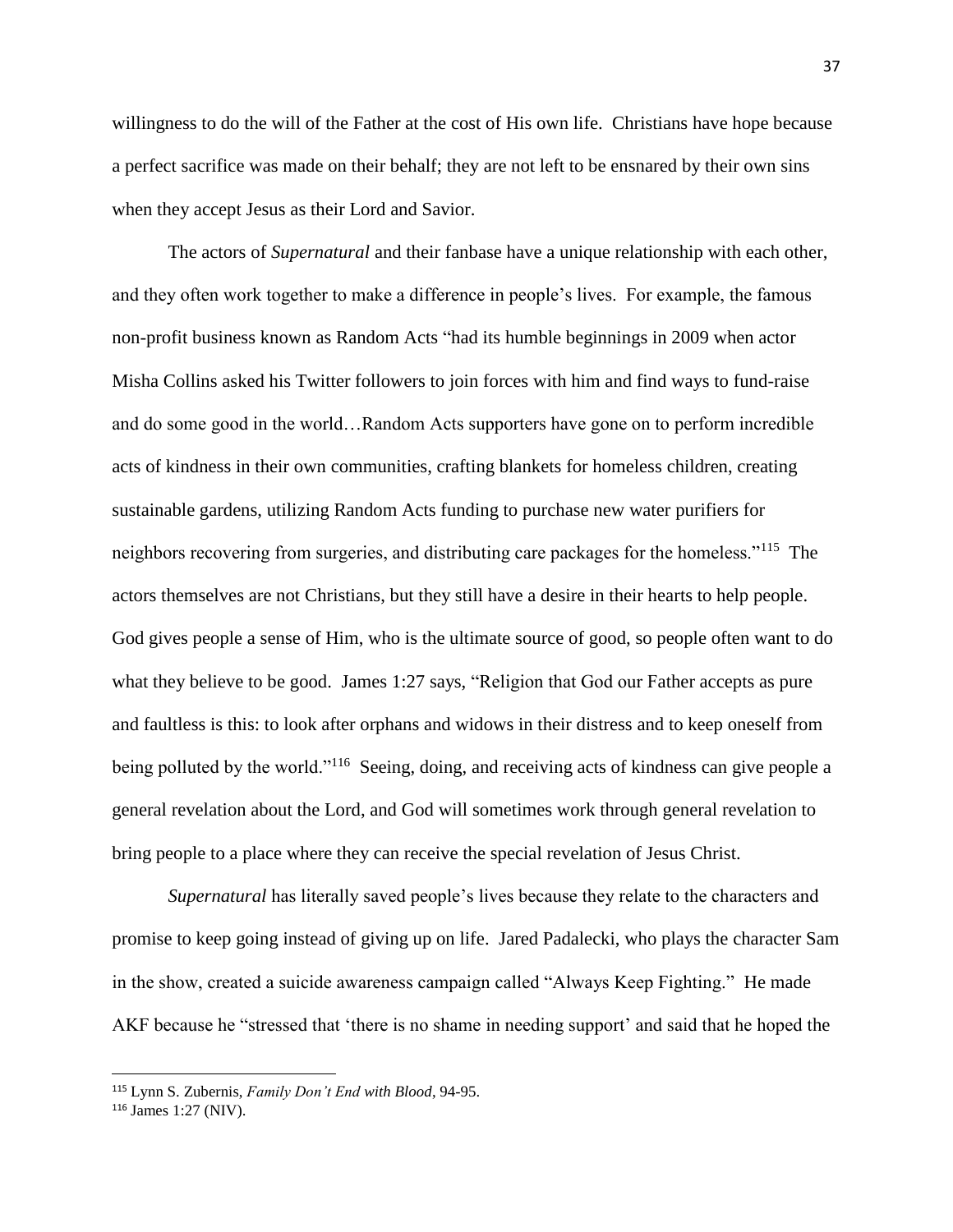campaign would help people be vocal about their own struggles or in their support of someone who might need it."<sup>117</sup> Other campaigns that have been created by the actors include "You Are Not Alone," "Love Yourself First," and "I Am Enough" to help people realize that they are loved, and they have a family looking out for them. While many of the messages *Supernatural*  conveys are negative, there is still redemption in the heart of the show and the people who are involved in it.

#### Symbolism

An important aspect of movies and entertainment is a writer's use of symbolism in a story. Audiences can also notice symbolism that writers might not have meant to put in, but God can reveal to people through their own personal convictions. J.R.R. Tolkien is the author of the *Lord of the Rings* series, and he wanted to leave symbolism and allegories out of his books because "Tolkien felt strongly that the artistic and spiritual effectiveness of stories, especially what he calls 'fairy stories,' lies in the *showing* of truth-*portraying* it through plot and characterrather than in the mere *telling* of it. 'That is why,' he says, 'I have not put in, or have cut out, practically all references to anything like 'religion,' to cults or practices, in the imaginary world. For the religious element is absorbed into the story and the symbolism."<sup>118</sup> Without adding words that directly showed symbolism for Christianity, Tolkien is able to paint a story that everyone, Christian or not, could enjoy while Christian themes are present in the overarching story and the moral choices of each character. Tolkien's Christian values are present in his books, and audiences can find different metaphors in them and the movies made based on these books that point to the Lord.

<sup>117</sup> Lynn S. Zubernis, *Family Don't End with Blood*, 247.

<sup>118</sup> David Rozema, "The Lord of the Rings: Tolkien, Jackson, and 'The Core of the Original,'" 431.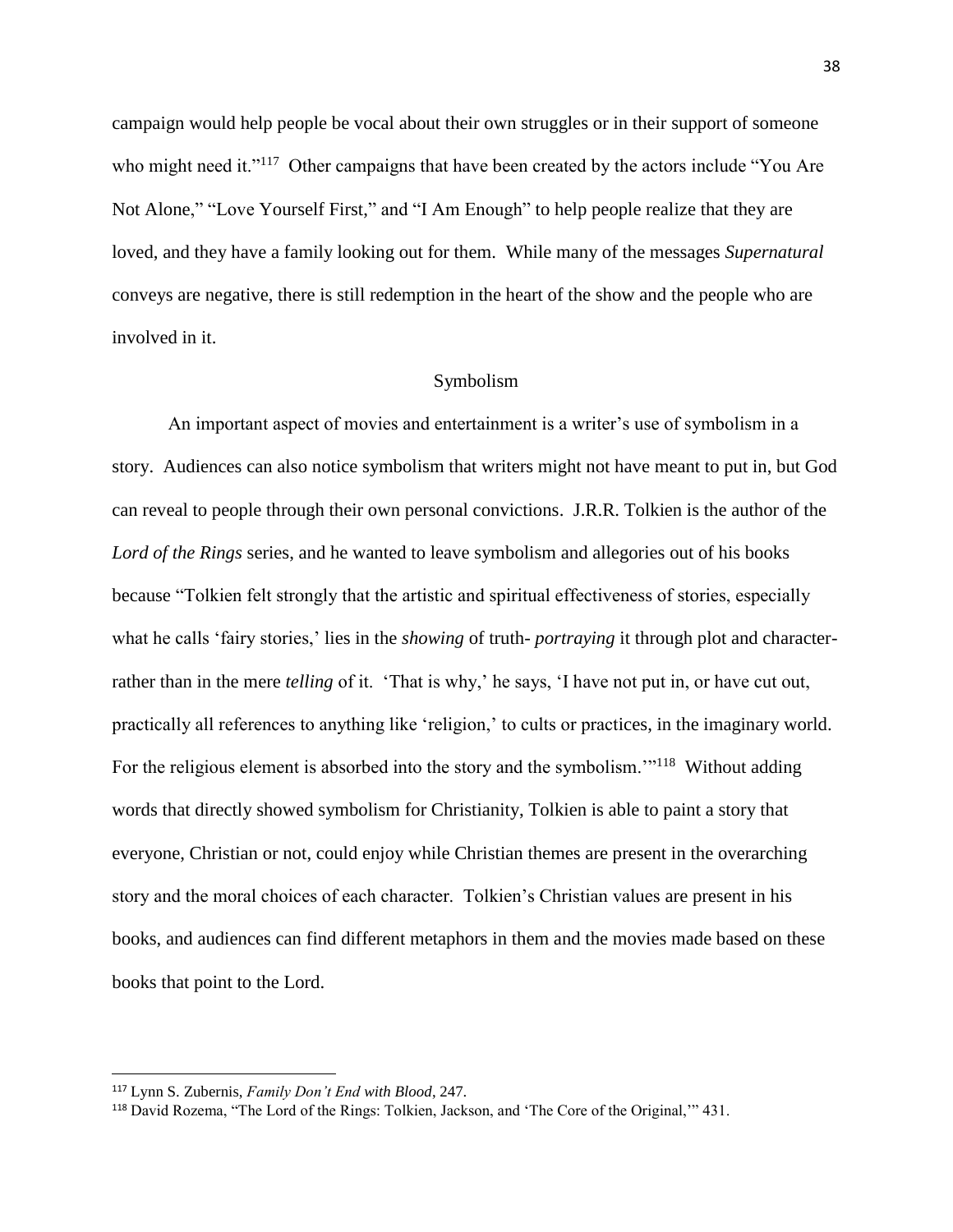"Fantasy is a rational activity, in which man refashions by his reason the world which the divine reason has made for him."<sup>119</sup> Tolkien's Middle-earth reflects the rationality and the creativity the Lord has given people, and it contains symbolism that points to the real world and its need for a Savior. The characters in the story fight the dark forces of Sauron's armies, and they also fight the temptation of becoming obsessed with power and quitting the mission. "The loss of vision, claims Tolkien, has its causes in 'possessiveness' or 'appropriation' and the desire for power. Possessiveness is more than ownership; it means owning something that its owner cannot bear to give up, so that it destroys his freedom by possessing him."<sup>120</sup> Each character has to stand strong and focus on their will to do what is right by destroying the ring and defeating the threat that hovers over Middle-earth. Several of the characters, including "Frodo, Gandalf and Aragorn embody different aspects of Christ's redemptive power, Frodo in inner strife and suffering, Gandalf by resurrection from the dead, Aragorn by his delivery of the unquiet dead and by his healing dominion over the living."<sup>121</sup> Although Tolkien did not originally intend to include religious references in the *Lord of the Rings* stories, audiences who read the books and watch the movies are still able to find different symbols and metaphors that point to Christ.

Like *Supernatural*, the book and movie series *Harry Potter*, written by J.K. Rowling, contains several dark themes that many people are cautious about when reading and watching them. The main plot includes witchcraft and magic with a wizard who uses spells to defeat evil. There are multiple times in the Bible where God warns against witchcraft and the use of magic. It is listed among terrible acts of sin in Deuteronomy 18, which says, "Let no one be found among you who sacrifices their son or daughter in the fire, who practices divination or sorcery,

 $\overline{a}$ 

<sup>119</sup> Sheridan Gilley, "Christianity & Fantasy in J.R.R. Tolkien's The Lord of the Rings," 48.

<sup>120</sup> Ibid, 48.

<sup>121</sup> Ibid, 51.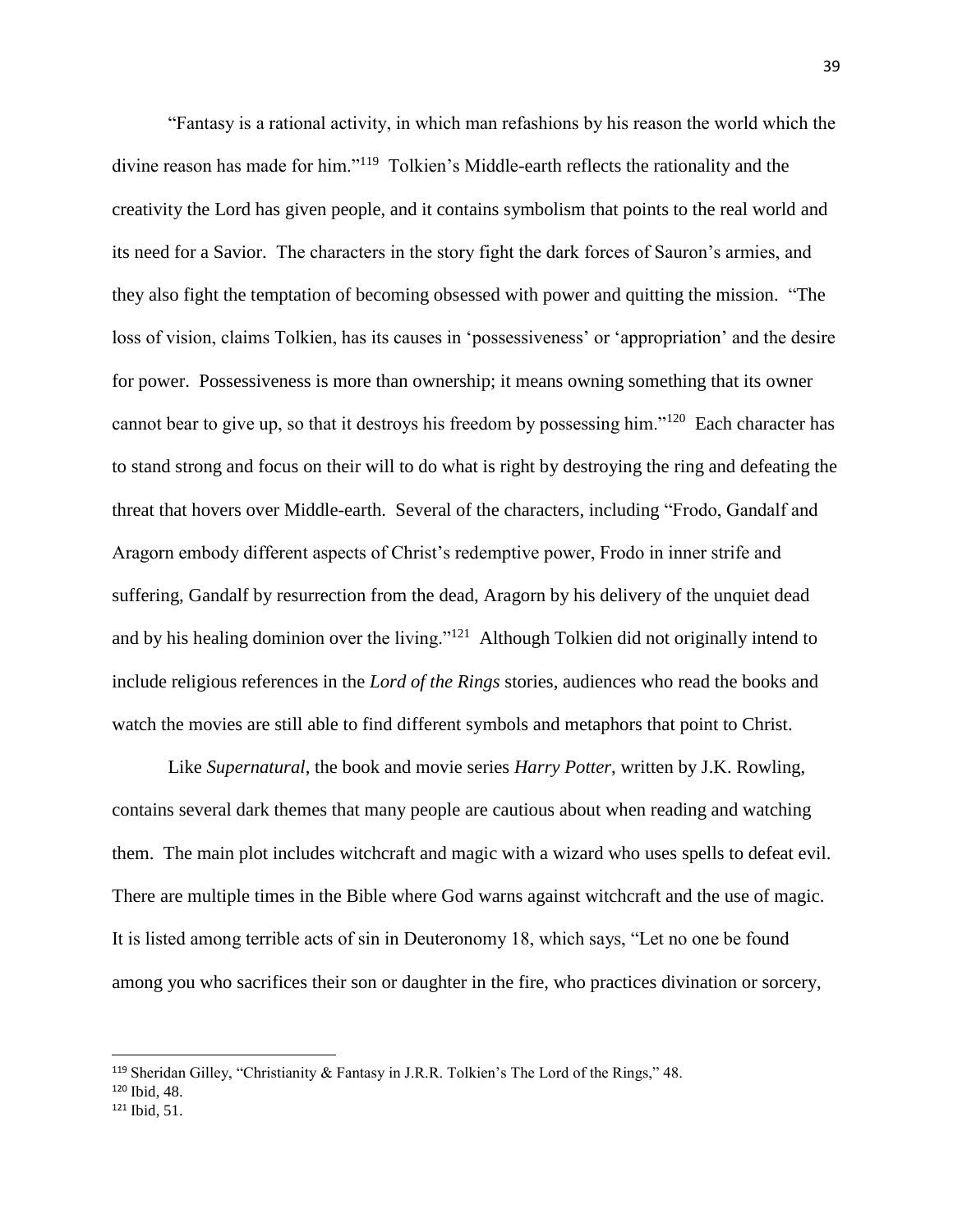interprets omens, engages in witchcraft, or cast spells, or who is a medium or spiritist or who consults the dead."<sup>122</sup> The Lord hates for people to be participating in occult practices, so it can be dangerous to portray it in entertainment as something enjoyable and exciting because "witchcraft in real life can and does lead to death…Our world is exploding with interest in real witchcraft."<sup>123</sup> When people become interested in something, they have to be careful not to become obsessed and consumed because it can lead down a dark road to idolatry where God is put in the background of life instead of in the center. Interest in Harry Potter has led to obsession in some cases because "some Harry Potter readers have convinced themselves that Harry's world is real. Rowling has said she gets letters all the time, desperate letters addressed to Hogwarts, begging to be allowed to attend Harry's school."<sup>124</sup> Living in a fantasy world where witchcraft is encouraged can cause people to stray from the path the Lord wants to lead them on to be sanctified through His righteousness.

There are many Christians that argue that the *Harry Potter* series actually contains a good amount of symbolism that points to the gospel story of Christ. The main character, Harry Potter, is often viewed as a Christ-like character, and although he is a wizard working with magic, he is still a good hero because "he doesn't pursue dark magic; he isn't contemptuous of authority figures, even if he feels misunderstood by or is impatient with them; he is not consumed with the lust for power, far less with the ultimate goal of that path- rendering oneself immortal without reference to God."<sup>125</sup> Like Jesus, Harry sacrifices himself to save the people he loves, and he comes back from the dead to destroy the villain. Harry almost gives in to temptation to have unlimited power with the deathly hallows instead of destroying the horcruxes keeping the evil

 $122$  Deuteronomy 18:10-11 (NIV).

<sup>123</sup> Jacqui Komschlies, "The Perils of Harry Potter," 113.

<sup>124</sup> Ibid, 113.

<sup>125</sup> Leonie Caldecott, "A Wizard's Mission: Christian Themes in Harry Potter," 25.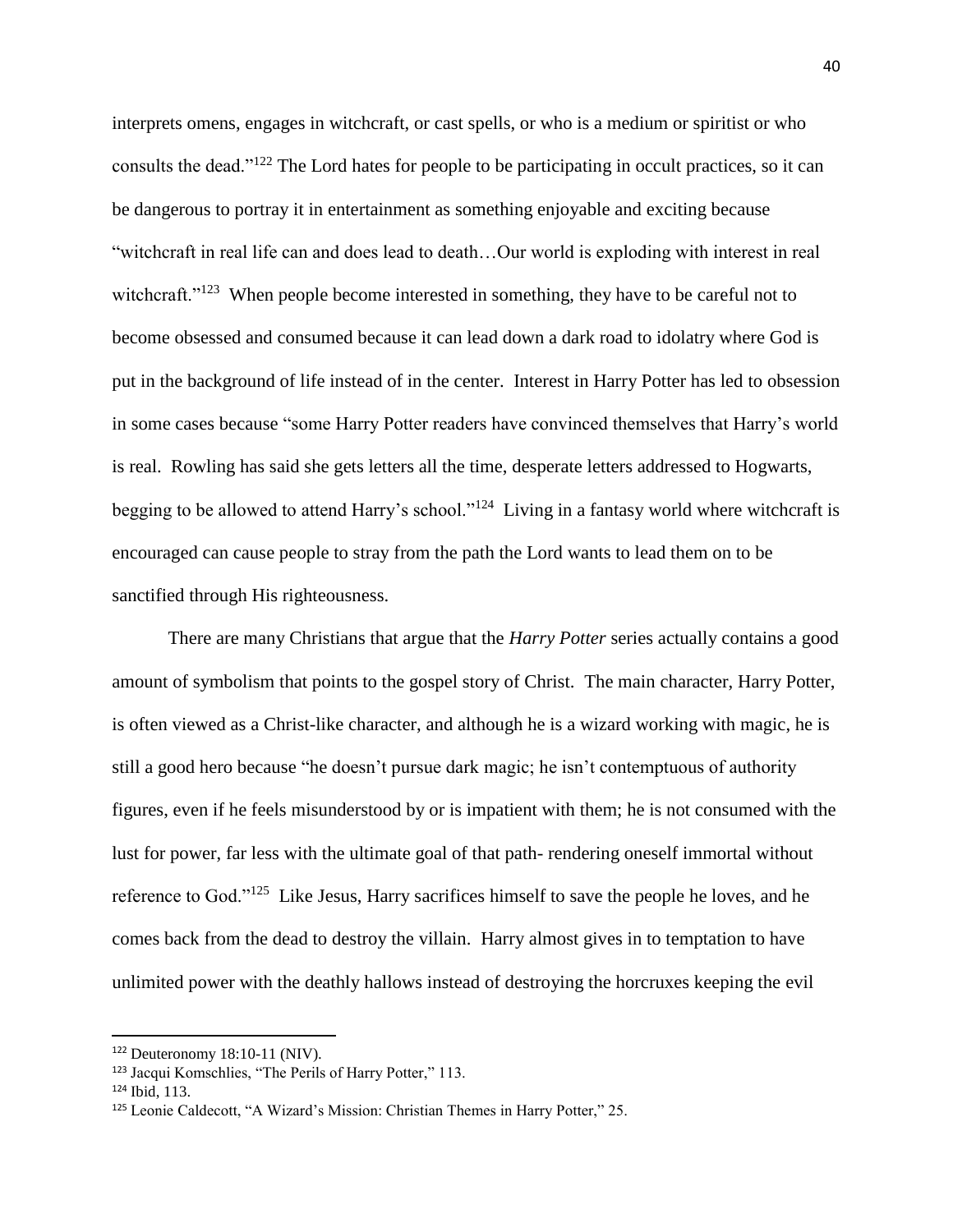wizard Voldemort alive, but he ultimately resists temptation when he "makes a crucial decision to forego seeking these objects of power until he has dealt with the horcruxes."<sup>126</sup> Jesus was tempted by the devil in the desert, but He came through it without any  $\sin^{127}$ , refusing to give up His humanity and still being willing to save the world through His sacrificial death. Many of the characters in *Harry Potter* are representative of biblical characters, and many of the themes in the movies convey messages similar to the biblical narrative.

*Star Wars* is a franchise that has spanned over decades because of its popularity. It is so famous, in fact, that some people believe in the Force shown in the movies, and they created a religious following out of it. This is a good example of how "it is easy to demonstrate that hyper-real religions often involve belief in entities that are lifted out of the fictional context and ascribed metaphysical reality."<sup>128</sup> God is all-powerful and omnipresent like the Force portrayed in *Star Wars*, but the biggest difference between God and the Force is the fact that God is a personal God who wants a relationship with His creation, while the Force is more of a Buddhist idea that is simply an impersonal powerful force in the universe. The Force searches for balance between good and evil in the universe, but in reality, good wins and defeats the enemy entirely. The only reason evil even exists in the world is because it will ultimately serve a greater purpose that God has for His people; as soon as its purpose is accomplished, God will completely destroy Satan and his followers.

In order to achieve balance in the universe, there are a select few known as Jedi who tune their minds to meditate on the Force to hear "the will of the Force. When you learn to quiet your

<sup>126</sup> Leonie Caldecott, "A Wizard's Mission: Christian Themes in Harry Potter," 26.

 $127$  Matthew 4:1-11 (NIV).

<sup>128</sup> Markus Altena Davidsen, "Fiction-based Religion: Conceptualising a New Category Against History-based Religion and Fandom," 381.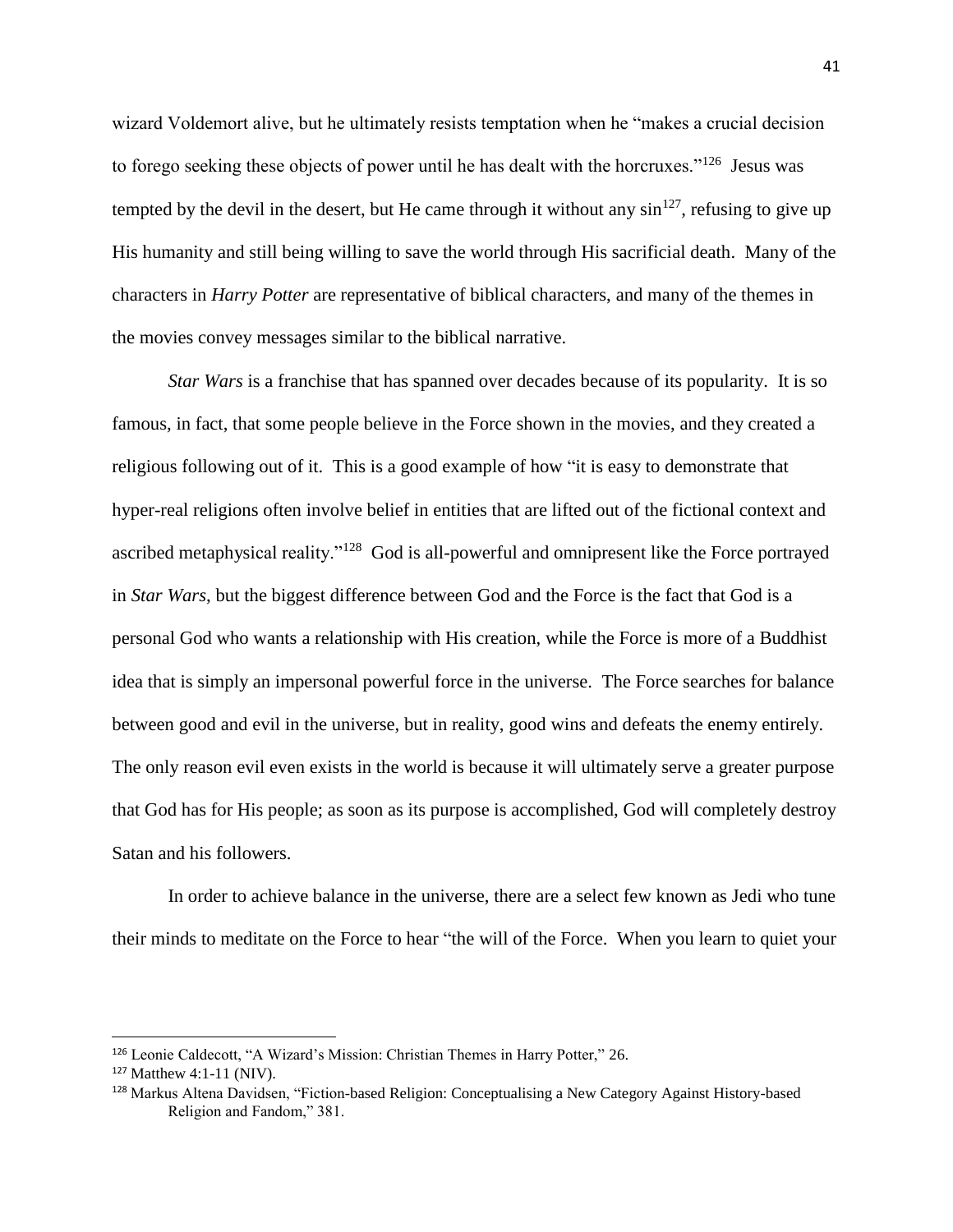mind, you'll hear them speaking to you."<sup>129</sup> Anyone could allow the Force to flow through them, but they have to focus in order to receive a greater amount of power from the Force. In the same way, the Holy Spirit is available to all who believe in Jesus Christ. God wants His followers to meditate on His Word so they can gain wisdom from the Father and learn of His love for them. He commands the Israelites in biblical times to "keep this Book of the Law always on your lips; meditate on it day and night, so that you may be careful to do everything written in it. Then you will be prosperous and successful."<sup>130</sup> He promises the same results to people throughout history and today if they listen to Him and obey His commandments. When God's people truly focus on the Lord and desire to do His will and have Him as the center of their lives, the density of the Holy Spirit's presence is increased in their lives.

The Jedi in *Star Wars* can tap into the Force anytime they want because the Force is constantly there with them. As a reminder, Jedi members will tell each other, "The Force will be with you. Always,"<sup>131</sup> and that gives them strength to keep fighting. Jesus reminds His disciples that He is always with them by promising them, "And surely I am with you, to the very end of the age."<sup>132</sup> God was in the beginning before anything was created, He sent His Son to live among His people and die for the sins of the world, and Christ rose again and promised His Holy Spirit would live inside the hearts of those who believe that He is the Lord of their lives. Using the Force makes for an interesting story in the fictional world, but it pales in comparison to the story of God's love for His people and God's justice on the enemy.

*The Chronicles of Narnia*, written by C.S. Lewis, are books that contain many symbols and metaphors pertaining to Christianity because Lewis was a Christian and reflected his views

<sup>129</sup> *Star Wars Episode I: The Phantom Menace*. Directed by George Lucas. Lucasfilm. 1999.

<sup>130</sup> Joshua 1:8 (NIV).

<sup>131</sup> *Star Wars Episode IV: A New Hope*. Directed by George Lucas. Lucasfilm. 1977.

<sup>132</sup> Matthew 28:20 (NIV).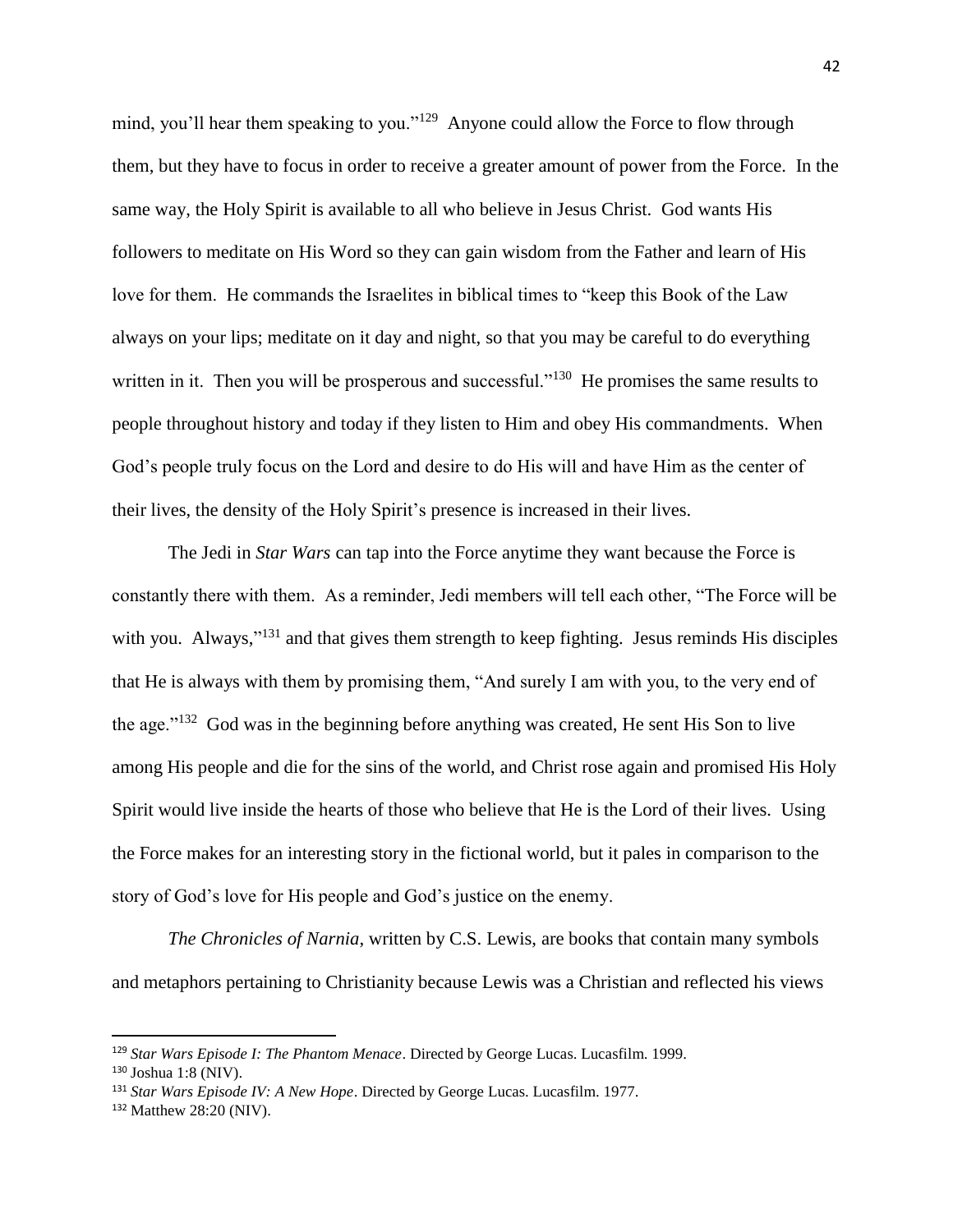in his works. Unlike J.R.R. Tolkien, Lewis meant to add symbolism into the books to make the Gospel come alive for children reading his book series. The symbolism in the books made its way onto the big screen when the first movie, *Chronicles of Narnia: The Lion, the Witch, and the Wardrobe*, came to theaters in 2005. While not explicitly labeled as a Christian movie, the Gospel message is obvious throughout the entire film, and it stays true to the source material. It was beneficial to market this movie to a wide range of audiences because "Jesus sells. Or better, perhaps: Christians buy…What better, then, than a story that can be targeted simultaneously at mainstream and Christian markets, a story with Christian allegorical meaning for those in the know, and a rollicking good plot for those who aren't?"<sup>133</sup> For people who have never read the Bible, watching *The Lion, the Witch, and the Wardrobe* is a good way to get them interested in doing so because they echo C.S. Lewis's intent to get the Gospel message across in a fun way that the whole family can enjoy. "The director, Andrew Adamson, checked religious symbolism with Douglas Gresham, C.S. Lewis's stepson, to ensure that The Chronicles of Narnia didn't portray anything 'theologically incorrect."<sup>134</sup> The movie keeps the symbolism of Christianity while providing a good story where children and adults alike will fall in love with the characters and cheer on the Pevensie children as they fight alongside the great lion Aslan to free Narnia from the evil witch's curse.

Aslan represents Jesus, who is called "the Lion of the tribe of Judah,"<sup>135</sup> saving the world from sin because the movie "climaxes with Aslan's crucifixion (he barters his own life for that of one of the children- a Judas whose need of redemption stands for humankind's) and his resurrection. Far from attempting to minimize the Christian iconography, the filmmakers dive

 $\overline{a}$ 

<sup>133</sup> Tim McKenzie, "The Chronicles of Narnia: The Lion, the Witch, and the Wardrobe," 25.

<sup>134</sup> Hanna Rosin, "Can Jesus Save Hollywood?," 162.

<sup>&</sup>lt;sup>135</sup> Revelation 5:5 (NIV)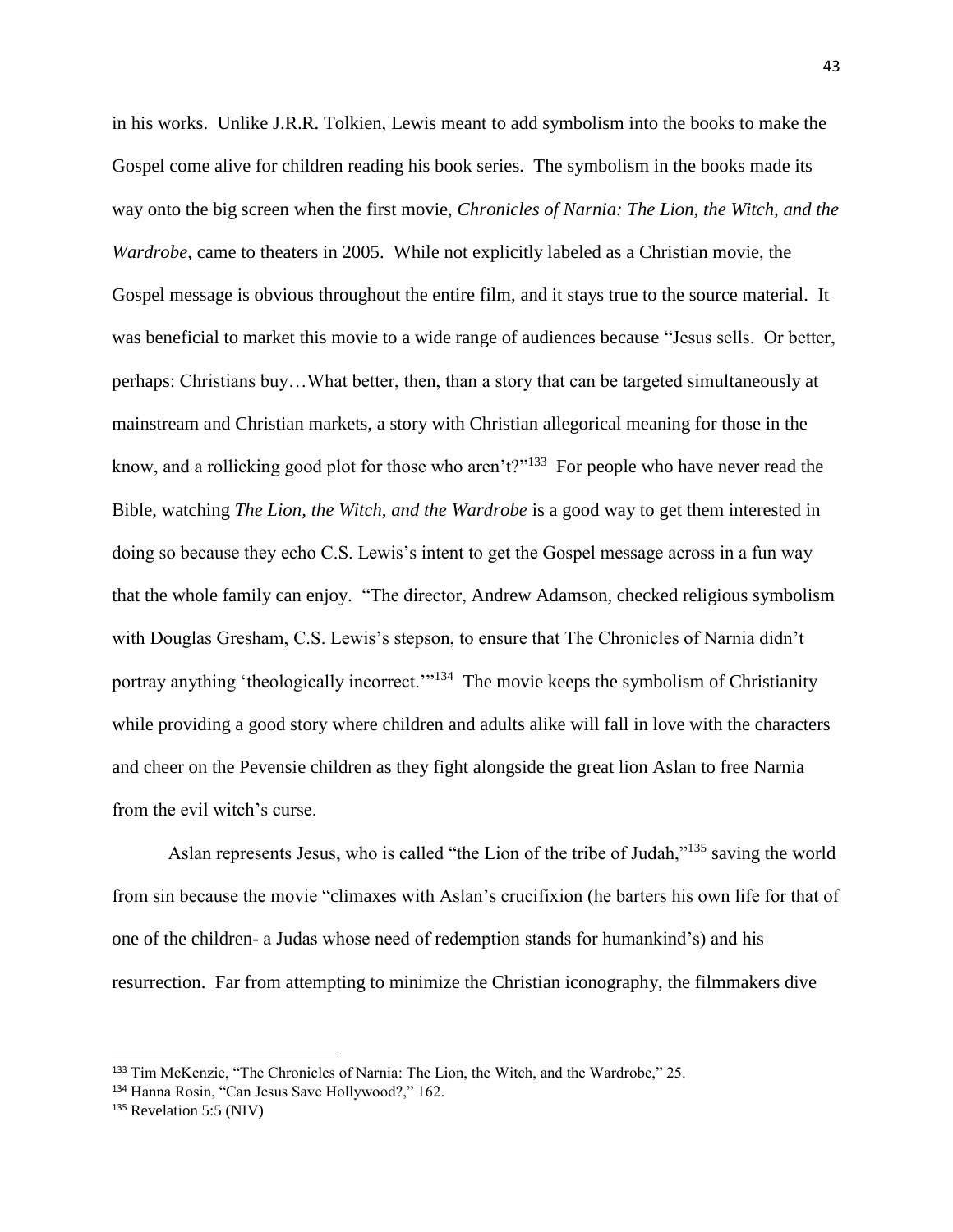into it, embracing the ideas and framing the images that make the story so elementally powerful."<sup>136</sup> Aslan is the good, almighty king who watches over Narnia and works miracles, and he is glorified and shows himself worthy of the Narnians' praise. In the *Chronicles of Narnia* movie, Hollywood portrays Jesus accurately through their portrayal of Aslan because the movie does not diverge from C.S. Lewis' Christian theology. Lewis made Aslan as a great and loving king who is the ultimate good. Aslan is contrasted with the White Witch who tries to take over the throne of Narnia and represents Satan. She is allowed to reign for only a short time until Aslan and his army defeat the forces of evil. In the end times, "Satan will be released from his prison and will go out to deceive the nations in the four corners of the earth,"<sup>137</sup> but the Lord's people do not need to fear because He will gather His armies and throw Satan "into the lake of burning sulfur, where the beast and the false prophet had been thrown. They will be tormented day and night for ever and ever."<sup>138</sup> In the *Chronicles of Narnia*, the Pevensie children (the protagonists), choose to serve Aslan, and in the end they receive crowns from him to live as kings and queens of Narnia. No matter what the devil does to try and win, Christians know the end result and that they "will receive the crown of life that the Lord has promised to those who love him."<sup>139</sup> People who choose to live their lives set apart in holiness for the Lord have an eternal hope that one day, they will see their King face to face and live in heaven with Him forever.

<sup>136</sup> Steve Vineburg, "Talk to the Animals," 48.

<sup>137</sup> Revelation 20:7-8 (NIV).

<sup>&</sup>lt;sup>138</sup> Revelation 20:10 (NIV).

<sup>139</sup> James 1:12 (NIV).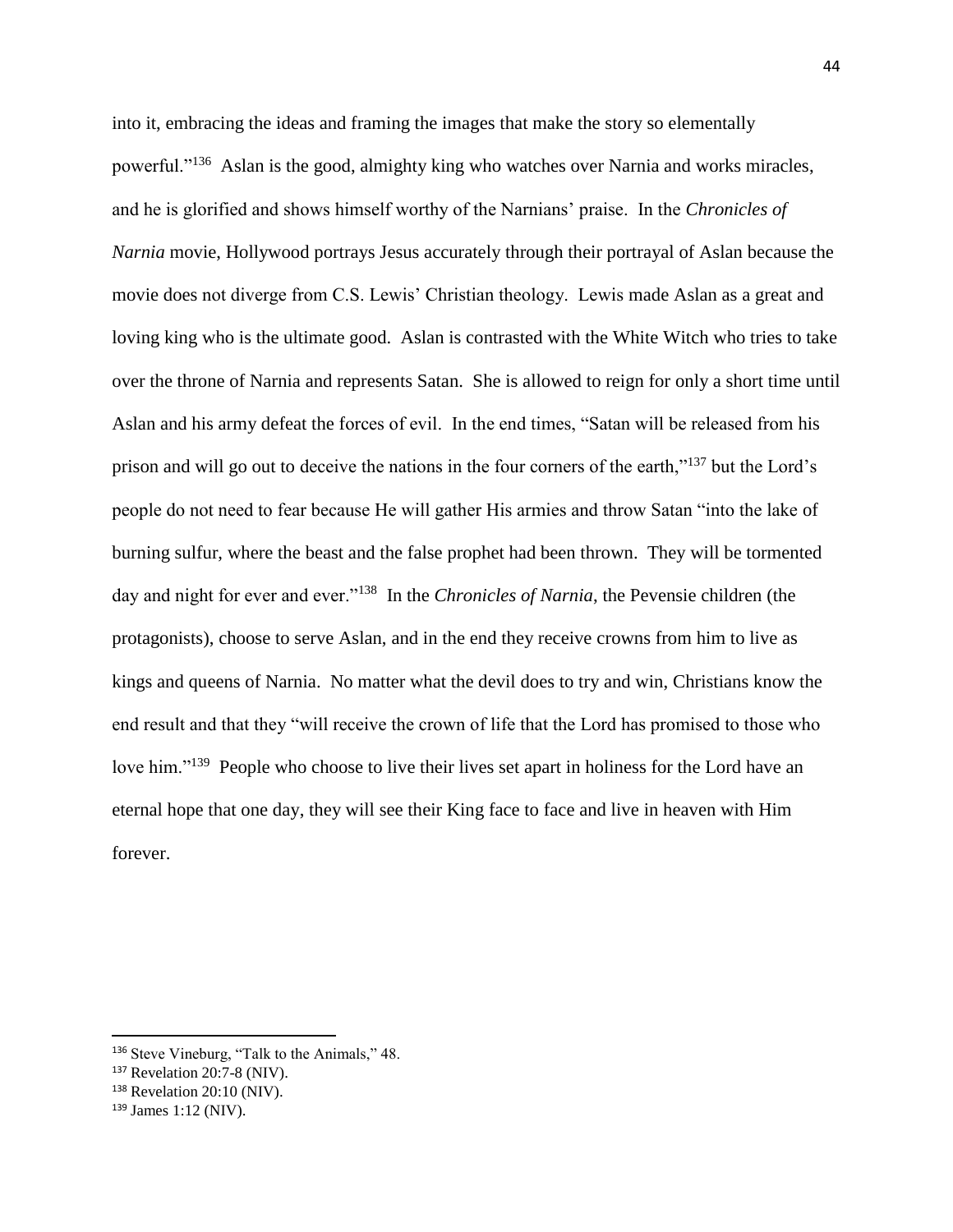#### Conclusion

In every area of life, people should be asking the question, "how does this line up with the Word of God?" Secular movies can have both positive and negative messages, and Christians should compare and contrast the worldviews that are being presented in entertainment with Christian theology. Entertainment is a major way in which people communicate with each other in today's culture. Christians today can engage culture and talk with others through the media. If they choose to ignore this avenue altogether, there may be some people who will receive a skewed version of Christ and never know the truth. "In a seemingly post-Christian era, there is an urgent need to articulate the basic themes of the Christian mystery in ways that are fresh and original, yet faithful to the truth of the gospel."<sup>140</sup> Romans 12:2 says, "Do not conform to the pattern of this world, but be transformed by the renewing of your mind. Then you will be able to test and approve what God's will is- his good, pleasing and perfect will."<sup>141</sup> Christians are called to go into the world and make disciples without being of the world and participating in sin. When watching different movies and shows, Christians can have fun while keeping Christ at the center of their lives and realizing how the messages presented in the media affect people's worldviews.

Limitations in the study include the fact that this thesis used several movies and shows, but it was not able to cover a large spectrum of entertainment. There are many other movies that have Christian themes which were not included in here. Another limit is the fact that many of the themes in movies can be subjective, and each person can get a different message from the same movie. Plus, people view entertainment through the worldview that they already have; they are not looking to find a new worldview when they watch a movie, but rather they are

<sup>140</sup> Leonie Caldecott, "A Wizard's Mission: Christian Themes in Harry Potter," 24.

<sup>141</sup> Romans 12:2 (NIV).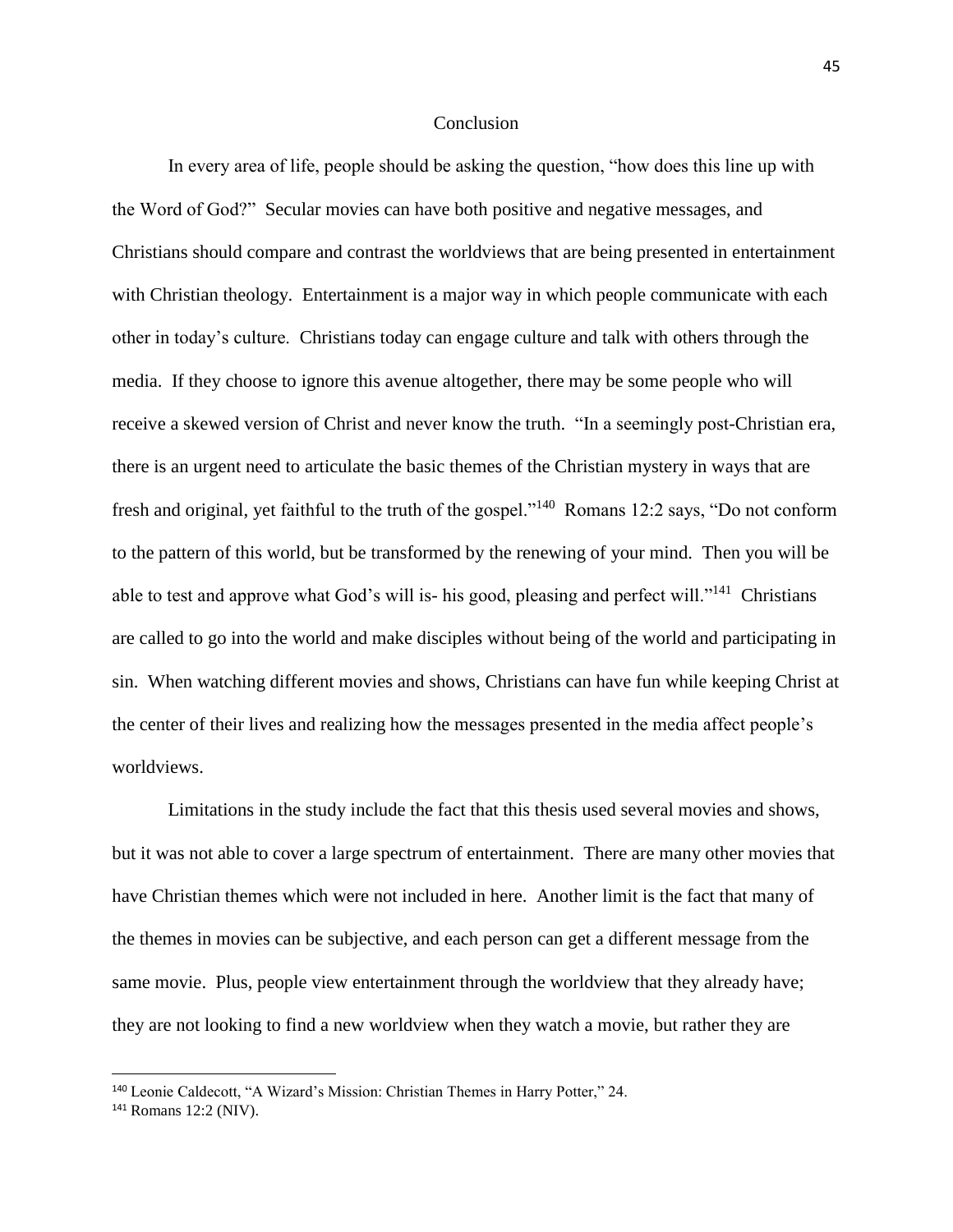looking for an entertaining story. Christians can find messages that either go with or against the Word of God, but other people would have a harder time finding them if they do not understand or have never heard what the Bible says.

Entertainment comes in many forms, and this thesis was able to explore a couple of those avenues. For future studies, faith in entertainment can be included in things such as art, literature, music, video games, social media, etc. Future studies could also include interviews from Christians who work in Hollywood and more about people who play a part in making movie magic come to life. Audiences play an important part in the sales and production of different entertainment genres, so more studies could show how everyone can make a difference in what Hollywood produces. The effects that media have on people and how they interact with certain types of entertainment can also be studied through more psychological tests, and it can be coupled with how believing in religion affects them psychologically. Another area that can be studied further is finding the balance between keeping a good story and including a Christian message because "a frequent problem for Christian screenwriters is being more focused on sharing an evangelistic message than on following the structural principles of good storytelling...The result is stories that are more Christian cliché than compelling."<sup>142</sup> When filmmakers can get a truthful message across to audiences while satisfying them with a good story, it makes uplifting entertainment that can be glorifying to God and enjoyable for people.

<sup>142</sup> Marshall Allen, "Cinema Verities," 95.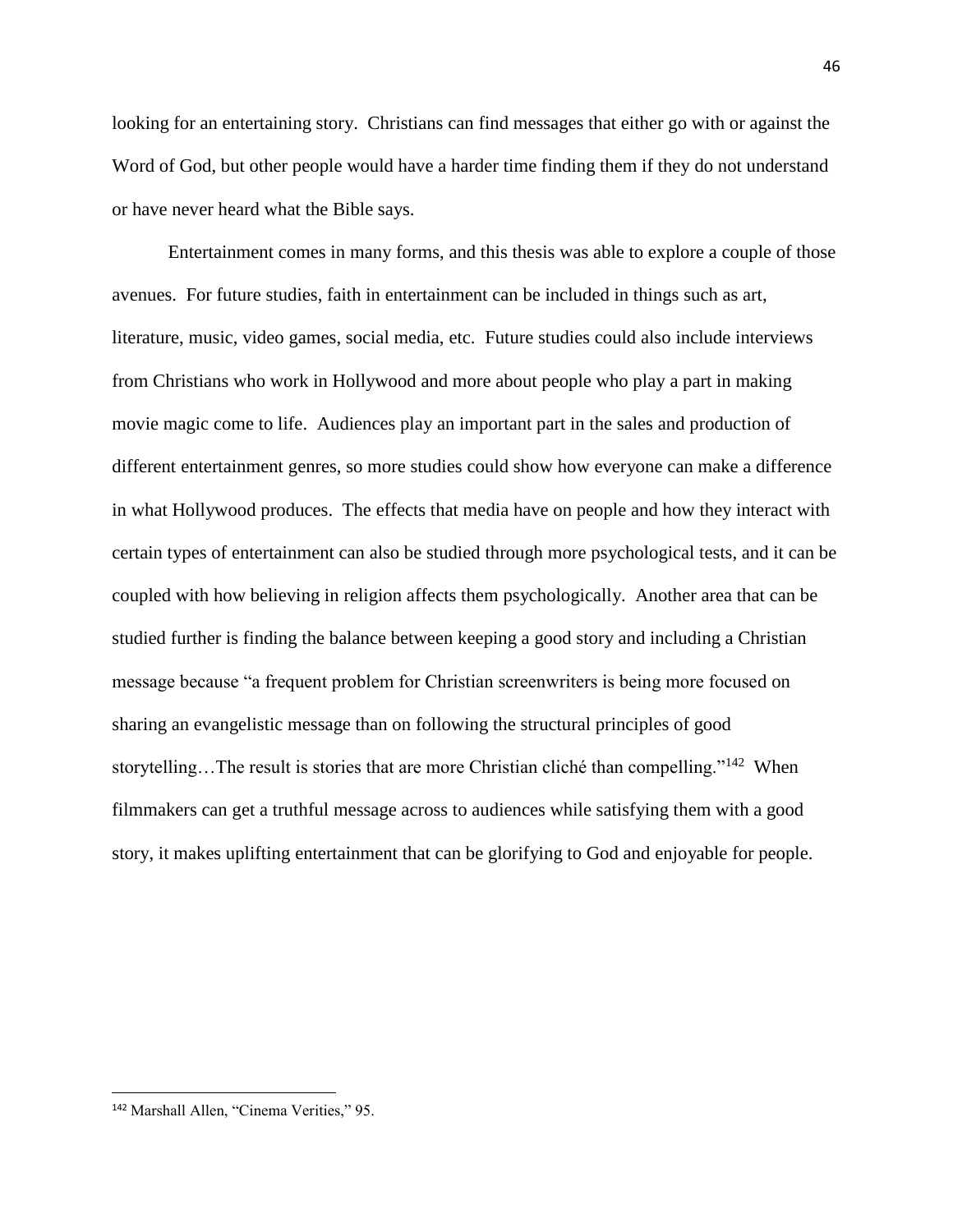#### Works Cited

Allen, Marshall. "Cinema Verities." *Christianity Today* 45, no. 11 (September 3, 2001):

94. *Academic Search Complete*, EBSCO*host* (accessed March 4, 2018).

[https://seu.idm.oclc.org/login?url=https://search.ebscohost.com/login.aspx?direct=true&d](https://seu.idm.oclc.org/login?url=https://search.ebscohost.com/login.aspx?direct=true&db=a9h&AN=5061136&site=ehost-live&scope=site)

[b=a9h&AN=5061136&site=ehost-live&scope=site](https://seu.idm.oclc.org/login?url=https://search.ebscohost.com/login.aspx?direct=true&db=a9h&AN=5061136&site=ehost-live&scope=site)

*The Avengers*. Directed by Joss Whedon. Burbank: Marvel Studios, 2012.

Barth, Karl. *The Humanity of God*. Louisville: Westminster John Knox Press, 1960.

Caldecott, Leonie. "A Wizard's Mission: Christian Themes in Harry Potter." *The Christian Century* 125, no. 1 (January 2008): 24-27. *Academic Search Complete*, EBSCO*host* (accessed February 25, 2019). [https://web-b-ebscohost](https://web-b-ebscohost-com.seu.idm.oclc.org/ehost/pdfviewer/pdfviewer?vid=1&sid=5d80f8ac-ad00-44b6-871f-e20a88e6dbb5%40pdc-v-sessmgr02)[com.seu.idm.oclc.org/ehost/pdfviewer/pdfviewer?vid=1&sid=5d80f8ac-ad00-44b6-871f-](https://web-b-ebscohost-com.seu.idm.oclc.org/ehost/pdfviewer/pdfviewer?vid=1&sid=5d80f8ac-ad00-44b6-871f-e20a88e6dbb5%40pdc-v-sessmgr02)

[e20a88e6dbb5%40pdc-v-sessmgr02](https://web-b-ebscohost-com.seu.idm.oclc.org/ehost/pdfviewer/pdfviewer?vid=1&sid=5d80f8ac-ad00-44b6-871f-e20a88e6dbb5%40pdc-v-sessmgr02)

Cameron, Kirk. *Kirk Cameron: Still Growing*. Ventura: Regal Books, 2008.

Cordeiro, Wayne. *The Divine Mentor*. Minneapolis: Bethany House, 2007.

Cressman, Dale L., Mark Callister, Tom Robinson, and Chris Near. "Swearing in the Cinema." *Journal of Children and Media* 3, no. 2 (May 2009): 117-129. *Academic Search Complete*, EBSCO*host* (accessed March 3, 2019). [https://www-tandfonline](https://www-tandfonline-com.seu.idm.oclc.org/doi/full/10.1080/17482790902772257)[com.seu.idm.oclc.org/doi/full/10.1080/17482790902772257](https://www-tandfonline-com.seu.idm.oclc.org/doi/full/10.1080/17482790902772257)

Davidsen, Markus Altena. "Fiction-based Religion: Conceptualising a New Category Against History-based Religion and Fandom." Culture and Religion 14, no. 4: 378-391. *Academic Search Complete*, EBSCO*host* (accessed March 2, 2019). [https://web-a-ebscohost](https://web-a-ebscohost-com.seu.idm.oclc.org/ehost/pdfviewer/pdfviewer?vid=1&sid=18e8c1fb-f33a-4206-a9f1-feeb2dbe1820%40sessionmgr4006)[com.seu.idm.oclc.org/ehost/pdfviewer/pdfviewer?vid=1&sid=18e8c1fb-f33a-4206-a9f1](https://web-a-ebscohost-com.seu.idm.oclc.org/ehost/pdfviewer/pdfviewer?vid=1&sid=18e8c1fb-f33a-4206-a9f1-feeb2dbe1820%40sessionmgr4006) [feeb2dbe1820%40sessionmgr4006](https://web-a-ebscohost-com.seu.idm.oclc.org/ehost/pdfviewer/pdfviewer?vid=1&sid=18e8c1fb-f33a-4206-a9f1-feeb2dbe1820%40sessionmgr4006)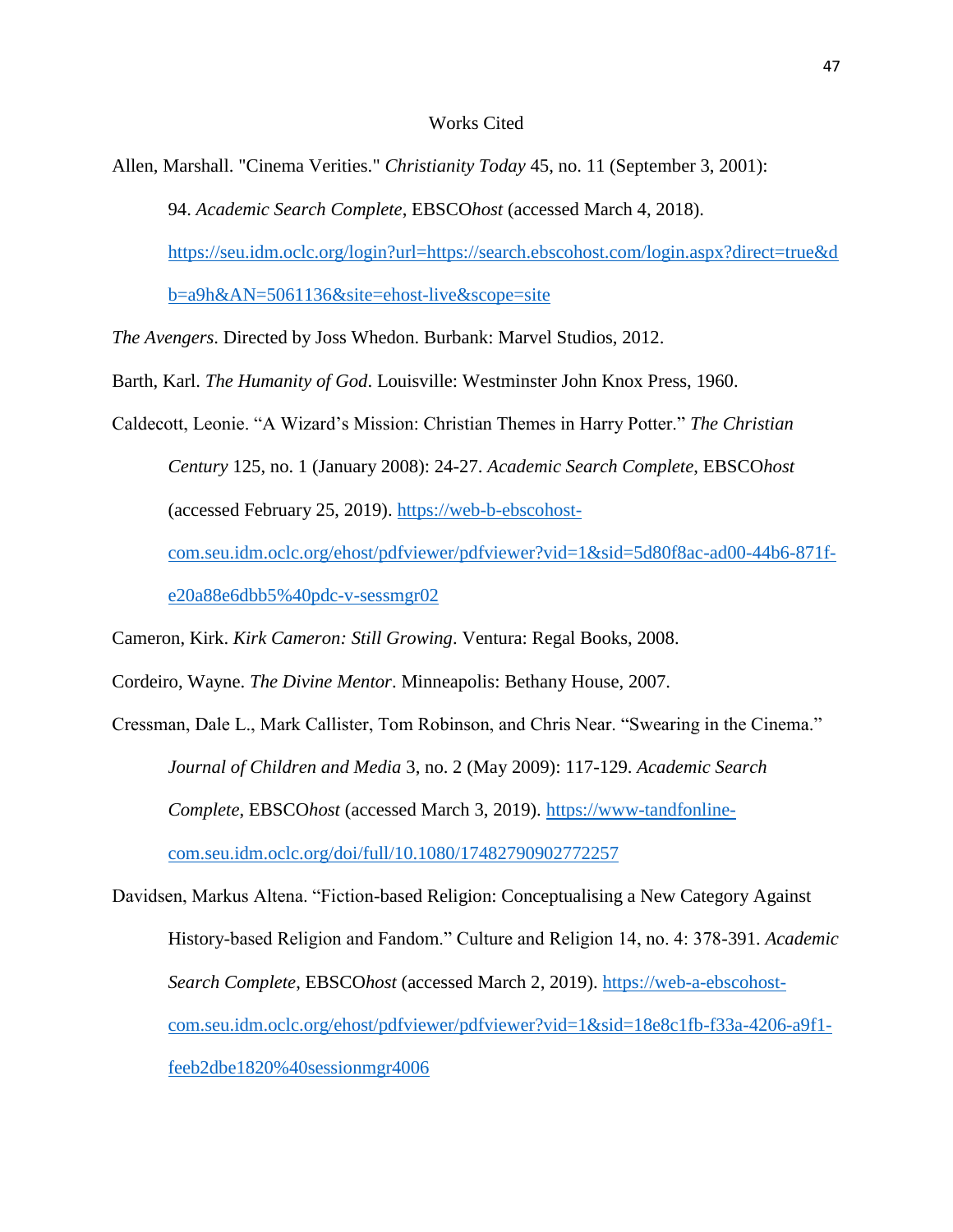Erasmus. *The Education of a Christian Prince*. Cambridge: Cambridge University Press, 1997.

Geisler, Norman L. and Frank Turek. *I Don't Have Enough Faith to Be an Atheist*. Wheaton: Crossway, 2004.

Gilley, Sheridan. "Christianity & Fantasy in J.R.R. Tolkien's The Lord of the Rings." The Modern Churchman 25, no. 1 (January 1982): 44-52. *Academic Search Complete*, EBSCO*host* (accessed March 10, 2019). [https://web-a-ebscohost](https://web-a-ebscohost-com.seu.idm.oclc.org/ehost/pdfviewer/pdfviewer?vid=1&sid=d2a3285a-ec11-424b-85f2-bb01d72829ab%40sdc-v-sessmgr06)[com.seu.idm.oclc.org/ehost/pdfviewer/pdfviewer?vid=1&sid=d2a3285a-ec11-424b-85f2](https://web-a-ebscohost-com.seu.idm.oclc.org/ehost/pdfviewer/pdfviewer?vid=1&sid=d2a3285a-ec11-424b-85f2-bb01d72829ab%40sdc-v-sessmgr06) [bb01d72829ab%40sdc-v-sessmgr06](https://web-a-ebscohost-com.seu.idm.oclc.org/ehost/pdfviewer/pdfviewer?vid=1&sid=d2a3285a-ec11-424b-85f2-bb01d72829ab%40sdc-v-sessmgr06)

*Gladiator*. Directed by Ridley Scott. Universal City: Dreamworks, 2000.

Guinness, Os. "What is a Calling?" Cru Press (accessed January 29, 2019).

[https://www.cru.org/content/dam/cru/legacy/2012/02/What\\_is\\_a\\_Calling.pdf](https://www.cru.org/content/dam/cru/legacy/2012/02/What_is_a_Calling.pdf)

*The Holy Bible New International Version*. Grand Rapids, MI: Zondervan, 2001.

- Jacobson, Douglas and Rodney J. Sawatsky. *Gracious Christianity*. Grand Rapids: Baker Academic, 2006.
- Komschlies, Jacqui. "The Perils of Harry Potter." *Christianity Today* (October 2011): 113. *Academic Search Complete*, EBSCO*host* (accessed February 25, 2019). [https://web-a](https://web-a-ebscohost-com.seu.idm.oclc.org/ehost/pdfviewer/pdfviewer?vid=2&sid=eb0abcc2-3835-457b-acba-8ed701d7830c%40sessionmgr4006)[ebscohost-com.seu.idm.oclc.org/ehost/pdfviewer/pdfviewer?vid=2&sid=eb0abcc2-3835-](https://web-a-ebscohost-com.seu.idm.oclc.org/ehost/pdfviewer/pdfviewer?vid=2&sid=eb0abcc2-3835-457b-acba-8ed701d7830c%40sessionmgr4006) [457b-acba-8ed701d7830c%40sessionmgr4006](https://web-a-ebscohost-com.seu.idm.oclc.org/ehost/pdfviewer/pdfviewer?vid=2&sid=eb0abcc2-3835-457b-acba-8ed701d7830c%40sessionmgr4006)

Kyle, Chris. *American Sniper*. New York: HarperCollins Publishers, 2012.

Kyle, Taya. *American Wife*. New York: HarperCollins Publishers, 2015.

La Counte, Scott. "Old Story, New Script." *Ignite Your Faith*, March 2007., 32-34, *Academic Search Complete*, EBSCO*host* (accessed March 17, 2018).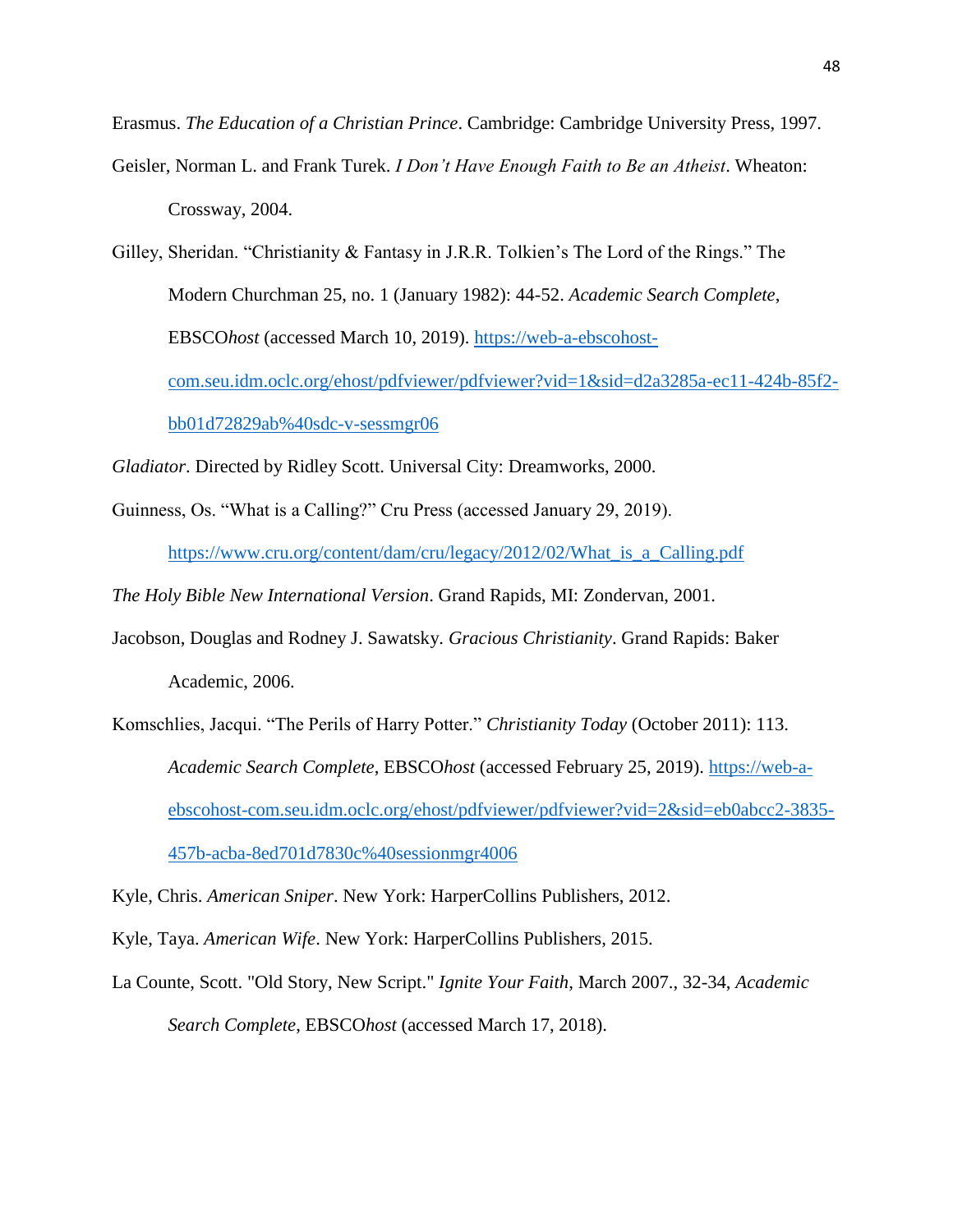[https://seu.idm.oclc.org/login?url=https://search.ebscohost.com/login.aspx?direct=true&d](https://seu.idm.oclc.org/login?url=https://search.ebscohost.com/login.aspx?direct=true&db=a9h&AN=24563216&site=ehost-live&scope=site) [b=a9h&AN=24563216&site=ehost-live&scope=site](https://seu.idm.oclc.org/login?url=https://search.ebscohost.com/login.aspx?direct=true&db=a9h&AN=24563216&site=ehost-live&scope=site)

Lewis, C.S. *Mere Christianity*. New York: Macmillan, 1960.

- Lindbeck, George A., Diogenes Allen, Sandra M. Schneiders, and Rowan D. Williams. *Postmodern Theology: Christian Faith in a Pluralist World*. San Francisco: Harper and Row Publishers, 1989.
- Madden, Ronald. "*The Passion of the Christ*: A Modern Mystery Play." *Journal Of Religion & Health* 43, no. 3 (September 2004): 247-252. *Academic Search Complete*, EBSCO*host* (accessed March 24, 2018). [https://seu.idm.oclc.org/login?url=https://search.ebscohost.com/login.aspx?direct=true&d](https://seu.idm.oclc.org/login?url=https://search.ebscohost.com/login.aspx?direct=true&db=a9h&AN=14270788&site=ehost-live&scope=site)

[b=a9h&AN=14270788&site=ehost-live&scope=site](https://seu.idm.oclc.org/login?url=https://search.ebscohost.com/login.aspx?direct=true&db=a9h&AN=14270788&site=ehost-live&scope=site)

Malcolm, Teresa. "A Tightrope Act of Faith and Doubt." *National Catholic Reporter* 45, no. 26 (October 16, 2009): 21. *Academic Search Complete*, EBSCO*host* (accessed March 15, 2018).

[https://seu.idm.oclc.org/login?url=https://search.ebscohost.com/login.aspx?direct=true&d](https://seu.idm.oclc.org/login?url=https://search.ebscohost.com/login.aspx?direct=true&db=a9h&AN=44806306&site=ehost-live&scope=site) [b=a9h&AN=44806306&site=ehost-live&scope=site](https://seu.idm.oclc.org/login?url=https://search.ebscohost.com/login.aspx?direct=true&db=a9h&AN=44806306&site=ehost-live&scope=site)

Matlock, Mark. "Do Horror Movies Hurt My Faith?." *Ignite Your Faith* 65, no. 2 (September 2006): 26-27. *Academic Search Complete*, EBSCO*host* (accessed March 22, 2018). [https://seu.idm.oclc.org/login?url=https://search.ebscohost.com/login.aspx?direct=true&d](https://seu.idm.oclc.org/login?url=https://search.ebscohost.com/login.aspx?direct=true&db=a9h&AN=22188572&site=ehost-live&scope=site) [b=a9h&AN=22188572&site=ehost-live&scope=site](https://seu.idm.oclc.org/login?url=https://search.ebscohost.com/login.aspx?direct=true&db=a9h&AN=22188572&site=ehost-live&scope=site)

McDowell, Sean. *Apologetics Study Bible for Students*. Nashville: Holman Bible Publishers, 2009.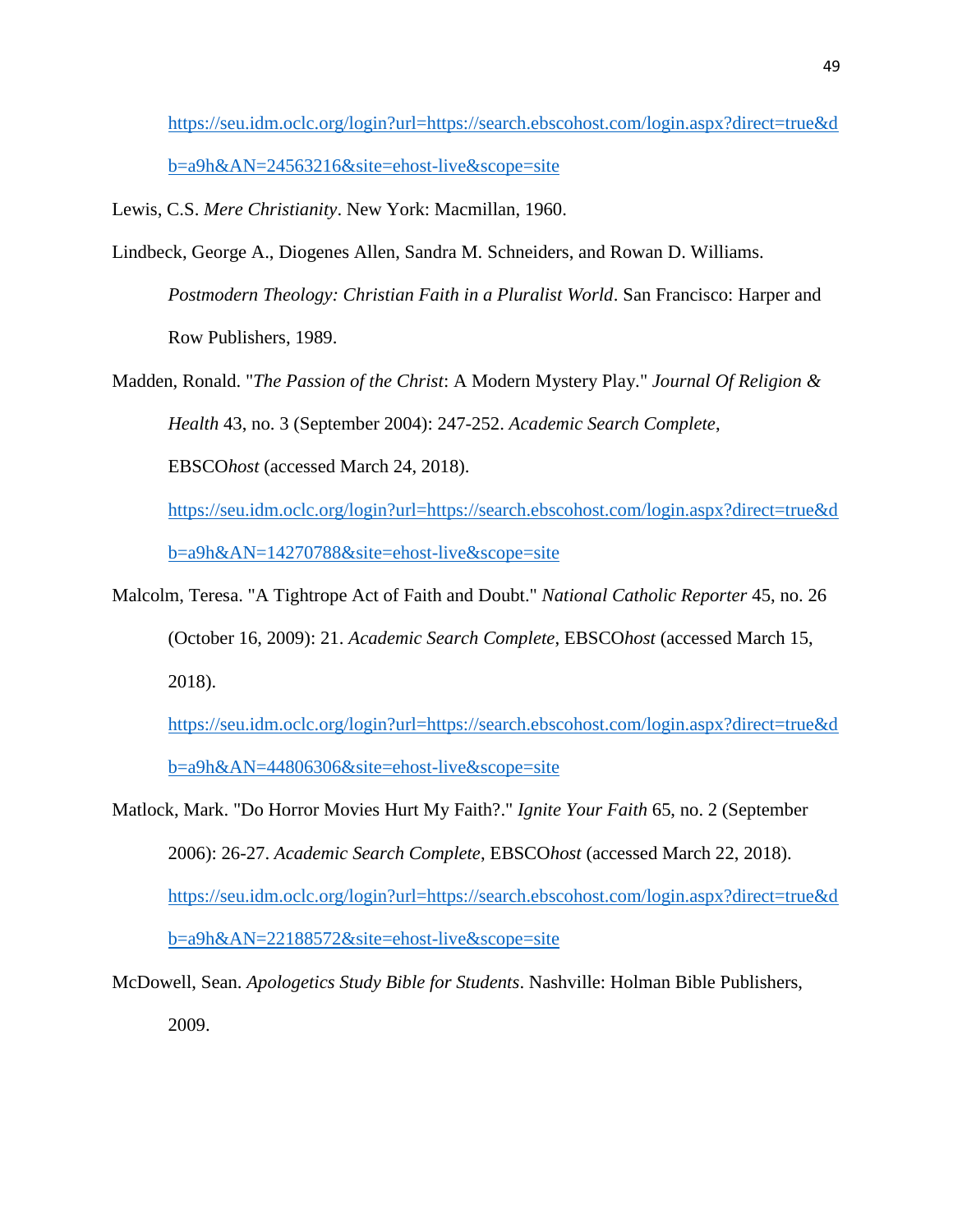McGrath, Alister E. *Intellectuals Don't Need God & Other Modern Myths*. Grand Rapids: Zondervan Publishing House, 1993.

McKenzie, Tim. "The Chronicles of Narnia: The Lion, the Witch, and the Wardrobe." *Stimulus: The New Zealand Journal of Christian Thought and Practice* 14, no. 1 (February 2006): 25-26. *Academic Search Complete*, EBSCO*host* (accessed February 27, 2019). [https://web-b-ebscohost-](https://web-b-ebscohost-com.seu.idm.oclc.org/ehost/pdfviewer/pdfviewer?vid=1&sid=551ee7b4-9648-400c-937a-47dc16242d92%40pdc-v-sessmgr03)

[com.seu.idm.oclc.org/ehost/pdfviewer/pdfviewer?vid=1&sid=551ee7b4-9648-400c-](https://web-b-ebscohost-com.seu.idm.oclc.org/ehost/pdfviewer/pdfviewer?vid=1&sid=551ee7b4-9648-400c-937a-47dc16242d92%40pdc-v-sessmgr03)[937a-47dc16242d92%40pdc-v-sessmgr03](https://web-b-ebscohost-com.seu.idm.oclc.org/ehost/pdfviewer/pdfviewer?vid=1&sid=551ee7b4-9648-400c-937a-47dc16242d92%40pdc-v-sessmgr03)

McKinney, Richard W.A. *Creation, Christ, and Culture. Edinburgh*: T. and T. Clark Ltd., 1976.

Pacatte, Rose. "Meeting Jesus at the Movies." *Bible Today* 46, no. 1 (January 2008): 12-

15. *Academic Search Complete*, EBSCO*host* (accessed March 17, 2018).

[https://seu.idm.oclc.org/login?url=https://search.ebscohost.com/login.aspx?direct=true&d](https://seu.idm.oclc.org/login?url=https://search.ebscohost.com/login.aspx?direct=true&db=a9h&AN=31200385&site=ehost-live&scope=site)

[b=a9h&AN=31200385&site=ehost-live&scope=site](https://seu.idm.oclc.org/login?url=https://search.ebscohost.com/login.aspx?direct=true&db=a9h&AN=31200385&site=ehost-live&scope=site)

Rosin, Hanna. "Can Jesus Save Hollywood?." *Atlantic* 296, no. 5 (2005):161-168. *Academic Search Complete*, EBSCO*host* (accessed March 1, 2018).

[https://seu.idm.oclc.org/login?url=https://search.ebscohost.com/login.aspx?direct=true&d](https://seu.idm.oclc.org/login?url=https://search.ebscohost.com/login.aspx?direct=true&db=a9h&AN=18848651&site=ehost-live&scope=site) [b=a9h&AN=18848651&site=ehost-live&scope=site](https://seu.idm.oclc.org/login?url=https://search.ebscohost.com/login.aspx?direct=true&db=a9h&AN=18848651&site=ehost-live&scope=site)

Rozema, David. "*The Lord of the Rings*: Tolkien, Jackson, and 'The Core of the Original.'" *Christian Scholars Review* (January 2008): 427-445. *Academic Search Complete*, EBSCO*host* (accessed February 21, 2019).

[https://web-b-ebscohost-](https://web-b-ebscohost-com.seu.idm.oclc.org/ehost/pdfviewer/pdfviewer?vid=1&sid=c52f9e43-61e1-43ca-9712-743730459c0c%40sessionmgr102)

[com.seu.idm.oclc.org/ehost/pdfviewer/pdfviewer?vid=1&sid=c52f9e43-61e1-43ca-9712-](https://web-b-ebscohost-com.seu.idm.oclc.org/ehost/pdfviewer/pdfviewer?vid=1&sid=c52f9e43-61e1-43ca-9712-743730459c0c%40sessionmgr102)

[743730459c0c%40sessionmgr102](https://web-b-ebscohost-com.seu.idm.oclc.org/ehost/pdfviewer/pdfviewer?vid=1&sid=c52f9e43-61e1-43ca-9712-743730459c0c%40sessionmgr102)